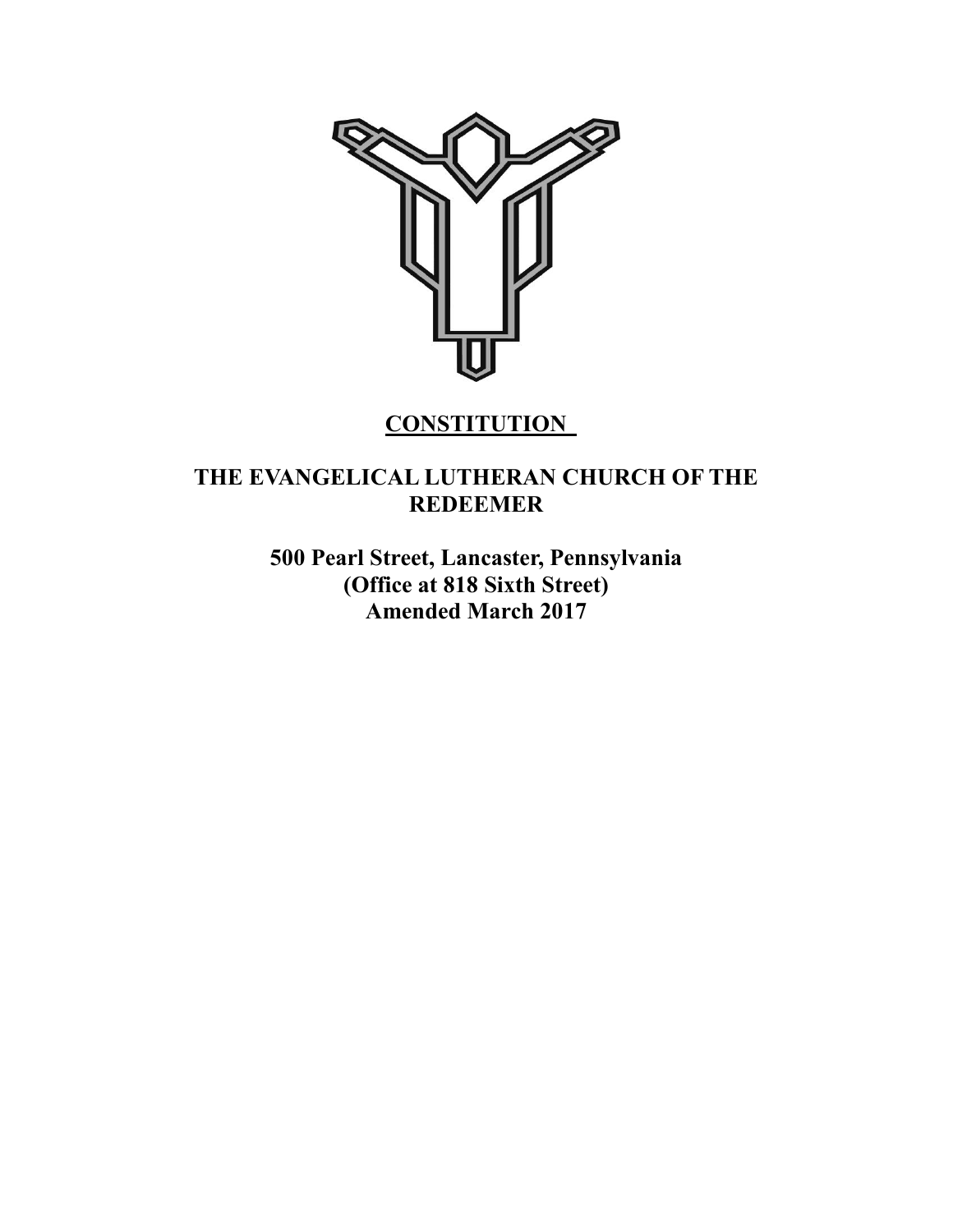# **INDEX**

|                                                    | <b>PAGE</b>    |
|----------------------------------------------------|----------------|
| <b>Constitution Numbering System</b>               | 3              |
| Preamble                                           | 3              |
| Chapter 1.<br>Name and Incorporation               | 4              |
| <b>Confession of Faith</b><br>Chapter 2.           | 4              |
| Nature of the Church<br>Chapter 3.                 | 5              |
| Chapter 4.<br><b>Statement of Purpose</b>          | 5              |
| Chapter 5.<br>Powers of the Congregation           | $\overline{7}$ |
| <b>Church Affiliation</b><br>Chapter 6.            | $\overline{7}$ |
| Chapter 7. Property Ownership                      | 10             |
| Chapter 8. Membership                              | 10             |
| <b>Rostered Minister</b><br>Chapter 9.             | 14             |
| <b>Chapter 10. Congregation Meeting</b>            | 20             |
| Chapter 11. Officers                               | 22             |
| Chapter 12. Congregation Council                   | 24             |
| Chapter 13. Congregation Committees                | 29             |
| Chapter 14. Organizations within the Congregation  | 38             |
| Chapter 15. Discipline of Members and Adjudication | 38             |
| Chapter 16. Bylaws                                 | 40             |
| Chapter 17. Amendments                             | 41             |
| <b>Chapter 18. Continuing Resolutions</b>          | 41             |
| Chapter 19. Indemnification                        | 41             |
| Chapter 20. Parish Authorization                   | 41             |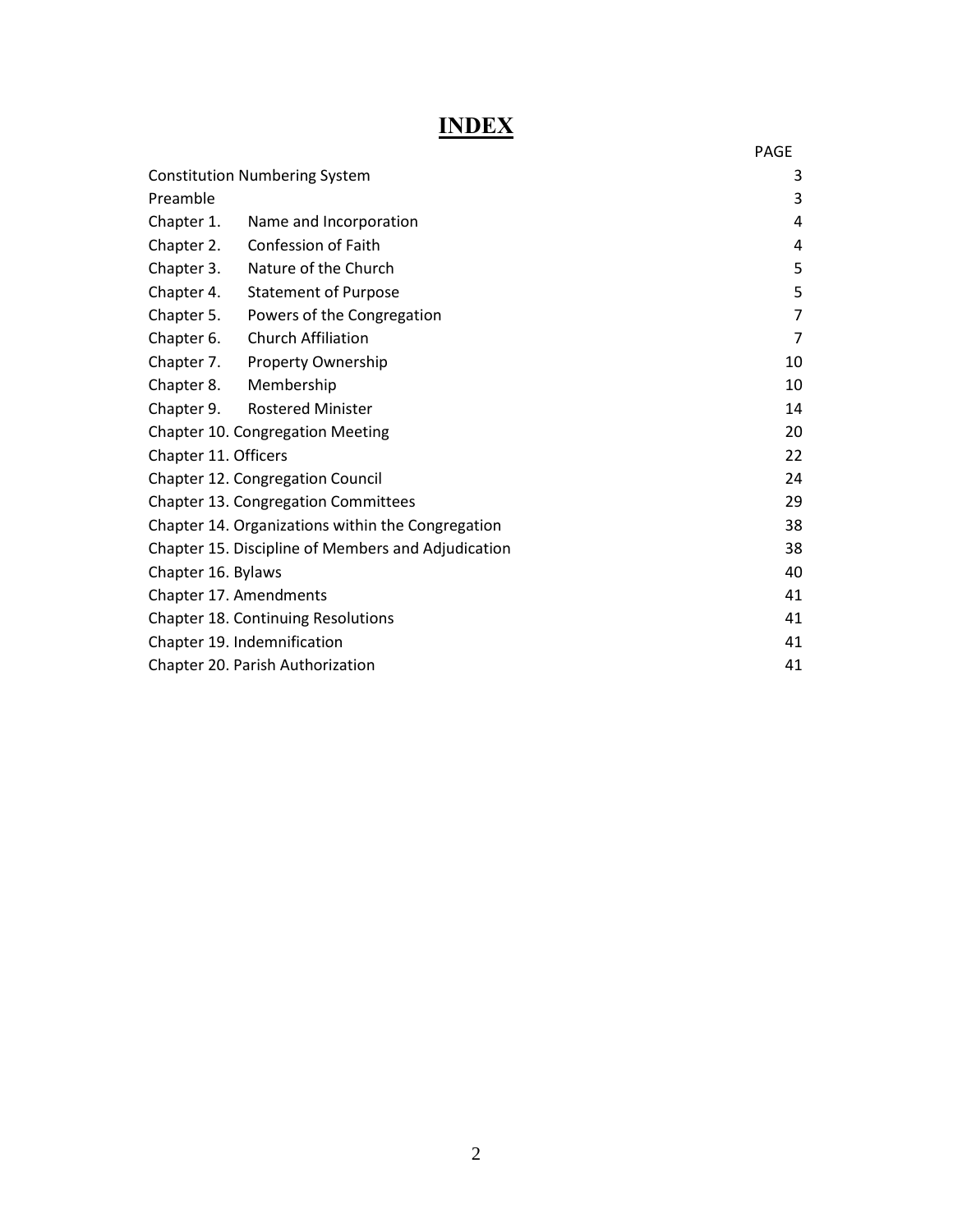#### **CONSTITUTION NUMBERING SYSTEM**

The constitution is arranged by chapters.

An asterisk (\*) preceding a heading or number indicates that the text is required by the ELCA and cannot be altered or amended.

The constitution contains constitutional provisions, bylaws, and continuing resolutions. Constitutional provisions are coded with two sets of numbers, such as C2.07.

Bylaws are coded with three sets of numbers, such as C8.04.01.

Continuing resolutions are also coded with three sets of numbers, except that the third set is preceded by a capital letter, such as C13.07.A05. The "A" indicates it is the first continuing resolution regarding the chapter subject, and the number following the letter indicates the year it was adopted, 2005, in this example.

#### **\*PREAMBLE**

We, baptized members of the Church of Christ, responding in faith to the call of the Holy Spirit through the Gospel, desiring to unite together to preach the Word, administer the sacraments, and carry out God's mission, do hereby adopt this constitution and solemnly pledge ourselves to be governed by its provisions. In the name of the Father and of the Son and of the Holy Spirit.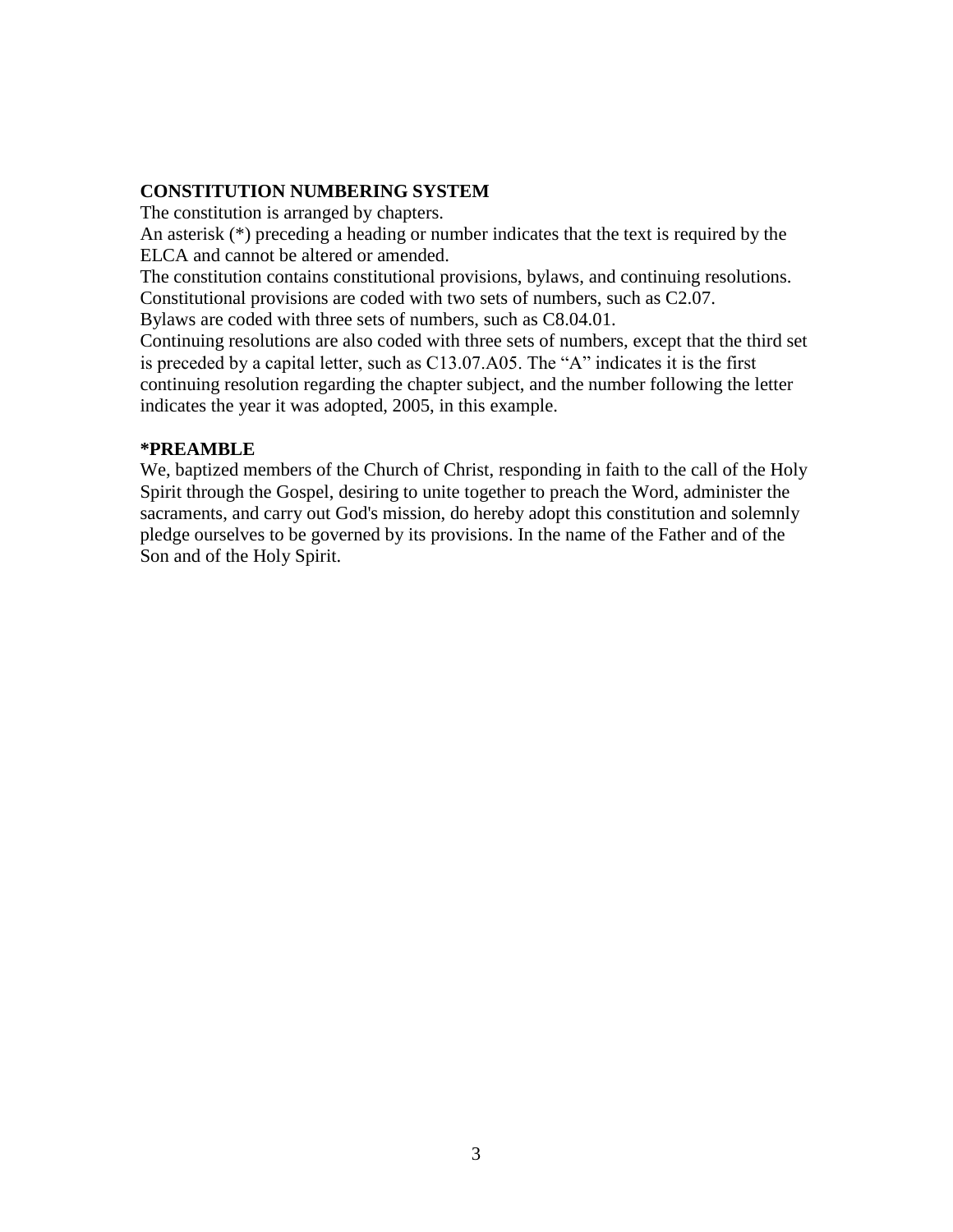### **Chapter 1.**

### **NAME AND INCORPORATION**

- **C1.01.** The name of this congregation shall be the Evangelical Lutheran Church of the Redeemer, Lancaster, Pennsylvania.
- **C1.02.** For the purpose of this constitution and the accompanying bylaws, the congregation of the Evangelical Lutheran Church of the Redeemer is hereinafter designated as "this congregation."
- **C1.11.** This congregation shall be incorporated under the laws of the State of Pennsylvania.
- **C1.12.** The seal of this congregation represents the legal name of the church and the date of incorporation (1904), encircled with a wreath.

#### **Chapter 2.**

#### **CONFESSION OF FAITH**

- **\*C2.01.** This congregation confesses the Triune God, Father, Son, and Holy Spirit.
- **\*C2.02.** This congregation confesses Jesus Christ as Lord and Savior and the Gospel as the power of God for the salvation of all who believe.
	- a. Jesus Christ is the Word of God incarnate, through whom everything was made and through whose life, death, and resurrection God fashions a new creation.
	- b. The proclamation of God's message to us as both Law and Gospel is the Word of God, revealing judgment and mercy through word and deed, beginning with the Word in creation, continuing in the history of Israel, and centering in all its fullness in the person and work of Jesus Christ.
	- c. The canonical Scriptures of the Old and New Testaments are the written Word of God. Inspired by God's Spirit speaking through their authors, they record and announce God's revelation centering in Jesus Christ. Through them God's Spirit speaks to us to create and sustain Christian faith and fellowship for service in the world.
- **\*C2.03.** This congregation accepts the canonical Scriptures of the Old and New Testaments as the inspired Word of God and the authoritative source and norm of its proclamation, faith, and life.
- **\*C2.04.** This congregation accepts the Apostles', Nicene, and Athanasian Creeds as true declarations of the faith of this congregation.
- **\*C2.05.** This congregation accepts the Unaltered Augsburg Confession as a true witness to the Gospel, acknowledging as one with it in faith and doctrine all churches that likewise accept the teachings of the Unaltered Augsburg Confession.
- **\*C2.06.** This congregation accepts the other confessional writings in the Book of Concord, namely, the Apology of the Augsburg Confession, the Smalcald Articles and the Treatise, the Small Catechism, the Large Catechism, and the Formula of Concord, as further valid interpretations of the faith of the Church.
- **\*C2.07.** This congregation confesses the Gospel, recorded in the Holy Scriptures and confessed in the ecumenical creeds and Lutheran confessional writings, as the power of God to create and sustain the Church for God's mission in the world.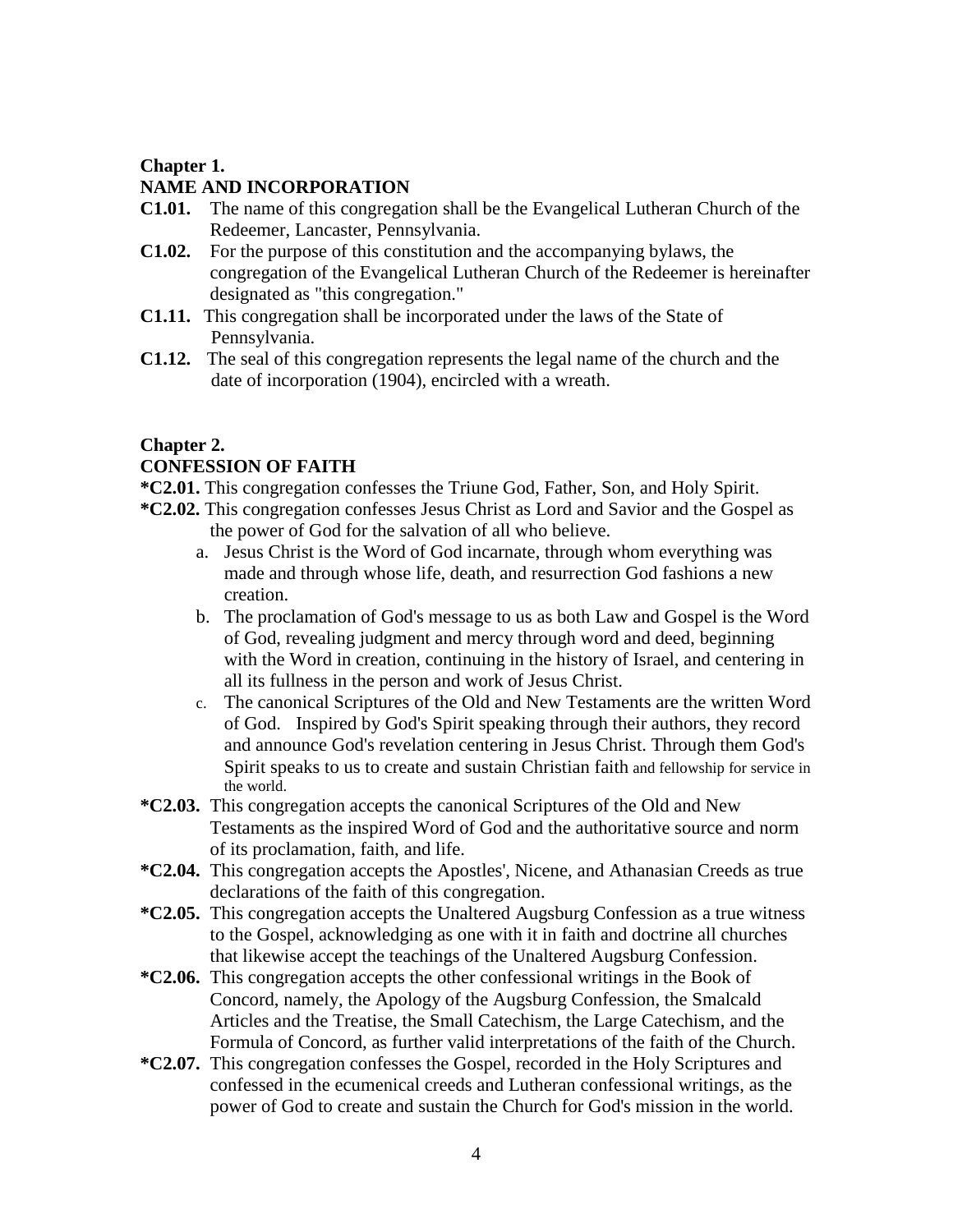#### **Chapter 3.**

# **NATURE OF THE CHURCH**

- **\*C3.01.** All power in the Church belongs to our Lord Jesus Christ, its head. All actions of this congregation are to be carried out under his rule and authority.
- **\*C3.02.** This church confesses the one, holy, catholic, and apostolic Church and is resolved to serve Christian Unity throughout the world.
- **\*C3.03.** The Church exists both as an inclusive fellowship and as local congregations gathered for worship and Christian service. Congregations find their fulfillment in the universal community of the Church, and the universal Church exists in and through congregations. The Evangelical Lutheran Church in America, therefore, derives its character and powers both from the sanction and representation of its congregations and from its inherent nature as an expression of the broader fellowship of the faithful. In length, it acknowledges itself to be in the historic continuity of the communion of saints; in breadth, it expresses the fellowship of believers and congregations in our day.
- \*C3.04. This church, inspired and led by the Holy Spirit, participates in the Lutheran World Federation as a global communion of churches, engaging in faithful witness to the gospel of Jesus Christ and in service for the sake of God's mission in the world.
- \*C3.05. The name Evangelical Lutheran Church in America (ELCA or "this church") as used herein refers in general references to this whole church, including its three expressions: congregations, synods, and the churchwide organization. The name Evangelical Lutheran Church in America is also the name of the corporation of the churchwide organization to which specific references may be made herein.

## **Chapter 4.**

## **STATEMENT OF PURPOSE**

- **\*C4.01.** The Church is a people created by God in Christ, empowered by the Holy Spirit, called and sent to bear witness to God's creative, redeeming, and sanctifying activity in the world.
- **\*C4.02.** To participate in God's mission, this congregation as a part of the Church shall:
	- a. Worship God in proclamation of the Word and administration of the sacraments and through lives of prayer, praise, thanksgiving, witness, and service.
	- b. Proclaim God's saving Gospel of justification by grace for Christ's sake through faith alone, according to the apostolic witness in the Holy Scripture, preserving and transmitting the Gospel faithfully to future generations.
	- c. Carry out Christ's Great Commission by reaching out to all people to bring them to faith in Christ and by doing all ministry with a global awareness consistent with the understanding of God as Creator, Redeemer, and Sanctifier of all.
	- d. Serve in response to God's love to meet human needs, caring for the sick and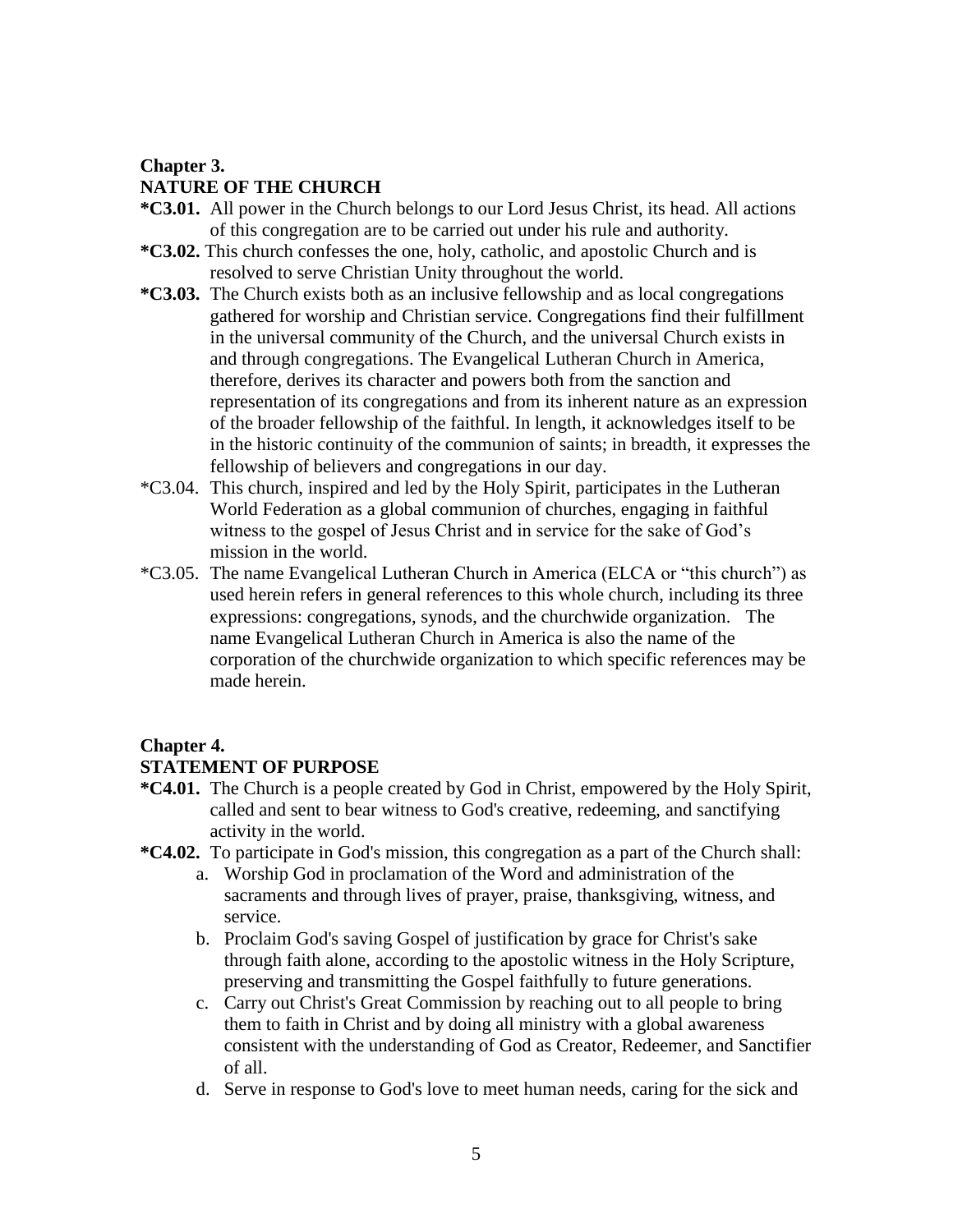the aged, advocating dignity and justice for all people, working for peace and reconciliation among the nations, and standing with the poor and powerless, and committing itself to their needs.

- e. Nurture its members in the Word of God so as to grow in faith and hope and love, to see daily life as the primary setting for the exercise of their Christian calling, and to use the gifts of the Spirit for their life together and for their calling in the world.
- f. Manifest the unity given to the people of God by living together in the love of Christ and by joining with other Christians in prayer and action to express and preserve the unity which the Spirit gives.
- **\*C4.03.** To fulfill these purposes, this congregation shall:
	- a. Provide services of worship at which the Word of God is preached and the sacraments are administered.
	- b. Provide pastoral care and assist all members to participate in this ministry.
	- c. Challenge, equip, and support all members in carrying out their calling in their daily lives and in their congregation.
	- d. Teach the Word of God.
	- e. Witness to the reconciling Word of God in Christ, reaching out to all people.
	- f. Respond to human need, work for justice and peace, care for the sick and the suffering, and participate responsibly in society.
	- g. Motivate its members to provide financial support for the congregation's ministry and the ministry of other parts of the Evangelical Lutheran Church in America.
	- h. Foster and participate in interdependent relationships with other congregations, the synod, and the churchwide organization of the Evangelical Lutheran Church in America.
	- i. Foster and participate in ecumenical relationships consistent with churchwide policy.
- **\*C4.04.** This congregation shall develop an organizational structure to be described in the bylaws. The Congregation Council shall prepare descriptions of the responsibilities of each committee, task force, or other organizational group and shall review their actions. Such descriptions shall be contained in continuing resolutions in the section on the Congregation Council.
- **\*C4.05.** This congregation shall, from time to time, adopt a mission statement which will provide specific direction for its programs.
- **\*C4.06.** References herein to the nature of the relationship between the three expressions of this church—congregations, synods, and the churchwide organization—as being interdependent or as being in a partnership relationship describe the mutual responsibility of these expressions in God's mission and the fulfillment of the purposes of this church as described in this chapter, and do not imply or describe the creation of partnerships, co-ventures, agencies, or other legal relationships recognized in civil law.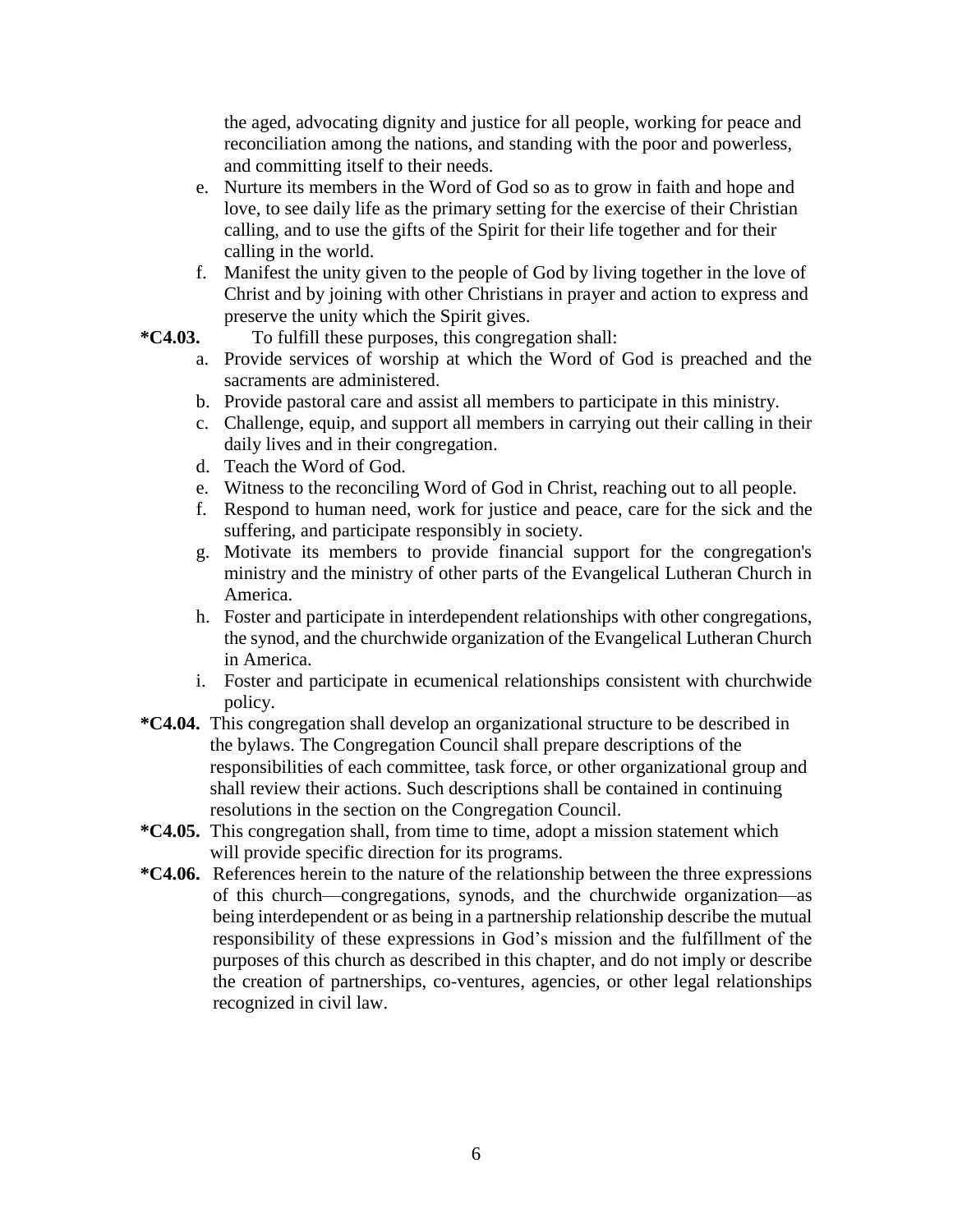## **Chapter 5.**

# **POWERS OF THE CONGREGATION**

- **\*C5.01.** The powers of this congregation are those necessary to fulfill its purpose.
- **\*C5.02.** The powers of this congregation are vested in the Congregation Meeting called and conducted as provided in this constitution and bylaws.
- **\*C5.03.** Only such authority as is delegated to the Congregation Council or other organizational units in this congregation's governing documents is recognized. All remaining authority is retained by the congregation. The congregation is authorized to:
	- a. call a pastor as provided in Chapter 9;
	- b. terminate the call of a pastor as provided in Chapter 9;
	- c. call a minister of Word and Service;
	- d. terminate the call of a minister of Word and Service in conformity with the constitution of the Evangelical Lutheran Church in America;
	- e. adopt amendments to the constitution, as provided in Chapter16, amendments to the bylaws, as specified in Chapter 16, and continuing resolutions, as provided in Chapter 18;
	- f. approve the annual budget;
	- g. acquire real and personal property by gift, devise, purchase, or other lawful means;
	- h. hold title to and use its property for any and all activities consistent with its purpose;
	- i. sell, mortgage, lease, transfer, or otherwise dispose of its property by any lawful means;
	- j. elect its [officers][,] [and] Congregation Council, [boards, and committees,] and require [them] [the members of the council] to carry out their duties in accordance with the constitution[,] [and] bylaws[,] [and continuing resolutions]; and
	- k. terminate its relationship with the Evangelical Lutheran Church in America as provided in Chapter 6.
- **\*C5.04.** This congregation shall choose from among its voting members laypersons to serve as voting members of the Synod Assembly as well as persons to represent it at meetings of any conference, cluster, coalition, or other area subdivision of which it is a member. The number of persons to be elected by the congregation and other qualifications shall be as prescribed in guidelines established by the Lower Susquehanna Synod of the Evangelical Lutheran Church in America.

## **Chapter 6.**

## **CHURCH AFFILIATION**

- **\*C6.01.** This congregation shall be an interdependent part of the Evangelical Lutheran Church in America or its successor, and of the Lower Susquehanna Synod of the Evangelical Lutheran Church in America. This congregation is subject to the discipline of the Evangelical Lutheran Church in America.
- **\*C6.02.** This congregation accepts the Confession of Faith and agrees to the Purposes of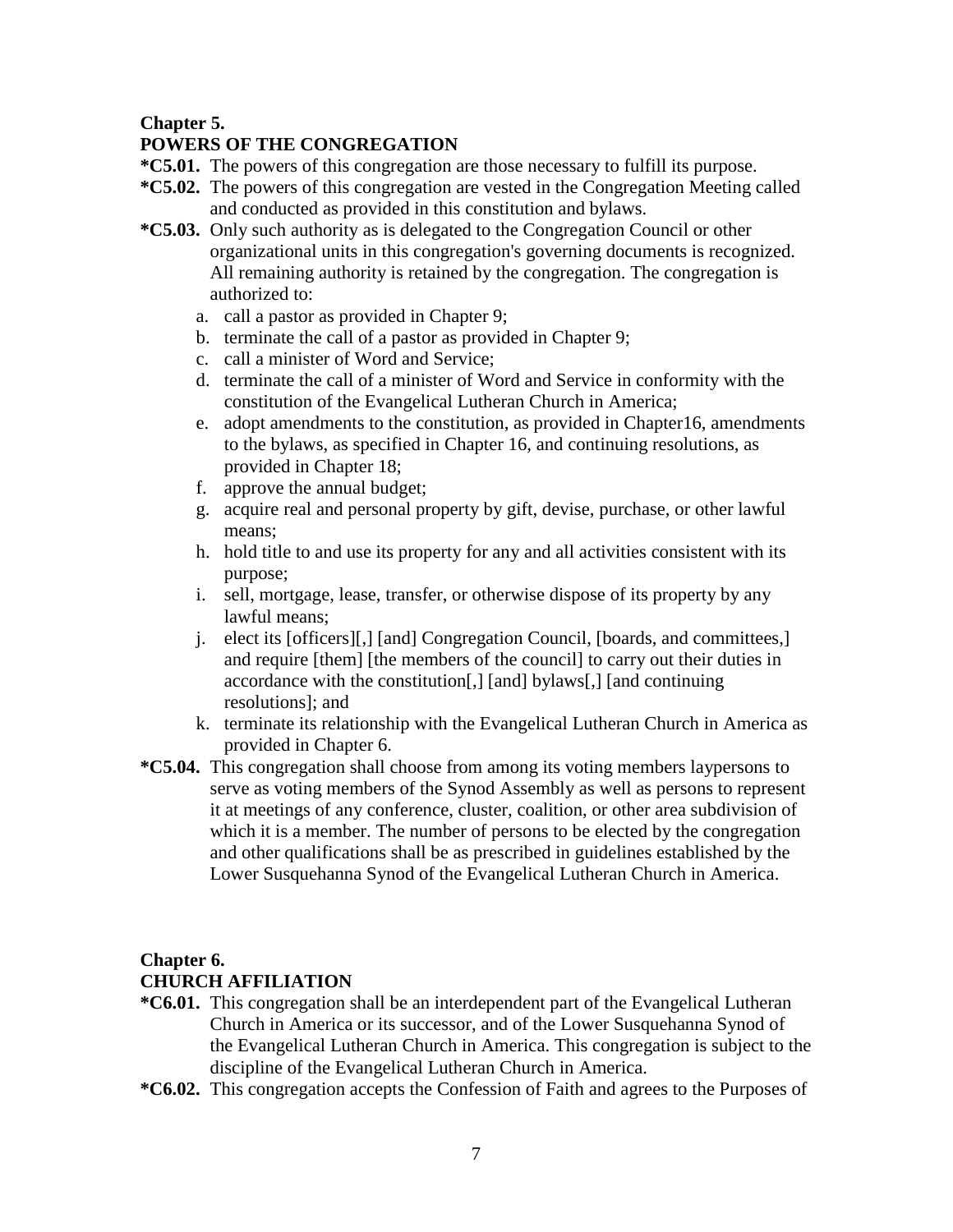the Evangelical Lutheran Church in America and shall act in accordance with them.

- **\*C6.03.** This congregation acknowledges its relationship with the Evangelical Lutheran Church in America in which:
	- a. This congregation agrees to be responsible for its life as a Christian community.
	- b. This congregation pledges its financial support and participation in the life and mission of the Evangelical Lutheran Church in America.
	- c. This congregation agrees to call pastoral leadership from the roster of Ministers of Word and Sacrament of the Evangelical Lutheran Church in America in accordance with its call procedures except in special circumstances and with the approval of the bishop of the synod. These special circumstances are limited either to calling a candidate approved for the roster of Ministers of Word and Sacrament of the Evangelical Lutheran Church in America or to contracting for pastoral services with a minister of Word and Sacrament of a church body with which the Evangelical Lutheran Church in America officially has established a relationship of full communion.
	- d. This congregation agrees to consider ministers of Word and Service for call to other staff positions in the congregation according to the procedures of the Evangelical Lutheran Church in America.
	- e. This congregation agrees to file this constitution and any subsequent changes to this constitution with the synod for review to ascertain that all of its provisions are in agreement with the constitution and bylaws of the Evangelical Lutheran Church in America and with the constitution of the synod.
- **\*C6.04.** Affiliation with the Evangelical Lutheran Church in America may be terminated as follows:
	- a. This congregation takes action to dissolve.
	- b. This congregation ceases to exist.
	- c. This congregation is removed from membership in the Evangelical Lutheran Church in America according to the procedures for discipline of the Evangelical Lutheran Church in America.
	- d. This congregation follows the procedures outlined in \*C6.05.
- **\*C6.05.** This congregation may terminate its relationship with the Evangelical Lutheran Church in America by the following procedure:
	- a. A resolution indicating the desire of this congregation to terminate its relationship must be adopted at a legally called and conducted special meeting of this congregation by a two-thirds majority of the voting members present.
	- b. The secretary of this congregation shall submit a copy of the resolution to the synodical bishop and shall mail a copy of the resolution to voting members of this congregation. This notice shall be submitted within 10 days after the resolution has been adopted.
	- c. The bishop of the synod shall consult with this congregation during a period of at least 90 days.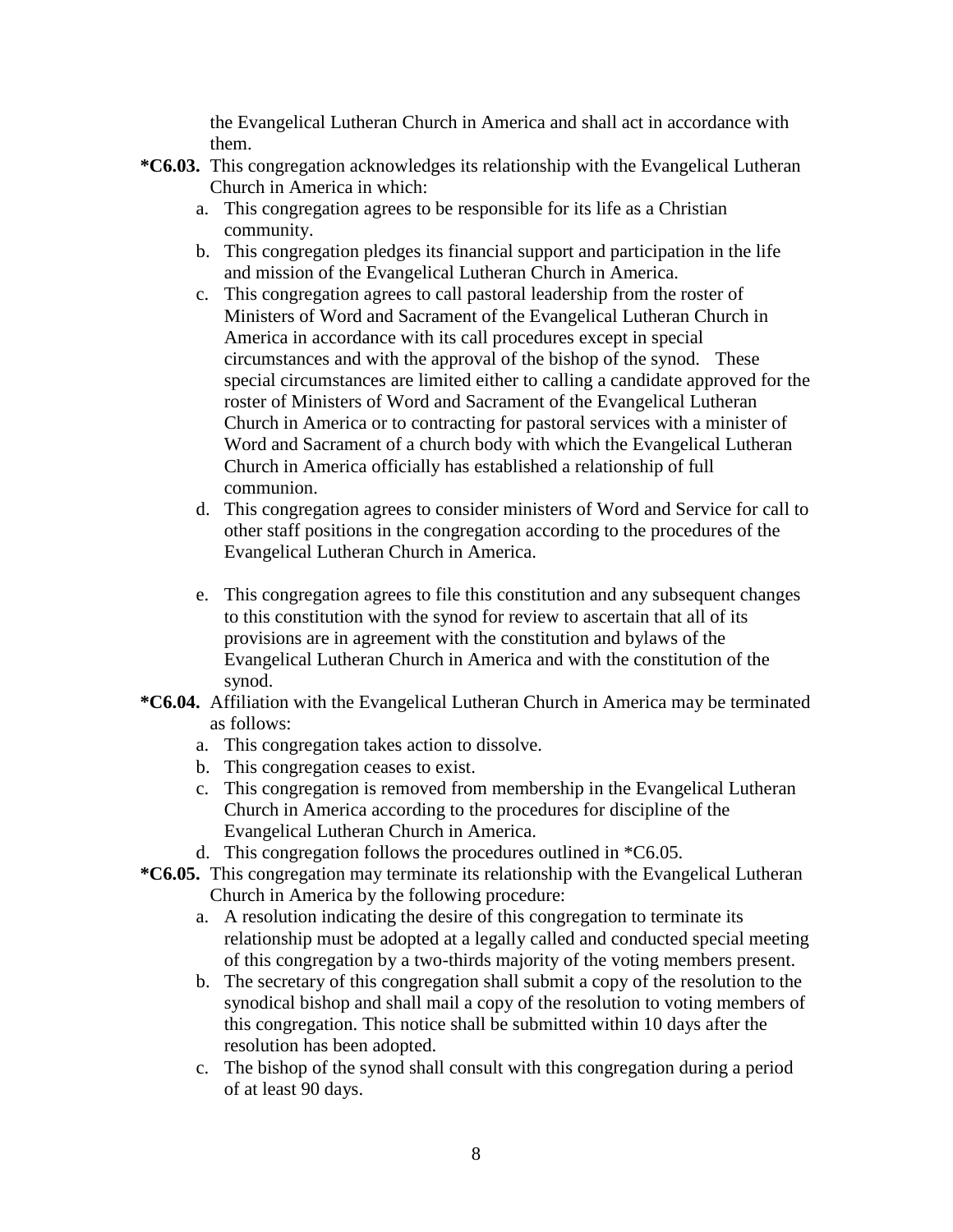- d. If this congregation, after consultation, still desires to terminate its relationship, such action may be taken at a legally called and conducted special meeting by a two-thirds majority of the voting members present, at which meeting the bishop of the synod or an authorized representative shall be present. Notice of the meeting shall be mailed to all voting members at least 10 days in advance of the meeting.
- e. A certified copy of the resolution to terminate its relationship shall be sent to the synodical bishop, at which time the relationship between this congregation and the Evangelical Lutheran Church in America shall be terminated.
- f. Notice of termination shall be forwarded by the synodical bishop to the secretary of this church and published in the periodical of this church.
- g. This congregation shall abide by these covenants by and among the three expressions of this church:
- h. Congregations seeking to terminate their relationship with this church which fail or refuse to comply with each of the foregoing provisions in \*C6.05. shall be required to receive Synod Council approval before terminating their membership in this church.
	- 1. Congregations which had been members of the Lutheran Church in America shall be required, in addition to complying with the foregoing provisions in \*C6.05., to receive synodical approval before terminating their membership in this church.
	- 2. Congregations established by the Evangelical Lutheran Church in America shall be required, in addition to complying with the foregoing provisions in \*C6.05., to satisfy all financial obligations to this church and receive Synod Council approval before terminating their membership in this church.
	- 3. If this congregation fails to achieve the required two-thirds vote of voting members present at the congregation's first meeting as specified in paragraph a. above, another special meeting to consider termination of relationship with this church may be called no sooner than six months after that first meeting. If this congregation fails to achieve the required two-thirds vote of voting members present at the congregation's second meeting as specified in paragraph d. above, another attempt to consider termination of relationship with this church must follow all requirements of \*C6.05. and may begin no sooner than six months after that second meeting.
- **\*C6.06.** If this congregation considers relocation, it shall confer with the bishop of the synod in which it is territorially located before any steps are taken leading to such action. The approval of the Synod Council shall be received before any such action is effected.
- **\*C6.07.** If this congregation considers developing an additional site to be used regularly for worship, it shall confer with the bishop of the synod in which it is territorially located and the appropriate unit of the churchwide organization before any steps are taken leading to such action.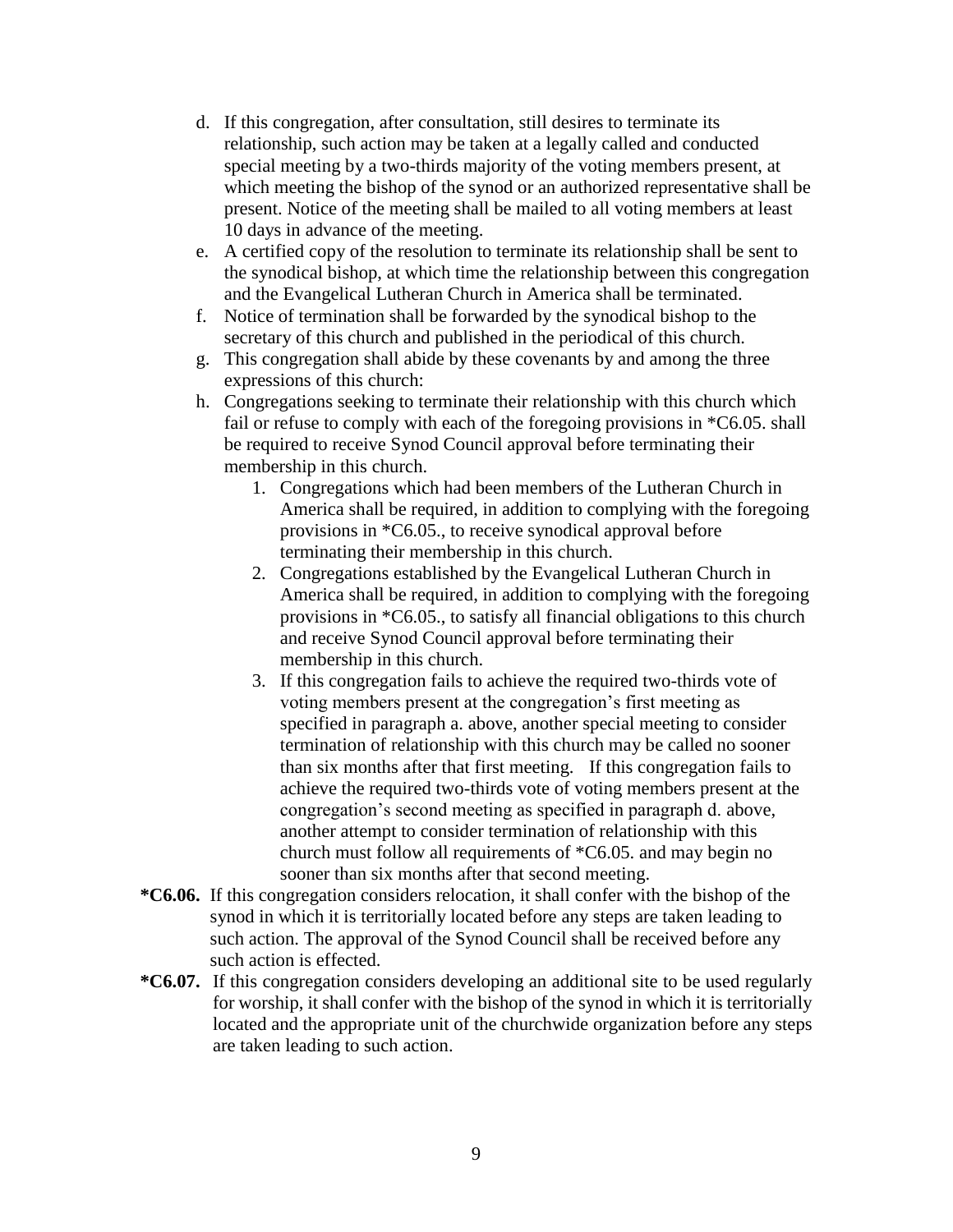### **Chapter 7.**

### **PROPERTY OWNERSHIP**

- **\*C7.01.** If this congregation ceases to exist, title to undisposed property shall pass to the Lower Susquehanna Synod of the Evangelical Lutheran Church in America.
- **\*C7.02.** If this congregation is removed from membership in the Evangelical Lutheran Church in America according to its procedure for discipline, title to property shall continue to reside in this congregation.
- **\*C7.03.** If two-thirds of the voting members of this congregation present at a legally called and conducted special meeting of this congregation vote to transfer to another Lutheran church body, title to property shall continue to reside in this congregation. Before this congregation takes action to transfer to another Lutheran church body, it shall consult with representatives of the Lower Susquehanna Synod.
- **\*C7.04.** If two-thirds of the voting members of this congregation present at a legally called and conducted special meeting of this congregation vote to become independent or relate to a non-Lutheran church body, title to property of this congregation shall continue to reside in this congregation only with the consent of the Synod Council. The Synod Council, after consultation with this congregation by the established synodical process, may give approval to the request to become independent or to relate to a non-Lutheran church body, in which case title shall remain with the majority of this congregation. If the Synod Council fails to give such approval, title shall remain with those members who desire to continue as a congregation of the Evangelical Lutheran Church in America.
	- **C7.05.** Notwithstanding the provisions of \*C7.02. and \*C.7.03. above, where this congregation has received property from the synod pursuant to a deed or other instrument containing restrictions under provision 9.71.a. of the Constitution, Bylaws, and Continuing Resolutions of the Evangelical Lutheran Church in America, this congregation accepts such restrictions and:
		- a.Shall not transfer, encumber, mortgage, or in any way burden or impair any right, title, or interest in the property without prior approval of the Synod Council.
		- b.Shall—upon written demand by the Synod Council, pursuant to †S13.23. of the constitution of the Lower Susquehanna Synod recovery and transfer all right, title, and interest in the property to the synod.

## **Chapter 8. MEMBERSHIP**

- **\*C8.01.** Members of this congregation shall be those baptized persons on the roll of this congregation at the time that this constitution is adopted and those who are admitted thereafter and who have declared and maintain their membership in accordance with the provisions of this constitution and its bylaws.
- **\*C8.02.** Members shall be classified as follows:
	- a. **Baptized** members are those persons who have been received by the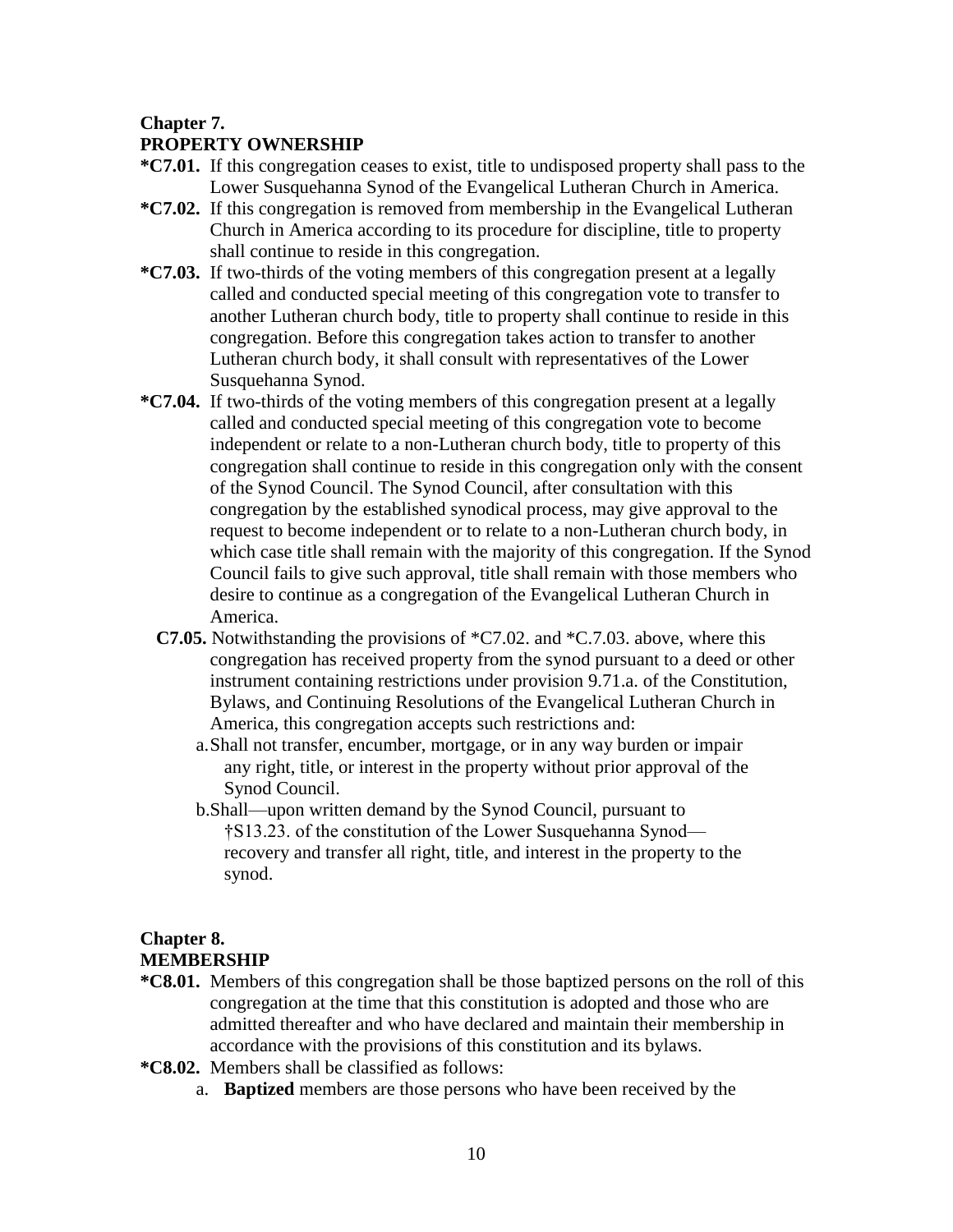Sacrament of Holy Baptism in this congregation, or, having been previously baptized in the name of the Triune God, have been received by certificate of transfer from other Lutheran congregations or by affirmation of faith.

- b. **Confirmed** members are baptized persons who have been confirmed in this congregation, those who have been received by adult baptism or by transfer as confirmed members from other Lutheran congregations, or baptized persons received by affirmation of faith.
- c. **Voting** members are confirmed members. Such confirmed members, during the current or preceding calendar year, shall have communed in this congregation and shall have made a contribution of record to this congregation as well as the other rights and privileges ascribed to voting members by the provisions of this constitution and its bylaws.
- d. *Associate* members are persons holding membership in other [ELCA] [Lutheran] [Christian] congregations who wish to retain such membership but desire to participate in the life and mission of this congregation. .These individuals have all the privileges and duties of membership except voting rights or other rights and privileges ascribed to voting members by the provisions of this constitution and its bylaws.
- e. *Seasonal* members are voting members of other ELCA congregations who wish to retain such membership but desire to participate in the life and mission of this congregation, including exercising limited voting rights in this congregation. The Congregation Council may grant seasonal membership to such persons provided that this congregation is a member of a synod where the Synod Council has approved seasonal member voting on its territory. Such seasonal members shall have all the privileges and duties of voting members except that:
	- 1) they shall not be eligible for elected office in, or for membership on the Congregation Council or on a call committee of, this congregation;
	- 2) they shall not have the right to vote on any matter concerning or affecting the call or termination of call of any minister of this congregation;
	- 3) they shall not have the right to vote on any matter concerning or affecting the affiliation of this congregation with the ELCA;
	- 4) they shall not be eligible to serve as voting members from this congregation of the Synod Assembly or the Churchwide Assembly;
	- 5) they shall not, even if otherwise permitted by this congregation, vote by proxy or by absentee ballot; and
	- 6) they shall not, within any two calendar month period, exercise voting rights in this congregation and in the congregation where they remain voting members.
- **\*C8.03.** All applications for confirmed membership shall be submitted to and shall require the approval of the Congregation Council.
- **\*C8.04.** It shall be the privilege and duty of members of this congregation to:
	- a. make regular use of the means of grace, both Word and sacraments;
	- b. live a Christian life in accordance with the Word of God and the teachings of the Lutheran church; and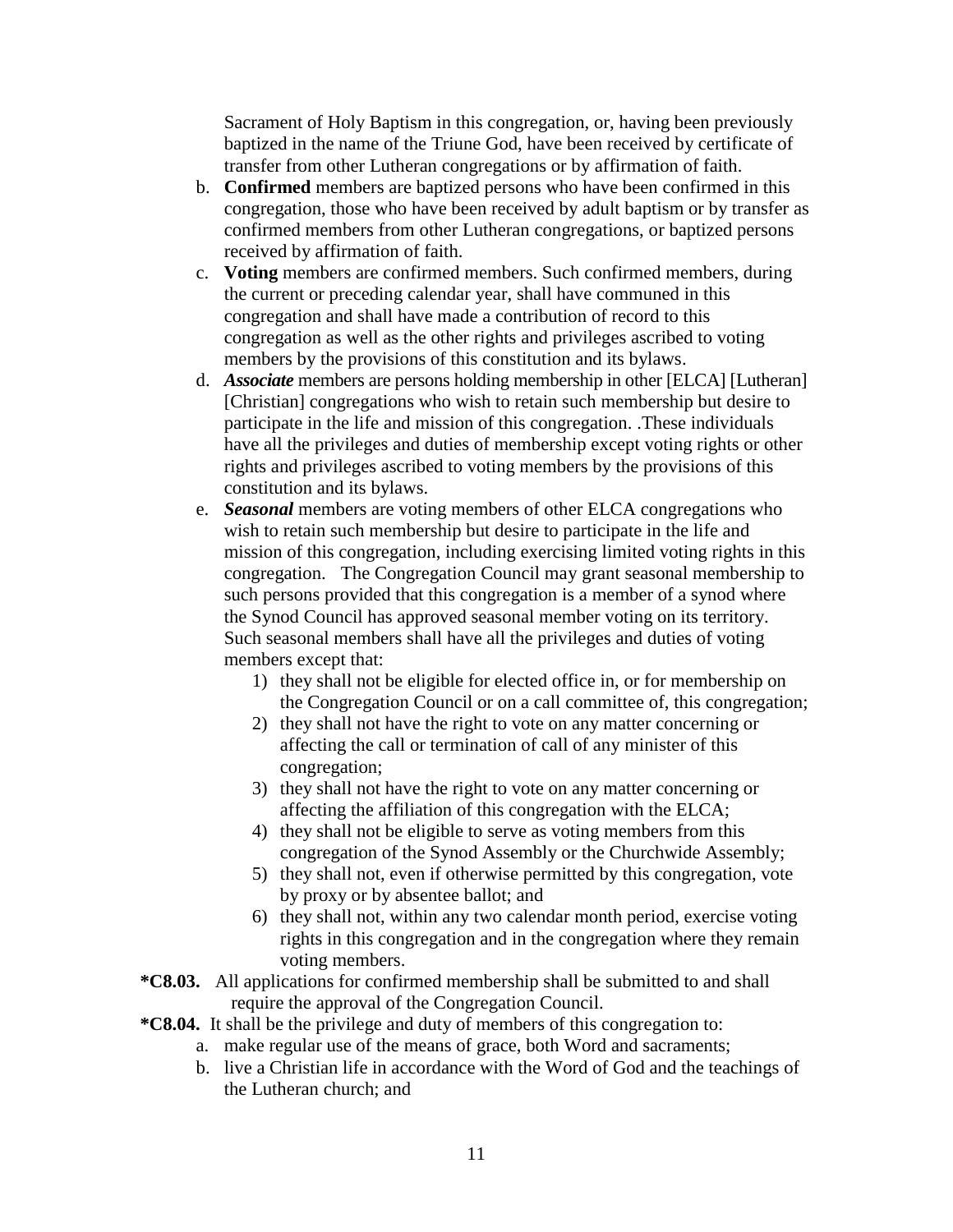- c. support the work of this congregation, the synod, and the churchwide organization of the Evangelical Lutheran Church in America through contributions of their time, abilities, and financial support as biblical stewards.
- **C8.04.01.** Privileges and duties of members of this congregation also include, as befit their age, health, and abilities:
	- a. joining faithfully in the services of worship of this congregation;
	- b. studying the Holy Scriptures and practicing family and private devotion;
	- c. partaking faithfully of Holy Communion;
	- d. presenting of children by their parents and/or guardians for Holy Baptism in early infancy and diligently nurturing them in the Christian faith in home and in the schools provided by the congregation;
	- e. participating faithfully in educational programs provided by the congregation;
	- f. leading a Christian life of loving service, humility, and peace as is fitting for those whom the Holy Spirit has called to faith and discipleship; and
	- g. promoting the unity and welfare of the congregation as a family of God, endeavoring through admonition and encouragement to edify one another.

**\*C8.05.** Membership in this congregation shall be terminated by any of the following:

- a. death;
- b. resignation;
- c. transfer or release;
- d. disciplinary action in accordance with ELCA constitutional provision 20.41. and the accompanying bylaws; or
- e. removal from the roll due to inactivity in accordance with the provisions of this constitution and its bylaws.

Such persons who have been removed from the roll of members shall remain persons for whom the Church has a continuing pastoral concern.

**C8.05.01.**Termination Procedures

- a. Transfers A member desiring to transfer to another Lutheran congregation shall apply to the pastor(s). Upon approval by the pastor(s) and the Evangelism Committee, a letter of transfer shall be issued by the pastor(s). The Evangelism Committee shall report all transfers to the congregation via church publications and to the congregation at the next regular meeting of that body.
- b. Joining other churches Those desiring to unite with other non-Lutheran congregations shall apply to the pastor(s) for a certificate of standing or release. This shall be approved by the Evangelism Committee and reported to the congregation at the next regular meeting of that body and also via church publications. In cases where voting members of this congregation have joined a non-Lutheran without an official letter of transfer, they shall, upon the decision of the pastor(s) and the Evangelism Committee, be deemed to have terminate their membership in this congregation, forfeiting all rights and privileges of such membership. Their names shall be removed from the membership list of the congregation.
- c. Moving This congregation shall encourage members who move from the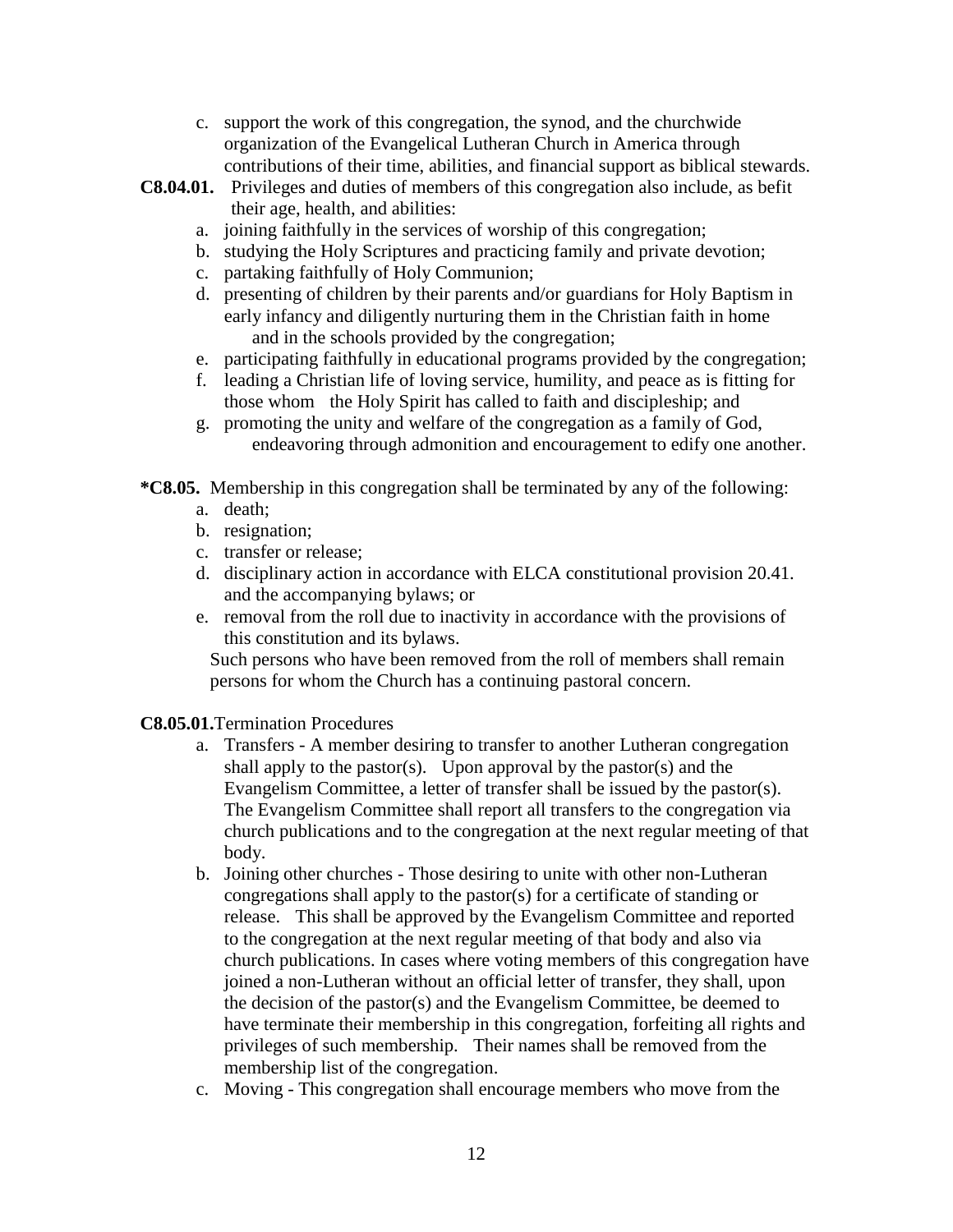community which this congregation serves to transfer to a Lutheran congregation which can serve them effectively and in which they can participate faithfully. A Lutheran congregation in the new community in which such members live shall be notified of their move by the Evangelism Committee.

- d. Whereabouts Unknown The pastor(s) and the Board of Evangelism shall remove from the membership list of the congregation the names of members whose whereabouts are unknown and cannot be established within a period of six months. These names shall be placed in a file designated "Whereabouts Unknown." Such removals shall be reported at the next regular meeting of the congregation.
- **C8.05.02.** Provisions pertaining to church officers and directors

Any officer or director of the congregation who willfully neglects the duties of his/her office may be deposed by a two-thirds majority vote of the voting members present in a regular meeting of the congregation. The Congregation Council shall initiate such disciplinary actions. When an office is made vacant by deposition, or by disciplinary action of the incumbent, a successor to such officer or director shall be elected by the congregation at the next regular meeting.

- **C8.05.03.** Responsibilities of the congregation for fostering faithful membership shall include:
	- a. Proper instruction in the Word of God and the teaching of the Lutheran Church prior to reception as confirmed members.
	- b. Transfer of membership to another Lutheran congregation or the issuing of a certificate of standing and/or release to another evangelical congregation at the request of the confirmed member; such transfer of membership or issuing of a certificate of standing and/or release should be granted to baptized but unconfirmed children at the request of their parents.
	- c. Encouraging members who move from the community which the congregation serves to transfer to a Lutheran congregation which can serve them effectively and in which they can participate regularly. A Lutheran congregation in the new community in which such members live shall be notified of their move.
	- d. Continuing concern and conscientious pastoral care for members, in an effort to encourage fulfillment of their duties and responsibilities, when they do not partake of Holy Communion, support the church with their offerings, or appear to desire to participate in the life and worship of the congregation. When such members have failed to receive communion in this congregation and have failed to make a contribution of record during the current or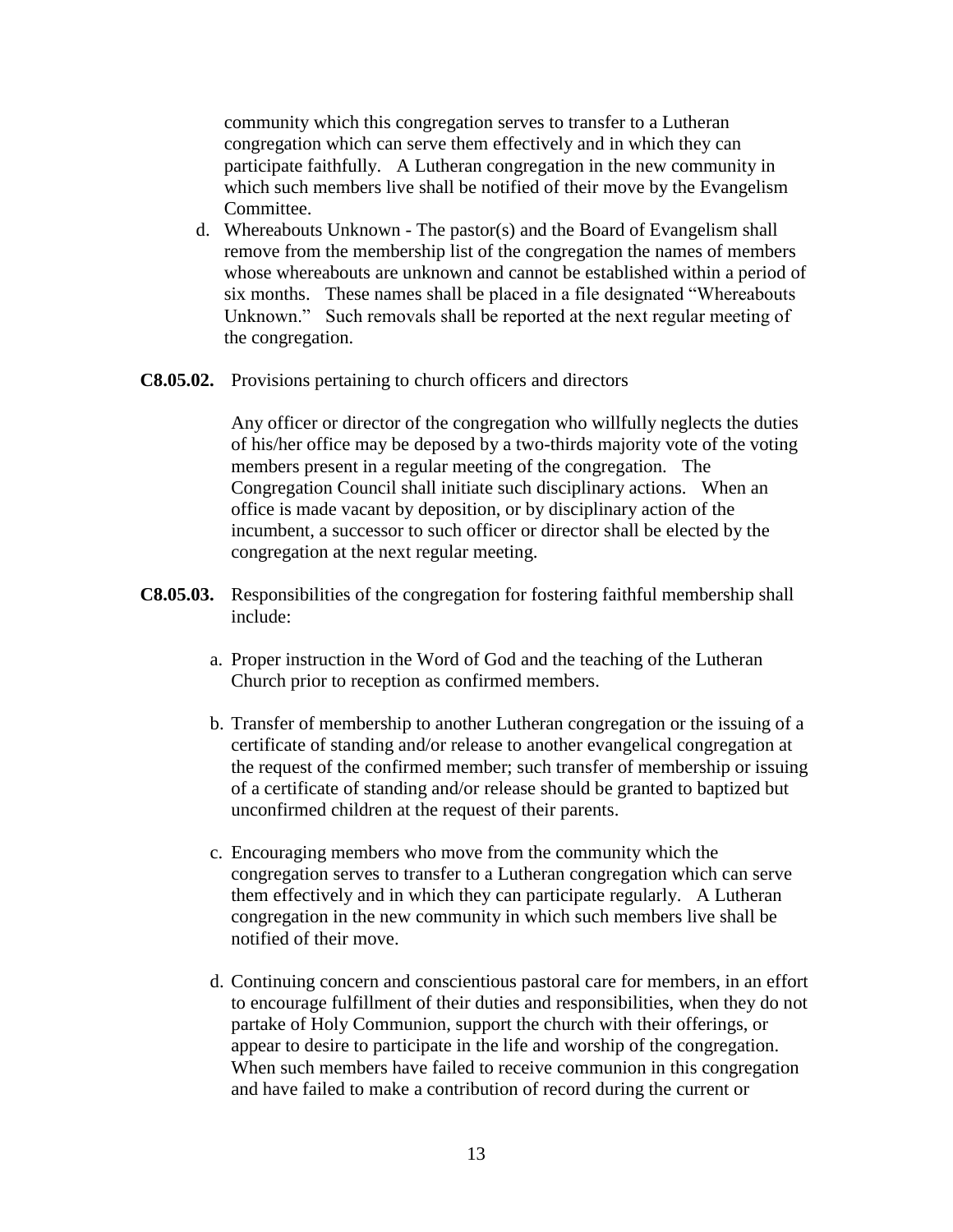preceding year, they may be removed from the roll of members by the congregation, upon recommendation by the Congregation Council. This procedure will take place after such members have been counseled about the matter, if possible. Such persons who have been removed from the roll of members shall remain persons for whom the church has a continuing pastoral concern.

## **Chapter 9. ROSTERED MINISTER**

- **\*C9.01.** Authority to call a pastor shall be in this congregation by at least a two-thirds vote of voting members present and voting at a meeting legally called for that purpose. Before a call is issued, the officers, or a committee elected by the Congregation Council to recommend the call, shall seek the advice and help of the bishop of the synod.
- **C9.01.01.** Election of a Pastor

Prior to authorizing any appointed body to make salary offers, the Congregation Council shall propose to the congregation, for approval, salary and emolument ranges based on suggested base salary and housing allowance table determined each year by the Synod Assembly of the prospective pastors. Any proposed revisions must be brought before a congregational meeting for approval prior to the election date.

- **C9.01.02.** Election of a pastor shall be by written ballot at a properly called congregational meeting presided over by the bishop of the synod or the bishop's appointee. Balloting shall be limited at any one meeting to a single nomination presented by the Congregation Council with at least two-thirds of the council's members concurring. Two-thirds of the votes cast by those attending the congregational meeting shall be necessary for election.
- **C9.01.03.** Upon election, the Congregation Council shall execute a call accordingly and forward the same to the person elected. Unless otherwise agreed, the call shall normally become invalid unless a definite answer is received within thirty days after its receipt. If a nominee fails of election or declines the call, the Congregation Council shall make another nomination at a subsequent meeting.
- **\*C9.02.** Only a member of the roster of Ministers of Word and Sacrament of the Evangelical Lutheran Church in America or a candidate for the roster of Ministers of Word and Sacrament who has been recommended for the congregation by the synodical bishop may be called as a pastor of this congregation.
- **\*C9.03.** Consistent with the faith and practice of the Evangelical Lutheran Church in America,
	- a. Every minister of Word and Sacrament shall: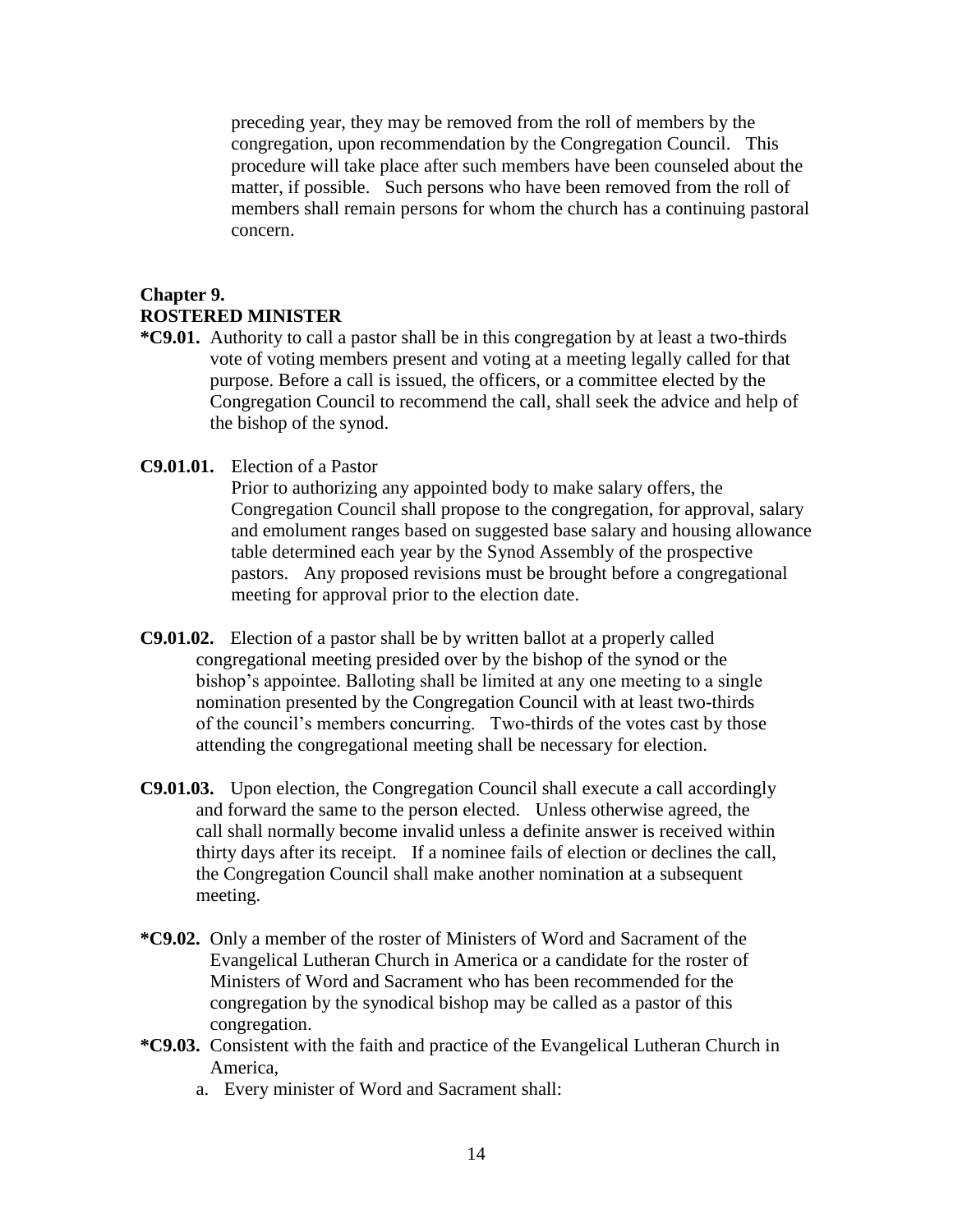- 1) preach the Word;
- 2) administer the sacraments;
- 3) conduct public worship;
- 4) provide pastoral care;
- 5) seek out and encourage qualified persons to prepare for the ministry of the Gospel;
- 6) impart knowledge of this church and its wider ministry though distribution of its communications and publications;
- 7) witness to the Kingdom of God in the community, in the nation and abroad; and
- 8) speak publicly to the world in solidarity with the poor and oppressed, calling for justice and proclaiming God's love for the world.
- b. Each pastor with a congregational call shall, within the congregation:
	- 1) offer instruction, confirm, marry, visit the sick and distressed, and bury the dead;
	- 2) relate to all schools and organizations of this congregation;
	- 3) install regularly elected members of the Congregation Council;
	- 4) with the council, administer discipline; and
	- 5) endeavor to increase the support given by the congregation to the work of the ELCA churchwide organization and of the Lower Susquehanna Synod of the ELCA.

### **C9.03.01.**

The pastor(s) shall ultimately be responsible for the training, assignment and supervision of any lay assistant(s).

## **C9.03.02.**

The pastor(s) shall be responsible, together with the appropriate committee(s), for the supervision of other staff members.

- **\*C9.04.** The specific duties of the pastor, compensation, and other matters pertaining to the service of the pastor shall be included in a letter of call, which shall be attested by the bishop of the synod.
- **\*C9.05.** The provisions for termination of the mutual relationship between a minister of Word and Sacrament and this congregation shall be as follows:
	- a. The call of this congregation, when accepted by a pastor, shall constitute a continuing mutual relationship and commitment, which, except in the case of the death of the pastor, shall be terminated only following consultation with the synodical bishop and for the following reasons:
		- 1) mutual agreement to terminate the call or the completion of a call for a specific term;
		- 2) resignation of the pastor, which shall become effective, unless otherwise agreed, 30 days after the date on which it was submitted;
		- 3) inability to conduct the pastoral office effectively in the congregation in view of local conditions, without reflection on the competence or the moral and spiritual character of the pastor;
		- 4) the physical or mental incapacity of the pastor;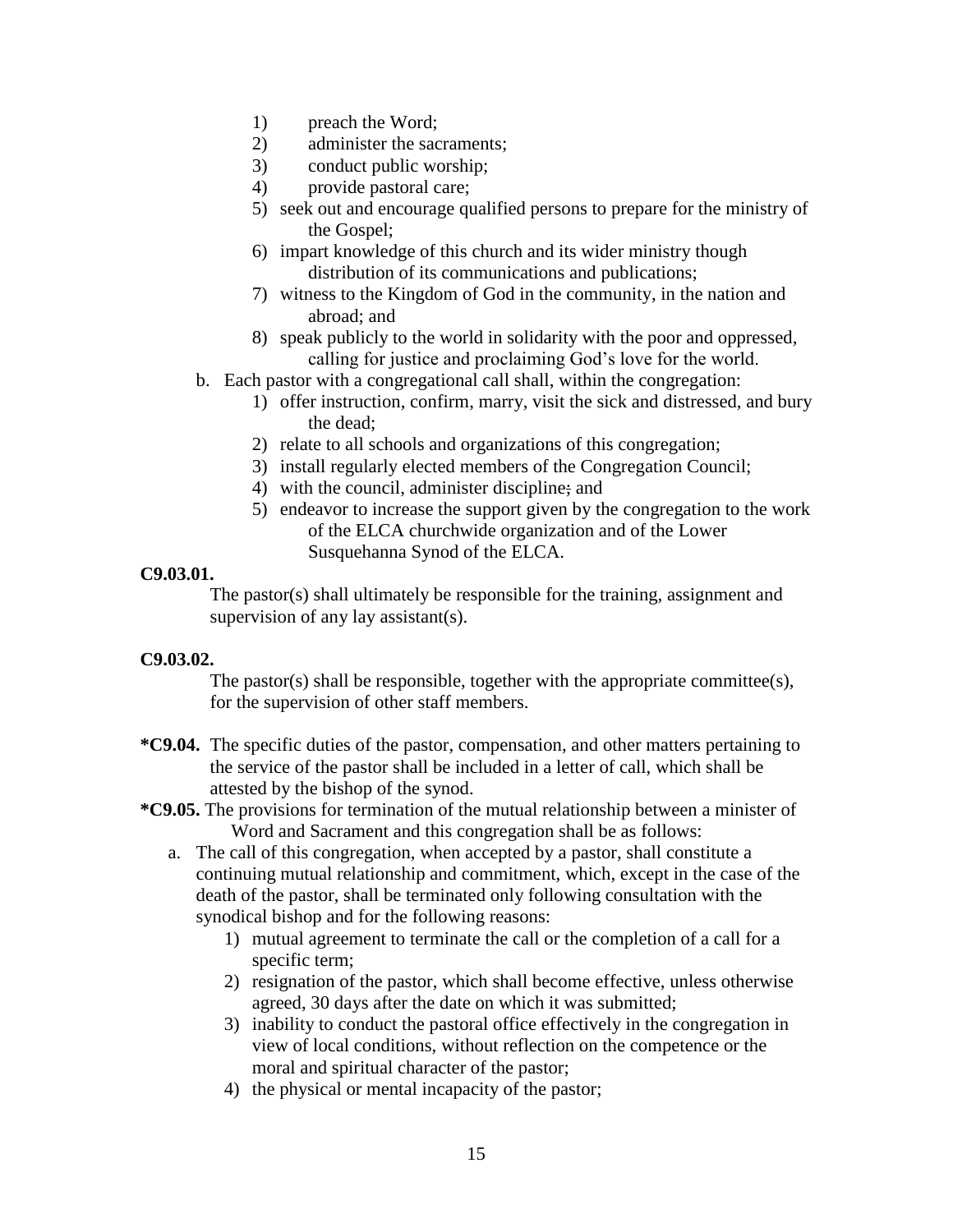- 5) disqualification of the pastor through discipline on grounds of doctrine, morality, or continued neglect of duty;
- 6) resignation or removal of the pastor from the roster of Ministers of Word and Sacrament of this church;
- 7) suspension of the congregation as a result of discipline proceedings.
- b. When allegations of physical or mental incapacity of the pastor or ineffective conduct of the pastoral office have come to the attention of the bishop of the synod, the bishop in his or her sole discretion may, or when such allegations have been brought to the synod's attention by an official recital of allegations by the Congregation Council or by a petition signed by at least one-third of the voting members of the congregation, the bishop shall, investigate such conditions personally in company with a committee of two rostered ministers and one layperson.
- c. In case of alleged physical disability or mental incapacity under paragraph a.4) above, the bishop's committee shall obtain and document competent medical opinion concerning the pastor's condition. When a disability or incapacity is evident to the committee, the bishop of this synod may declare the pastorate vacant. When the pastorate is declared vacant, the Synod Council shall list the pastor on the roster of Ministers of Word and Sacrament as disabled. Upon removal of the disability and the restoration of the pastor to health, the bishop shall take steps to enable the pastor to resume the ministry, either in the congregation last served or in another appropriate call.
- d. In the case of alleged local difficulties that imperil the effective functioning of the congregation, all concerned persons shall be heard, after which the bishop of the synod together with the committee described in \*C9.05.b. shall decide on the course of action to be recommended to the pastor and the congregation. If they agree to carry out such recommendations, no further action shall be taken by the synod.
- e. If either party fails to assent, the congregation may dismiss the pastor at a legally called meeting after consultation with the bishop, either (a) by a two-thirds vote of the voting members present and voting where the bishop and the committee did not recommend termination of the call, or (b) by a majority vote of the voting members present and voting where the bishop and the committee recommended termination of the call.
- f. If, in the course of proceedings described in \*C9.05.d., the committee concludes that there may be grounds for discipline, the committee shall make recommendations concerning disciplinary action to the synodical bishop who may bring charges, in accordance with the provisions of the constitution and bylaws of the Evangelical Lutheran Church in America and the constitution of this synod.
- g. If, following the appointment of the committee described in \*C9.05.b. or d., it should become apparent that the pastoral office cannot be conducted effectively in the congregation(s) being served by the rostered minister due to local conditions, the bishop of the synod may temporarily suspend the pastor from service in the congregation(s) without prejudice and with pay provided through a joint synodical and churchwide fund and with housing provided by the congregation(s).
- **\*C9.06.** At a time of pastoral vacancy, an interim pastor shall be appointed by the bishop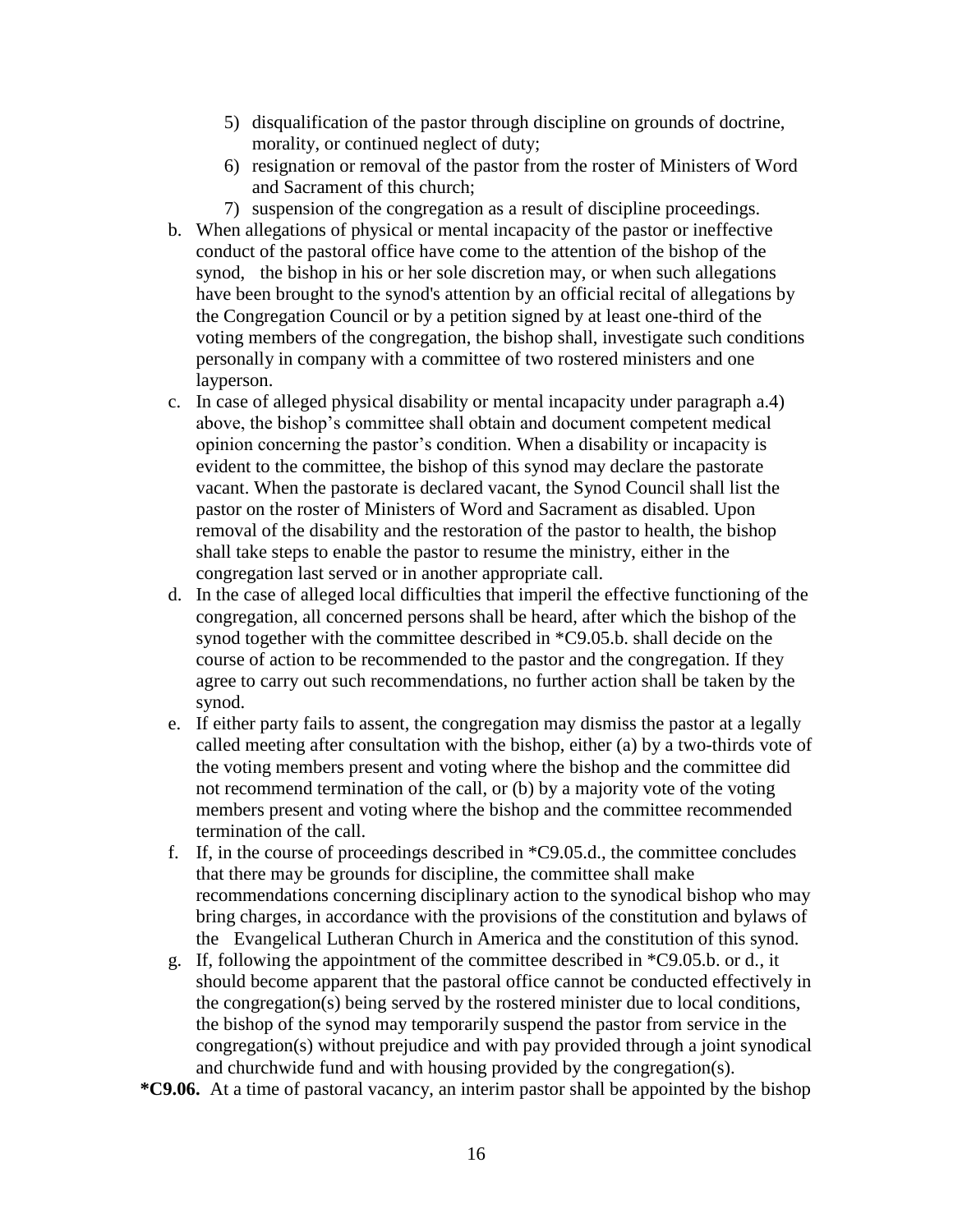of the synod with the consent of this congregation or the Congregation Council.

- **\*C9.07.** During the period of service, an interim pastor shall have the rights and duties in the congregation of a regularly called pastor and may delegate the same in part to a supply pastor with the consent of the bishop of the synod and this congregation or Congregation Council. The interim pastor and any rostered minister providing assistance shall refrain from exerting influence in the selection of a pastor. Unless previously agreed upon by the Synod Council, an interim pastor is not available for a regular call to the congregation served.
- **\*C9.08.** This congregation shall make satisfactory settlement of all financial obligations to a former pastor before calling a successor. A pastor shall make satisfactory settlement of all financial obligations to this congregation before beginning service in a call to another congregation or employment in another ministry setting related to the Evangelical Lutheran Church in America.
- **\*C9.09.** When a pastor is called to serve in company with another pastor or pastors, the privileges and responsibilities of each pastor shall be specified in documents to accompany the call and to be drafted in consultation involving the pastors, the Congregation Council, and the bishop of the synod. As occasion requires, the documents may be revised through a similar consultation.
- **\*C9.11.** With the approval of the bishop of the synod, the congregation may depart from \*C9.05.a. and call a pastor for a specific term. Details of such calls shall be in writing setting forth the purpose and conditions involved. Prior to the completion of a term, the bishop or a designated representative of the bishop shall meet with the pastor and representatives of the congregation for a review of the call. Such a call may also be terminated before its expiration in accordance with the provisions of \*C9.05.a.
- **\*C9.12.** The pastor of this congregation:
	- a. shall keep accurate parochial records of all baptisms, confirmations, marriages, burials, communicants, members received, members dismissed, or members excluded from the congregation;
	- b. shall submit a summary of such statistics annually to the synod; and
	- c. shall become a member of this congregation upon receipt and acceptance of the letter of call. In a parish of multiple congregations, the pastor shall hold membership in one of the congregations.

## **C9.12.01.**

The pastor(s) shall provide a written summary of statistics described in \*C9.12.a. above annually to members of this congregation.

- **\*C9.13.** The pastor(s) shall submit a report of his or her ministry to the bishop of the synod at least 90 days prior to each regular meeting of the Synod Assembly.
- **\*C9.14** The parochial records of this congregation shall be maintained by the pastor and shall remain the property of the congregation. The secretary of this congregation shall attest in writing to the bishop of this synod that such records have been placed in his or her hands in good order by a departing pastor before the installation of that pastor in another field of labor or the granting by the synod of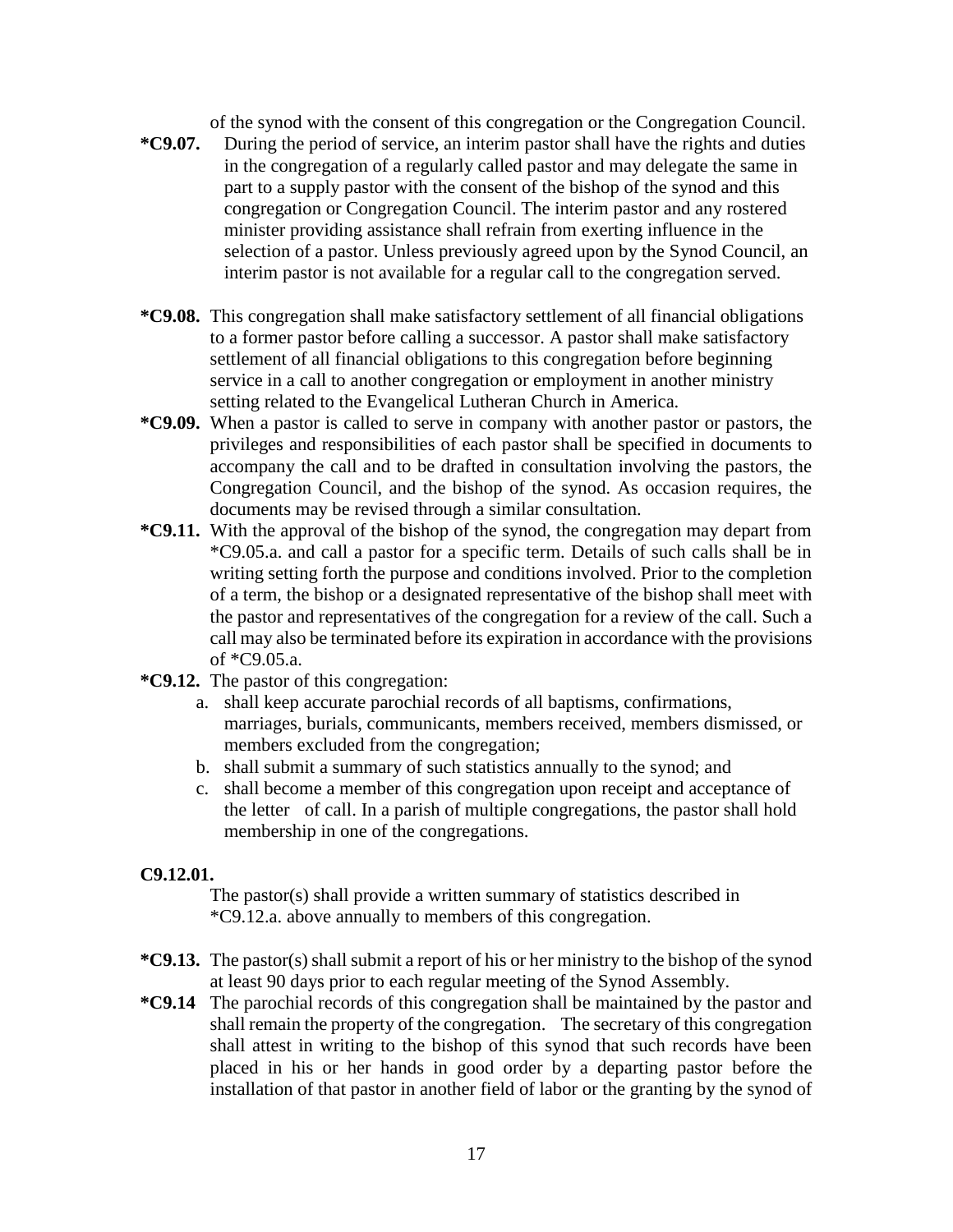retired status to the pastor.

- **C9.15.** Under special circumstances, subject to the approval of the synodical bishop and the concurrence of this congregation, minister of Word and Sacrament of a church body with which the Evangelical Lutheran Church in America officially has established a relationship of full communion may serve temporarily as pastor of this congregation under a contract between the congregation and the pastor in a form proposed by the synodical bishop and approved by the congregation.
- **\*C9.21.** Authority to call a minister of Word and Service shall be in this congregation by at least a two-thirds vote of voting members present and voting at a meeting legally called for that purpose. Before a call is issued, the officers, or a committee elected by [this congregation][the Congregation Council] to recommend the call, shall seek the advice and help of the bishop of the synod.
- **\*C9.22.** Only a member of the roster of ministers of Word and Service of the Evangelical Lutheran Church in America or a candidate for the roster of ministers of Word and Service who has been recommended for this congregation by the synodical bishop may be called as a deacon of this congregation.
- **\*C9.23.** Consistent with the faith and practice of the Evangelical Lutheran Church in America, every minister of Word and Service shall:
	- a. Be rooted in the Word of God, for proclamation and service;
	- b. Advocate a prophetic diakonia that commits itself to risk-taking and innovative service on the frontiers of the Church's outreach, giving particular attention to the suffering places in God's world;
	- c. Speak publicly to the world in solidarity with the poor and oppressed, calling for justice and proclaiming God's love for the world, witnessing to the realm of God in the community, the nation, and abroad;
	- d. Equip the baptized for ministry in God's world that affirms the gifts of all people;
	- e. Encourage mutual relationships that invite participation and accompaniment of others in God's mission;
	- f. Practice stewardship that respects God's gift of time, talents, and resources;
	- g. Be grounded in a gathered community for ongoing diaconal formation;
	- h. Share knowledge of the ELCA and its wider ministry of the gospel, and advocate for the work of all expressions of this church; and
	- i. Identify and encourage qualified persons to prepare for ministry of the gospel.
- **\*C9.24.** The specific duties of the deacon, compensation, and other matters pertaining to the service of the deacon shall be included in a letter of call, which shall be attested by the bishop of the synod.
- **\*C9.25.** The provisions for termination of the mutual relationship between a minister of Word and Service and a congregation shall be as follows:
	- a. The call of a congregation, when accepted by a deacon, shall constitute a continuing mutual relationship and commitment, which shall be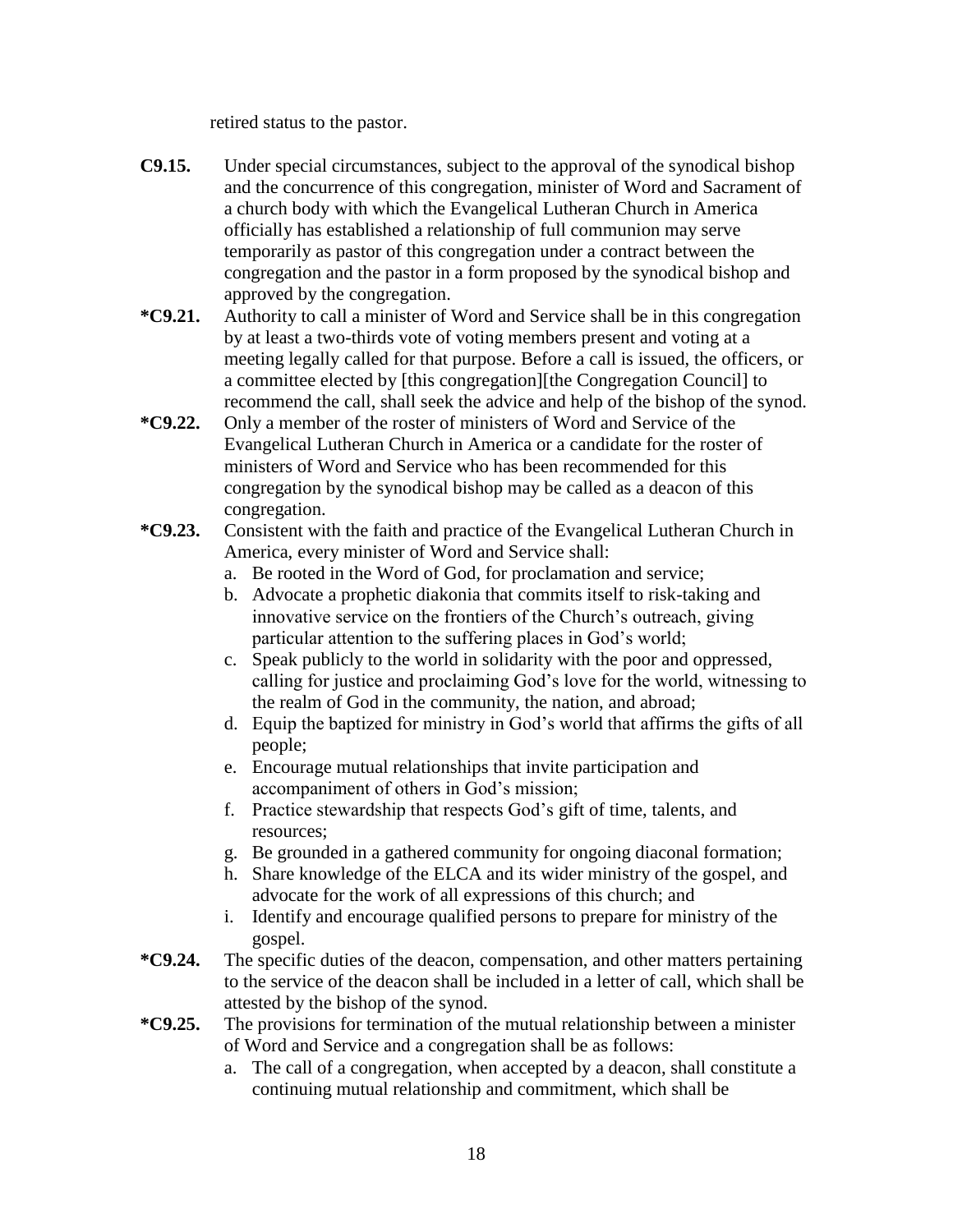terminated only by death or, following consultation with the synodical bishop, for the following reasons:

- 1) mutual agreement to terminate the call or the completion of a call for a specific term;
- 2) resignation of the deacon, which shall become effective, unless otherwise agreed, no later than 30 days after the date on which it was submitted;
- 3) inability to conduct the ministry of Word and Service effectively in this congregation in view of local conditions;
- 4) physical disability or mental incapacity of the deacon;
- 5) suspension of the deacon through discipline for more than three months;
- 6) resignation or removal of the deacon from the roster of ministers of Word and Service of this church;
- 7) termination of the relationship between this church and this congregation;
- 8) dissolution of this congregation or the termination of a parish arrangement; or
- 9) suspension of this congregation through discipline for more than six months.
- b. When allegations of physical disability or mental incapacity of the deacon under paragraph a.4) above, or ineffective conduct of the office of minister of Word and Service under paragraph a.3) above, have come to the attention of the bishop of this synod,
	- 1) the bishop in his or her sole discretion may investigate such conditions personally together with a committee of two rostered ministers and one layperson, or
	- 2) when such allegations have been brought to the synod's attention by an official recital of allegations by the Congregation Council or by a petition signed by at least one-third of the voting members of this congregation, the bishop personally shall investigate such conditions together with a committee of two rostered ministers and one layperson.
- c. In case of alleged physical disability or mental incapacity under paragraph a.4) above, the bishop's committee shall obtain and document competent medical opinion concerning the deacon's condition. When a disability or incapacity is evident to the committee, the bishop of this synod may declare the office vacant and the deacon shall be listed on the roster of ministers of Word and Service as disabled. Upon removal of the disability and the restoration of the deacon to health, the bishop shall take steps to enable the deacon to resume the ministry, either in the congregation last served or in another appropriate call.
- d. In the case of alleged local difficulties that imperil the effective functioning of this congregation under paragraph a.3) above, the bishop's committee shall endeavor to hear from all concerned persons, after which the bishop together with the committee shall present their recommendations first to the deacon and then to this congregation. The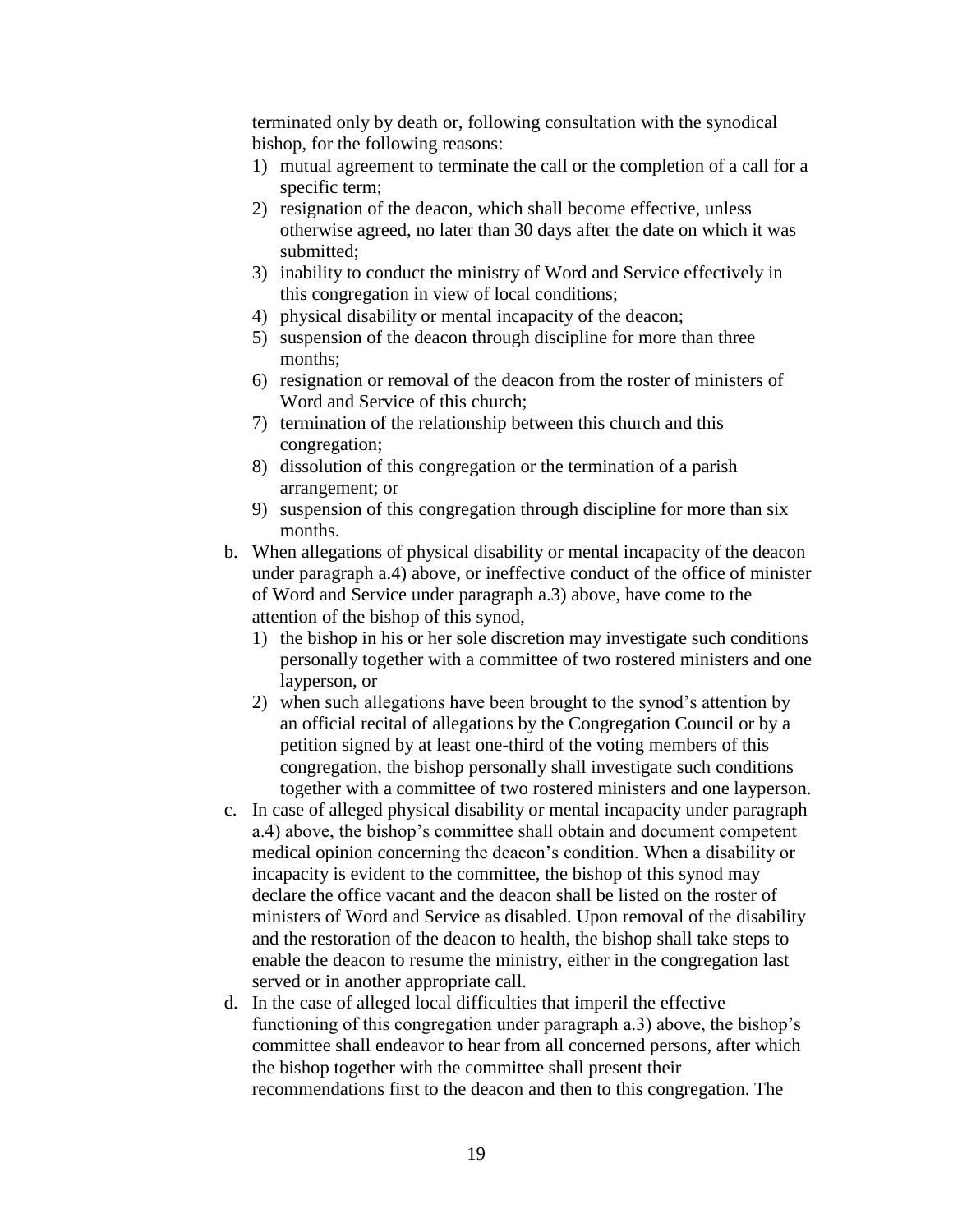recommendations of the bishop's committee must address whether the deacon's call should come to an end and, if so, may suggest appropriate severance arrangements. The committee may also propose other actions that should be undertaken by this congregation and by the deacon, if appropriate. If the deacon and congregation agree to carry out such recommendations, no further action need be taken by the synod.

- e. If either party fails to assent to the recommendations of the bishop's committee concerning the deacon's call, this congregation may dismiss the deacon only at a legally called meeting after consultation with the bishop, either (a) by a two-thirds majority vote of the voting members present and voting where the bishop and the committee did not recommend termination of the call, or (b) by a simple majority vote of the voting members present and voting where the bishop and the committee recommended termination of the call.
- f. If, in the course of proceedings described in paragraph c. or paragraph d. above, the bishop's committee concludes that there may be grounds for discipline, the committee shall make recommendations concerning disciplinary action in accordance with the provisions of this church's constitution, bylaws, and continuing resolutions.
- **\*C9.26.** The deacon shall make satisfactory settlement of all financial obligations to a former congregation before:
	- a. installation in another field of labor, or
	- b. the issuance of a certificate of dismissal or transfer.
- **\*C9.27.** When a deacon is called to serve in company with another rostered minister or other rostered ministers, the privileges and responsibilities of each rostered minister shall be specified in documents to accompany the call and to be drafted in consultation involving the rostered ministers, the Congregation Council, and the bishop of the synod. As occasion requires, the documents may be revised through a similar consultation.
- **\*C9.28.** With the approval of the bishop of the synod, this congregation may depart from \*C9.25.a. and call a deacon for a specific term. Details of such calls shall be in writing setting forth the purpose and conditions involved. Prior to the completion of a term, the bishop or a designated representative of the bishop shall meet with the deacon and representatives of this congregation for a review of the call. Such a call may also be terminated before its expiration in accordance with the provisions of \*C9.25.a.
- **\*C9.29.** The deacon shall become a member of this congregation upon receipt and acceptance of the letter of call. In a parish of multiple congregations, the deacon shall hold membership in one of the congregations.
- **\*C9.31.** The deacon(s) shall submit a report of his or her ministry to the bishop of the synod at least 90 days prior to each regular meeting of the Synod Assembly.

# **Chapter 10. CONGREGATION MEETING**

**C10.01.** The regular meetings of this congregation shall be held at a time specified in the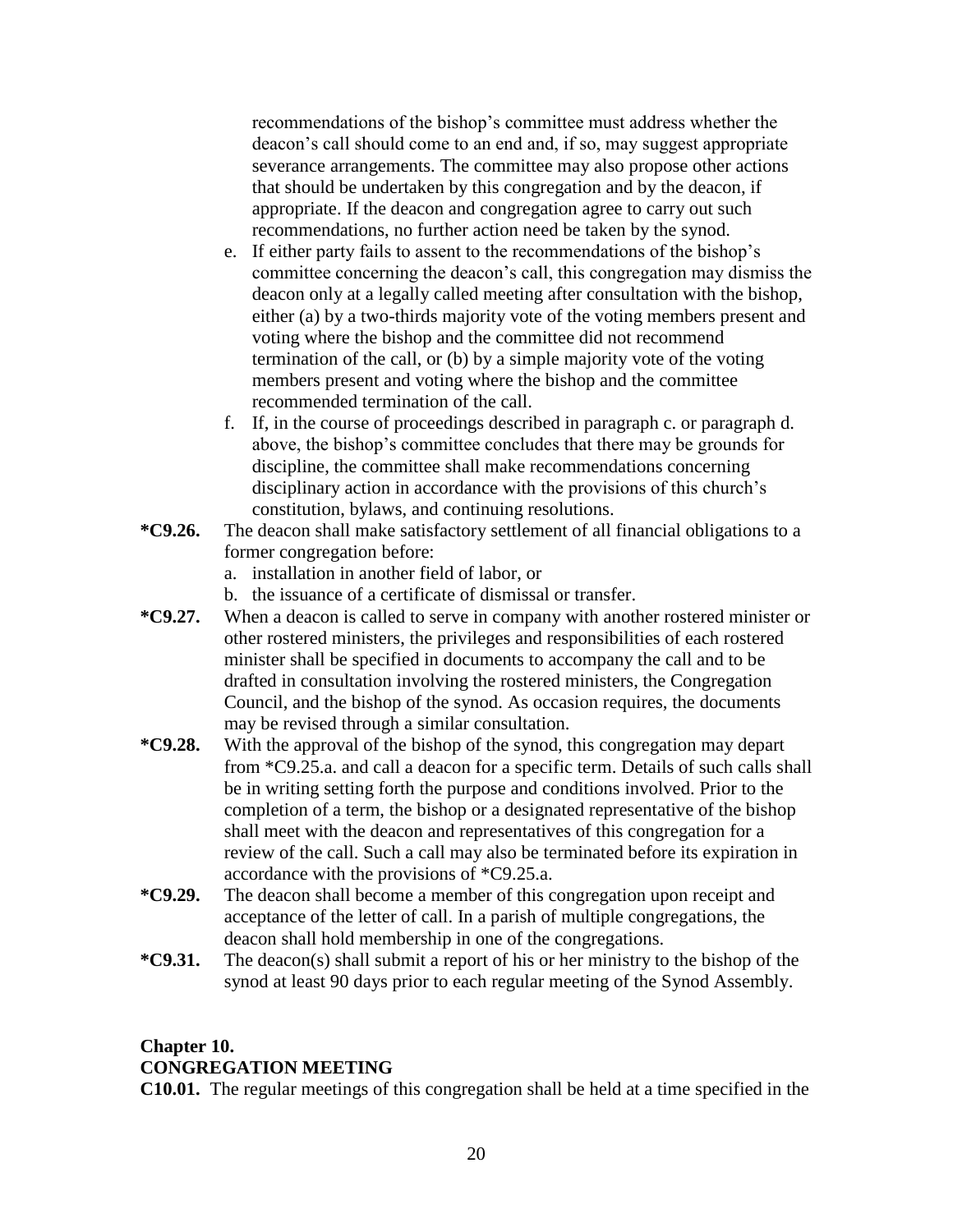bylaws.

#### **C10.01.01.** Regular Meetings

Regular meetings of the voting membership shall be conducted every November and every May, on or about the second Sunday of the month. Dates and times of all voter meetings shall be set by the Congregation Council. The May meeting shall include election of the persons running for the various positions. The November meeting shall include the presentation of the budget for the coming year, the presentation of the goals for the coming year, and, during an election year, the election of the nominating committee.

All confirmed members of the congregation may attend the meetings of the congregation and may, with the consent of the voting membership, submit recommendations or participate in a discussion of any given item of business before the voting membership.

- **C10.02.** A special Congregation Meeting may be called by the [senior] pastor, the Congregation Council, or the president of this congregation, and shall be called by the president of the congregation upon the written request of 10 percent of the voting members. The call for each special meeting shall specify the purpose for which it is to be held and no other business shall be transacted.
- **C10.03.** Notice of all meetings of this congregation shall be given at the services of worship on the preceding two consecutive Sundays and by mail to all members at least 10 days in advance of the date of the meeting. This letter shall contain the definition of a voting member. The posting of such notice in the regular mail, with the regular postage affixed or paid, sent to the last known address of such members shall be sufficient.
- **C10.04.** Twenty-five percent of the voting members shall constitute a quorum.
- **C10.05.** Voting by proxy or by absentee ballot shall not be permitted.
- **C10.06.** All actions approved by the congregation shall be by majority vote of those members present and voting, except as otherwise provided in this constitution or by state law.
- **C10.07.** Robert's Rules of Order, latest edition, shall govern parliamentary procedure of all meetings of this congregation.
- **C10.07.01.** Order of Business at Regular Meetings

Regular meetings of the voting membership shall proceed as follows:

- a. call to order
- b. Scripture reading and/or prayer
- c. read definition of a voting member
- d. minutes of previous meeting(s), including special meetings
- e. treasurer's report
- f. unfinished business
- g. reports from special committees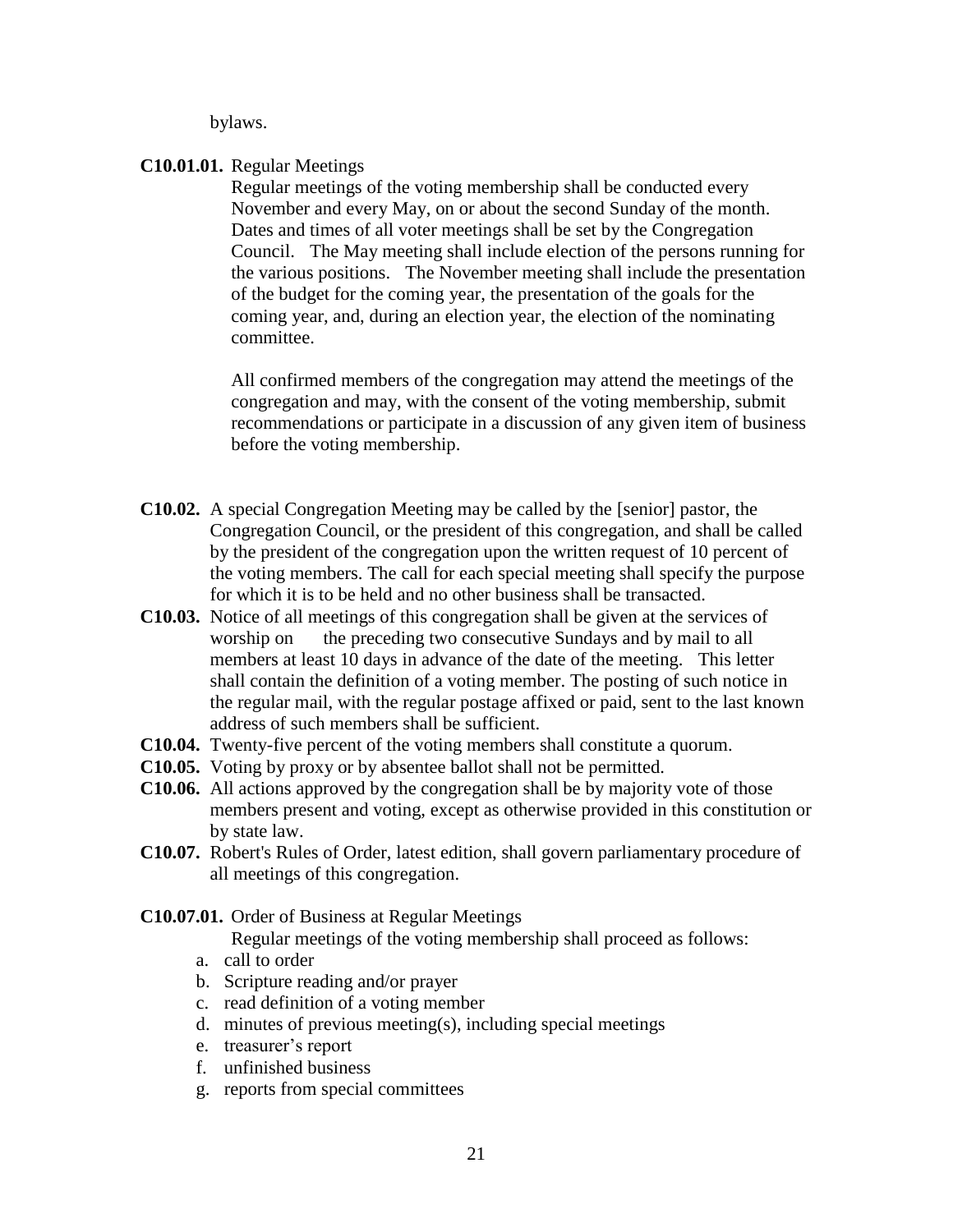- h. reports from committees
- i. new business
- j. state of the parish report by pastor(s)
- k. closing with prayer
- l. adjournment

**C10.07.02.** The president may, with the consent of the voting members, vary the order in the interest of efficiency.

**C10.07.03.** In the event of a tie vote, the president shall cast the deciding ballot.

#### **Chapter 11. OFFICERS**

# **C11.01.** The officers of this congregation shall be a president, vice president(s), secretary, and treasurer.

- a. Duties of the officers shall be specified in the bylaws.
- b. The officers shall be voting members of the congregation.
- c. Officers of this congregation shall serve similar offices of the Congregation Council and shall be voting members of the Congregation Council.

#### **C11.01.01.**

The president of the congregation shall preside at all meetings of the voting membership. The president shall enforce the constitution of the congregation and shall carry out the expressed will of the congregation. These enforcements shall include the authority to execute all contracts and other legal documents which are required to fulfill such expressed will. All committees and groups in the congregation shall be responsible to the president. The president shall be welcome at any and all meetings of such groups either in person or represented by such person or persons as the president may appoint. The president shall also call and preside over the meetings of the Congregation Council and shall endeavor to coordinate the functions, plans, and activities of the congregation in all its parts for the total furtherance of the work of Christ's Kingdom in our midst.

The president shall submit the Audit Committee's report at the May meeting of the voting membership in each year.

The president, in conjunction with the pastor(s), shall appoint a voting member and alternate to the synod assembly, instructing the voting member to make a report to the congregation at its November meeting.

#### **C11.01.02.**

The secretary, being duly elected by the congregational membership, shall attest to the president's authority in accordance with the governing law. The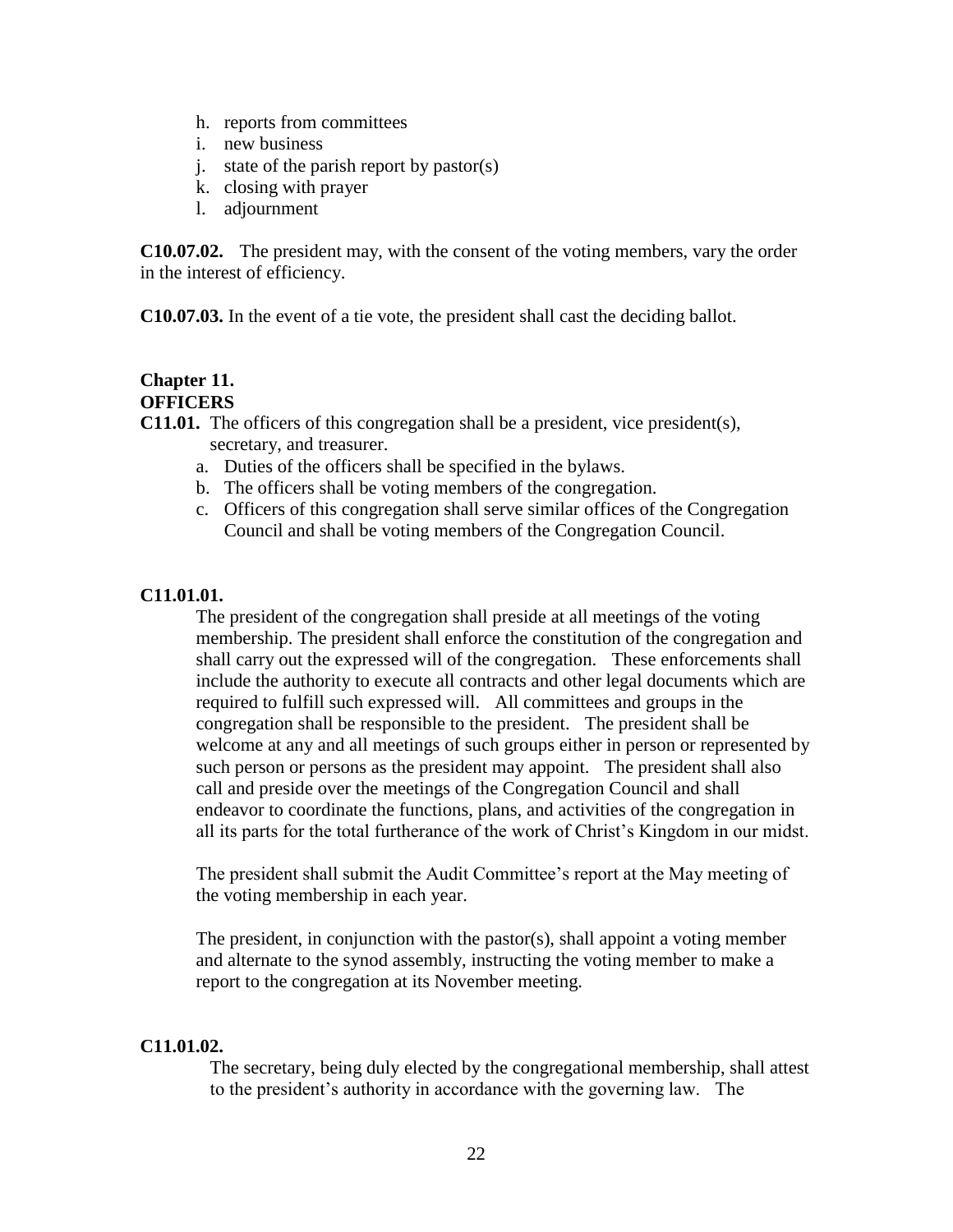secretary shall be present at all meetings of the congregation and at all meetings of the Congregation Council and shall enter the minutes of all meetings of said groups in a permanent record book over the secretary's signature. The secretary shall conduct all official correspondence of the committees under the supervision of the president. In general, the secretary shall perform all the duties normally pertaining to the secretary's office and such additional duties as the voting membership may delegate.

#### **C11.01.03.**

The vice president(s) of the congregation, in the absence of the president, shall act for and in the stead of the president. They shall be available for whatever duties the president shall assign to them.

**C11.01.04.** The treasurer shall:

- a. be responsible for accurate recording of congregational receipts and disbursements and budgeted and actual expenditures according to proper accounting procedures and, as deemed advisable, shall suggest improved methods for congregational consideration;
- b. shall present a written, duplicated financial report at congregation meetings and a preliminary report at the Congregation Council meetings;
- c. shall submit permanent financial records for annual audit;
- d. shall be responsible for monthly remission of offerings for missions and church agencies and for prompt payment of salaries and bills authorized by the congregation or the committees and directors as duly constituted sources;
- e. shall coordinate the flow of money from the treasury to the various committees in such a way that an adequate balance is retained for the payment of salaries and other regularly recurring expenses;
- f. shall remit to the professional staff or lay workers of the congregation for documented expenses while attending professional workshops, conferences, conventions, etc., approved by the committee under whose jurisdiction they function;
- g. shall receive from the Financial Secretary a report of all monies received through worship services, special offerings, or any other source and duly record same;
- h. shall sign all checks for payment of bills, salaries, or other financial commitments of the congregation of any sort upon receipt of voucher;
- i. shall submit monthly to all committees a current record of their accrued disbursements and budget allotment;
- j. shall be responsible for the timely and accurate payment of federal, state, and local payroll tax deposits and furnish W-2 forms to employees at the end of the year.
- **C11.02.** The officers shall be elected by the congregation and shall serve for two years. The term shall begin on June 1 and end on May 31.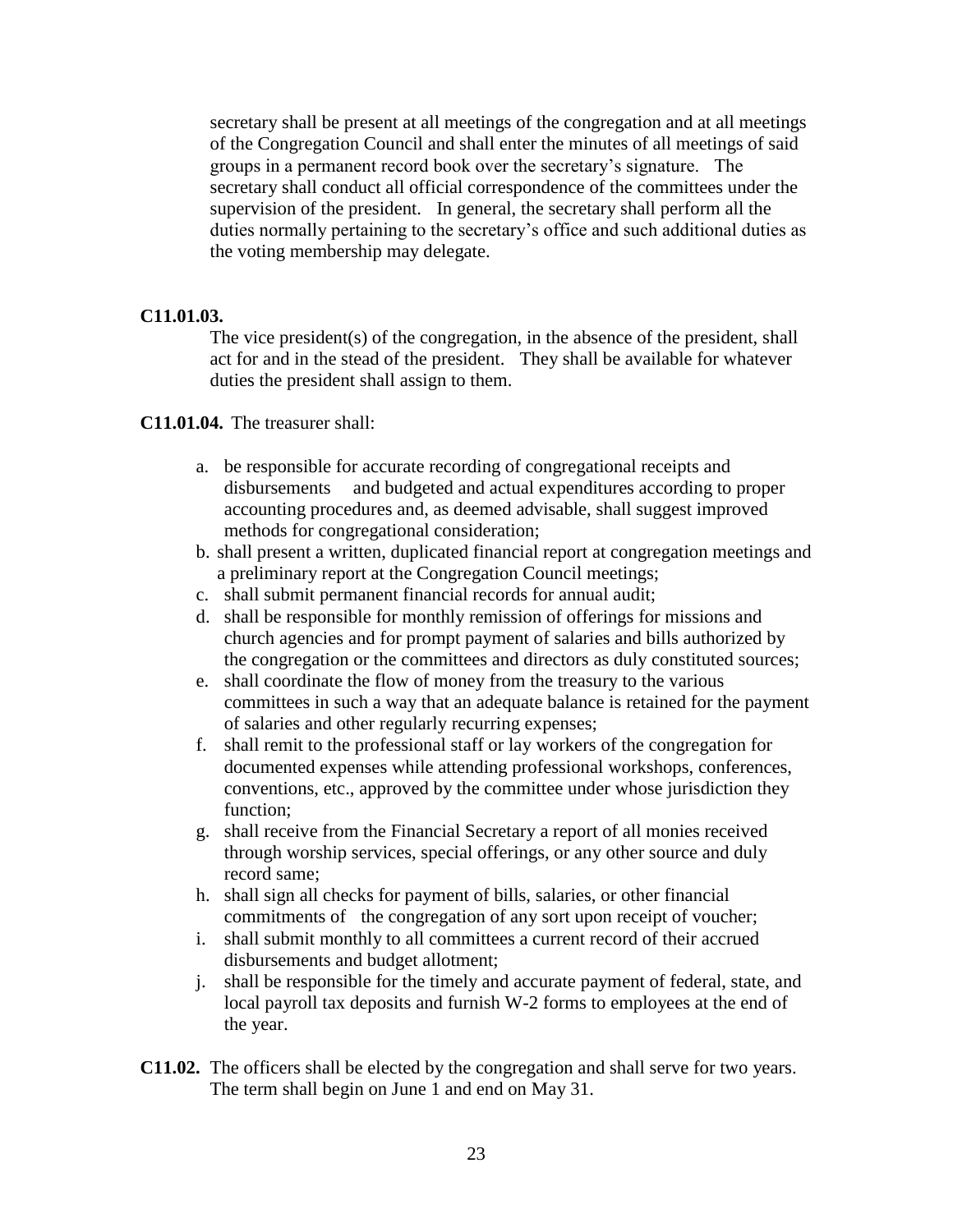**C11.03.** No officer shall hold more than one office at a time. No elected officer, except the treasurer, shall be eligible to serve more than two consecutive terms in the same office.

# **Chapter 12. CONGREGATION COUNCIL**

- **C12.01.** The voting membership of the Congregation Council shall consist of the pastor(s), staff assistants, the officers of the congregation, and committee directors. Any voting member of the congregation may be elected, subject only to the limitation on the length of continuous service permitted in that office. A member's place on the Congregation Council shall be declared vacant if the member a) ceases to be a voting member of this congregation or b) is absent from four successive regular meetings of the Congregation Council without cause. Consistent with the laws of the state in which this congregation is incorporated, the congregation may adopt procedures for the removal of a member of the Congregation Council in other circumstances.
- **C12.02.** The members of the Congregation Council except the pastor(s) and the staff assistant(s) shall be elected at a legally called meeting of the congregation during the month of May. Their term of office shall be for 2 years, with the term of office beginning on June 1 and ending on May 31. Newly elected Congregation Council members shall be installed at worship the Sunday prior to the date they assume office.
- **C12.02.01.** Nomination Procedures

At the November congregation meeting in the year prior to election of officers and committee members, the Congregation Council shall announce its selection of four qualified voting members who, together with the pastor(s), shall serve as the Nominating Committee. At this meeting, the voters may submit to the nominating Committee the names of possible candidates for office.

**C12.02.02.** The Nominating Committee, after the November congregation meeting shall prepare a list of candidates drawn from voting members of the congregation, either male or female, and from the list submitted by the voting members at the November congregation meeting. This list shall then be made available to members of the congregation at least three weeks prior to the May meeting.

- **C12.02.03.** Following the publication of the Nominating Committee's list, any voting member of the congregation may submit to the committee additional names for inclusion on the list, and such names shall be placed in nomination by the committee along with the candidates already chosen, provided:
	- a. that such names shall be submitted at least ten days before the date of the May congregation meeting, and
	- b. that the Nominating Committee, through consultation with the pastor(s) and the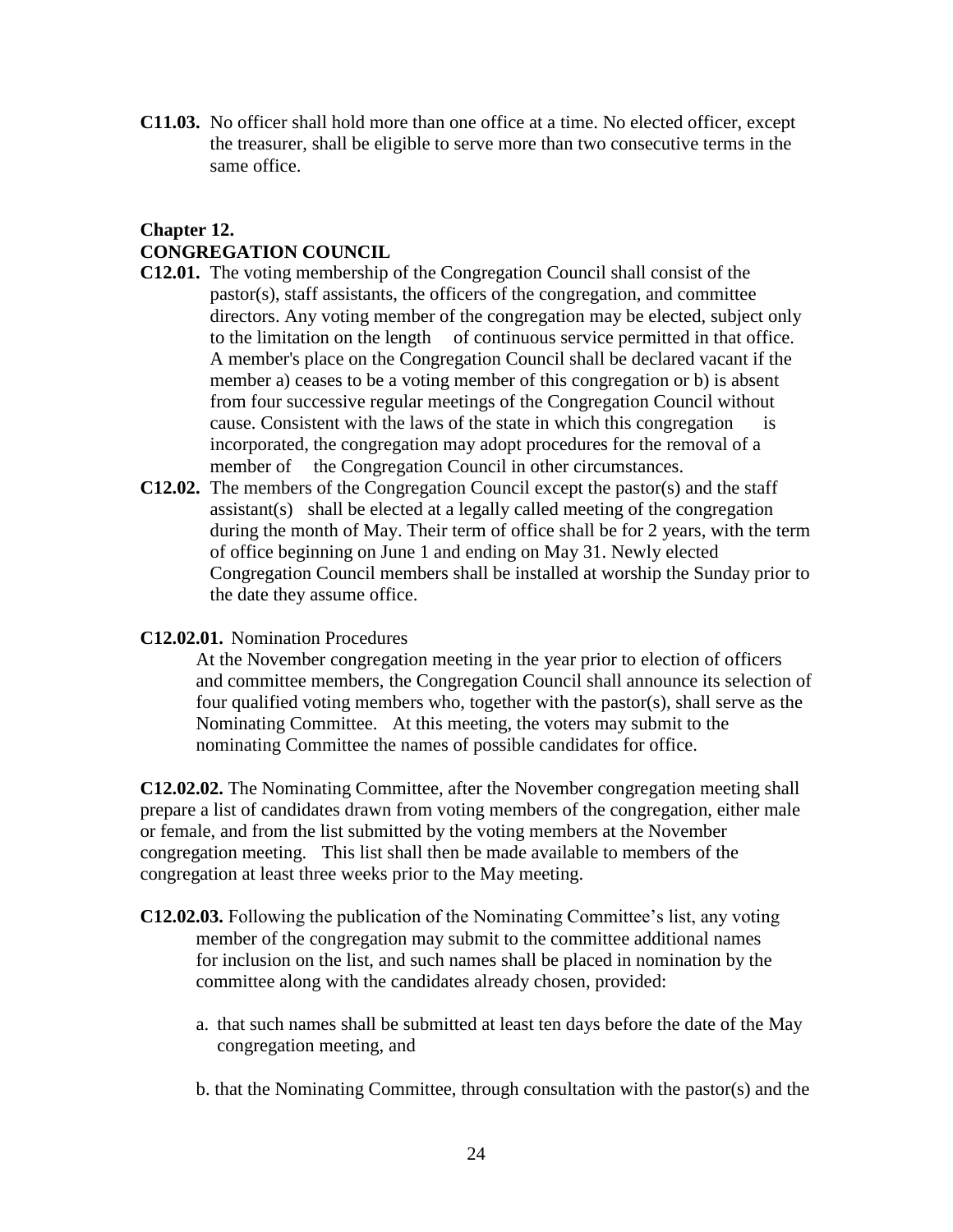Evangelism Committee, shall have investigated the proposed candidates and found them spiritually eligible for office and willing to serve.

**C12.02.04.**The Nominating Committee, at least one week before the date of the May meeting, shall post conspicuously on the church bulletin board the list of candidates for the offices to be elected; these include:

President Two Vice Presidents Treasurer **Secretary** Directors of the various Committees Committee members as necessary to complete the membership of each

committee.

#### **C12.02.05.** Election Procedures

From the list of candidates for each elective office submitted by the Nominating Committee, the voting membership shall, at its May meeting, elect by simple majority, the following officers in the order herein indicated:

- a. a president;
- b. two vice presidents;
- c. Treasurer;
- d. secretary

e. directors, specifically nominated for the directorship of committees listed in chapter C13.07.

f. committee members to the number required to complete the membership of each of the committees. The determination of the number of members required on each committee shall be an annual function of the Congregation Council and shall be decided no later than the January meeting of that body. Only candidates defeated for office may be placed in nomination by the voting members at the election meeting for any office not yet filled.

#### **C12.02.06.** Installation of Officers - Term of Office

The newly elected officers, directors, and committee members shall be installed on or before the first Sunday in June, and shall assume their duties of office on the day of their installation. The term of office of all officers,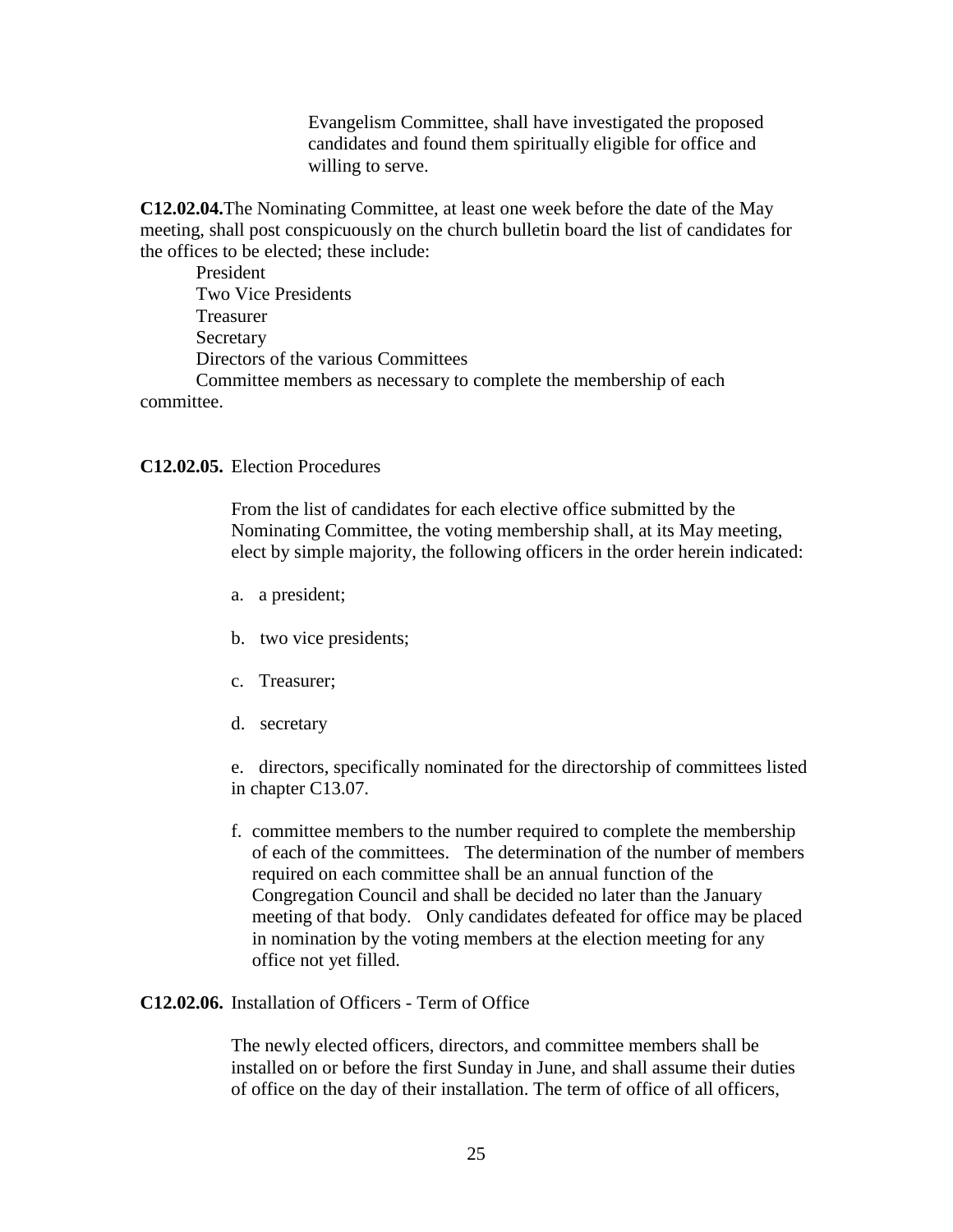directors, and committee members shall be two years, terminating on the day of the next scheduled installation during the second year of their terms. Directors may succeed themselves in the same directorate only once.

**C12.03.** Should a member's place on the Congregation Council be declared vacant, the Congregation Council shall elect, by majority vote, a successor until the next annual meeting. Individuals who have served less than one-half of a regular term shall be eligible for nomination and possible election to a full term.

### **C12.03.01.** Vacancies

- a. Committee Members -Any committee vacancies occurring within the two year term of office shall be filled by the appointment of the Congregation Council. The president shall report all such appointments at the next regular congregation meeting and see to it that such appointments are publicized in the next issue of the congregational newsletter.
- b. Committee Directors -If a vacancy should occur in the position of the director of a committee during the two year term of office, the president will appoint an interim director of that committee who will function in the capacity until the next regular congregation meeting, at which time the congregation will take official action to fill that vacancy for the remainder of the unexpired term. In such cases the Congregation Council shall present to the congregation the name or names of qualified persons for congregational action; the president shall see to it that any new appointment is reported in the next issue of the congregational newsletter.
- c. President and Vice President(s) If a vacancy should occur in the position of president or vice president(s) during the two year term of office, the Congregation Council shall appoint an interim director who will function in the capacity until the next regular congregational meeting, at which time the congregation will take official action to fill that vacancy for the remainder of the unexpired term. In such cases the Congregation Council shall present to the congregation the name or names of qualified persons for congregational action for appointment to that office. After congregational action, the president shall see to it that any new appointment is reported in the next issue of the congregational newsletter.
- **C12.04.** The Congregation Council shall have general oversight of the life and activities of this congregation, and in particular its worship life, to the end that everything be done in accordance with the Word of God and the faith and practice of the Evangelical Lutheran Church in America. The duties of the Congregation Council shall include the following:
	- a. To lead this congregation in stating its mission, to do long-range planning, to set goals and priorities, and to evaluate its activities in light of its mission and goals.
	- b. To seek to involve all members of this congregation in worship, learning, witness, service, and support.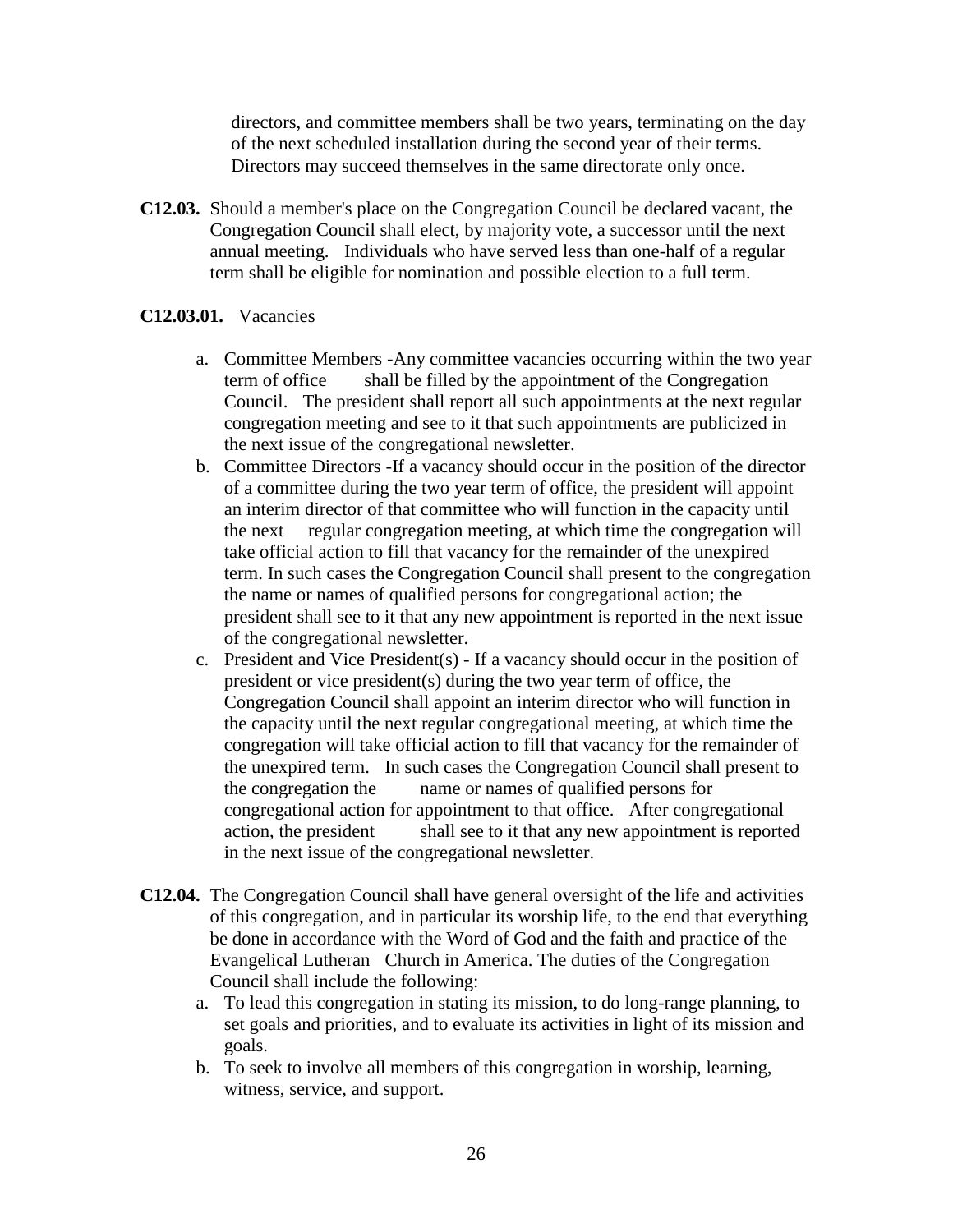- c. To oversee and provide for the administration of this congregation to enable it to fulfill its functions and perform its mission.
- d. To maintain supportive relationships with the rostered minister(s) and staff and help them annually to evaluate the fulfillment of their calling or employment.
- e. To be examples individually and corporately of the style of life and ministry expected of all baptized persons.
- f. To promote a congregational climate of peace and goodwill, and, as differences and conflicts arise, to endeavor to foster mutual understanding.
- g. To arrange for pastoral service during the sickness or absence of the pastor.
- h. To emphasize partnership with the synod and churchwide organization of the Evangelical Lutheran Church in America as well as cooperation with other congregations, both Lutheran and non-Lutheran, subject to established policies of the synod and the Evangelical Lutheran Church in America.
- i. To recommend and encourage the use of program resources produced or approved by the Evangelical Lutheran Church in America.
- j. To seek out and encourage qualified persons to prepare for the ministry of the Gospel.
- k. Serve as the point of liaison between the pastor(s), the officers of the congregation, and the various committees in planning the total work of the congregation
- l. Settle jurisdictional dispute among the several committees.
- m. Present to the congregation at its November meeting, a yearly plan of activity for the entire congregation, as well as long range plans for the development and expansion of Christ's work in our midst.
- n. Prepare the agenda for the congregation meetings.
- o. Set the dates and times for the congregation meetings.
- p. Develop a list of candidates for the Nominating Committee to be elected at the November congregation meeting in the year prior to the election of officers and committee members.
- q. Fill unexpired terms or shortages of committee members by appointment.
- **C12.04.01.** The Congregation Council is not primarily a decision-making body but serves as a forum where the activities of the Committees may be discussed, evaluated, and coordinated, and where all such activities may be integrated into an overall congregational program. The Congregation Council shall be available at all times, however, for any additional functions which the voting members may wish to confer upon it.
- **C12.04.02.** The Congregation Council shall keep a permanent set of minutes for each meeting, and such minutes shall be the property of the congregation.
- **C12.05.** The Congregation Council shall be responsible for the financial and property matters of this congregation.
	- a. The Congregation Council shall be the board of directors of this congregation, and as such shall be responsible for maintaining and protecting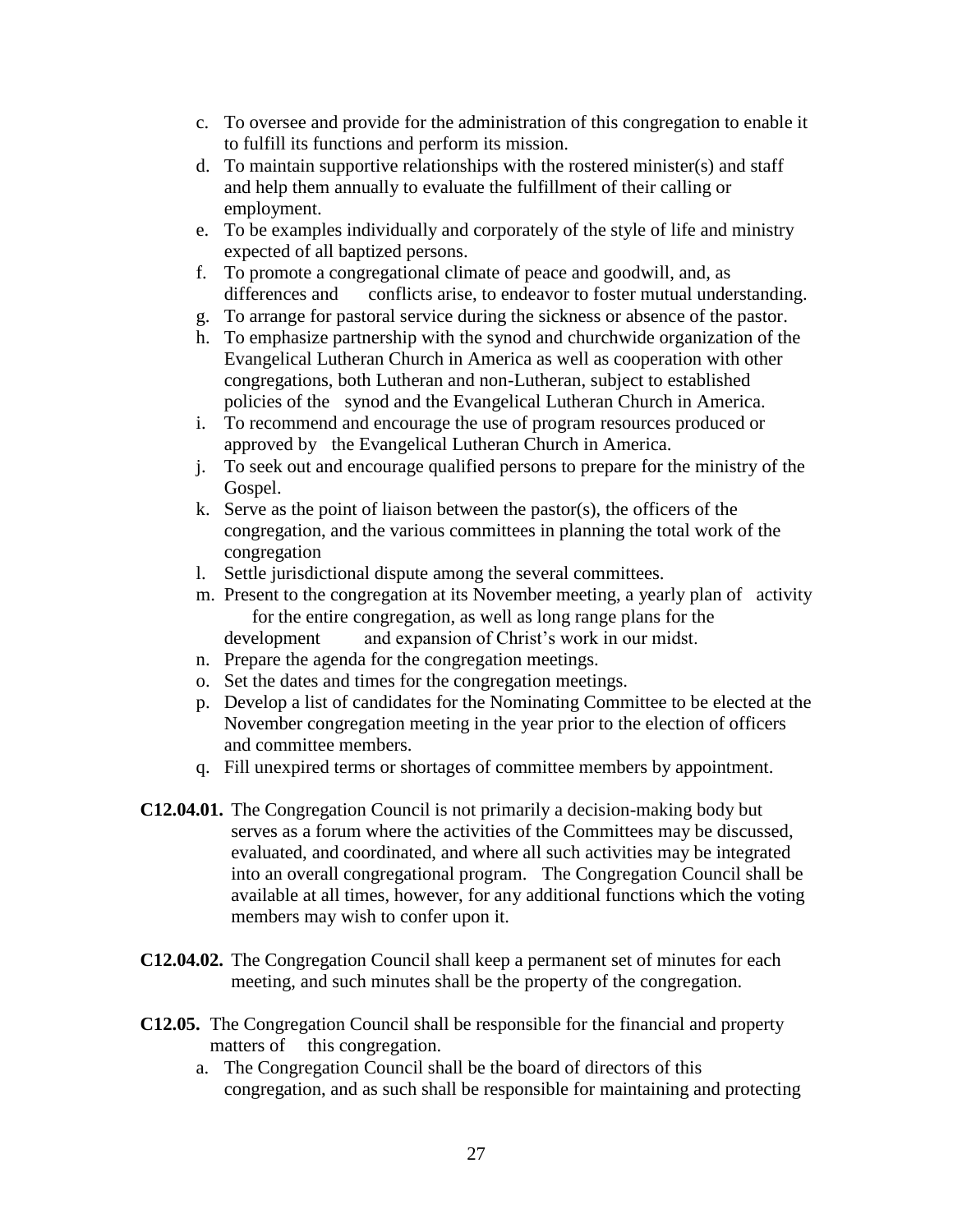its property and the management of its business and fiscal affairs. It shall have the powers and be subject to the obligations that pertain to such boards under the laws of the State of Pennsylvania, except as otherwise provided herein.

- b. The Congregation Council shall not have the authority to buy, sell, or encumber real property unless specifically authorized to do so by a meeting of the congregation.
- c. The Congregation Council may enter into contracts of up to \$ 5,000 for items not included in the budget.
- d. The Congregation Council shall prepare an annual budget for adoption by this congregation, shall supervise the expenditure of funds in accordance therewith following its adoption, and may incur obligations of more than \$ 5,000 in excess of the anticipated receipts only after approval by a Congregation Meeting. The budget shall include this congregation's full indicated share in support of the wider ministry being carried on in partnership with the synod and churchwide organization.
- e. The Congregation Council shall ascertain that the financial affairs of this congregation are being conducted efficiently, giving particular attention to the prompt payment of all obligations and to the regular forwarding of benevolence monies to the synodical treasurer.
- f. The Congregation Council shall be responsible for this congregation's investments and its total insurance program.
- **C12.06.** The Congregation Council shall see that the provisions of this constitution, its bylaws, and the continuing resolutions are carried out.
- **C12.07.** The Congregation Council shall provide for an annual review of the membership roster.
- **C12.08.** The Congregation Council shall, in conjunction with the Mutual Ministry Committee, be responsible for the employment and supervision of the salaried lay workers of this congregation.
- **C12.09.** The Congregation Council shall submit a comprehensive report to this congregation at the annual meeting.
- **C12.11.** The Congregation Council shall normally meet in January, April, August, and October. Special meetings may be called by the pastor or the president, and shall be called by the president at the request of at least one-half of its members. Notice of each special meeting shall be given to all who are entitled to be present.
- **C12.12.** A quorum for the transaction of business shall consist of a majority of the members of the Congregation Council, including the [senior] pastor or interim pastor, except when the [senior] pastor or interim pastor requests or consents to be absent and has given prior approval to the agenda for a particular regular or special meeting, which shall be the only business considered at that meeting. Chronic or repeated absence of the [senior] pastor or interim pastor who has refused approval of the agenda of a subsequent regular or special meeting shall not preclude action by the Congregation Council, following consultation with the synodical bishop.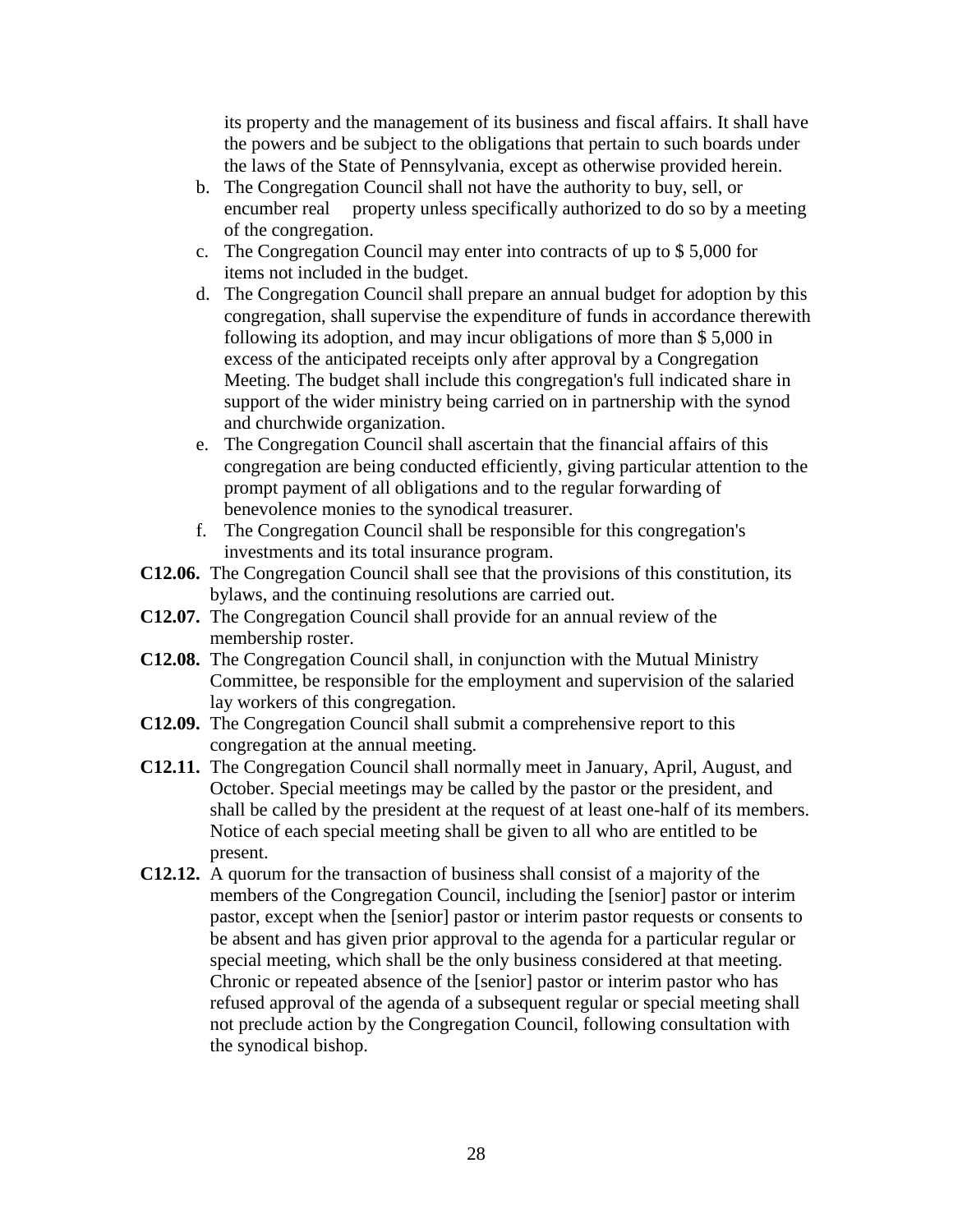### **Chapter 13.**

## **CONGREGATION COMMITTEES**

- **C13.01.** The officers of this congregation and the pastor shall constitute the **Executive Committee**.
- **C13.02.** A **Nominating Committee** of the pastor(s) and four voting members of this congregation, two of whom, if possible, shall be outgoing members of the Congregation Council, shall be elected at the November meeting prior to an election year for a term of one year. The voting members of the Nominating Committee are not eligible for consecutive reelection.
- **C13.03.** An **Audit Committee** of three voting members, other than the Treasurer and the Financial Secretary, shall be appointed by the Congregation Council president. Audit Committee members shall not be members of the Congregation Council. Term of office shall be three years, with one member elected each year. Members shall be eligible for reelection.
- **C13.04.** *Mutual Ministry Committee(s)* (in the absence of a mutual ministry committee, the duties shall be fulfilled by the executive committee) shall be appointed jointly by the president [vice president<sup>1</sup>] and the rostered minister. Term of office shall be two years, with three members to be appointed each successive year.
- **C13.05.** When a pastoral vacancy occurs, a **Call Committee** of six voting members shall be elected by the Congregation Council. Term of office will terminate upon installation of the newly called pastor.
- **C13.06.** Other committees of this congregation may be formed, as the need arises, by decision of the Congregation Council.
- **C13.07.** Duties of committees of this congregation shall be specified in the continuing resolutions.
- **C13.07.A05.** Each Committee shall submit a report of its activities at each regular meeting of the Voting Members and on such other occasions as the voting members shall require. Such reports shall include specific recommendations (if any) for congregational action and/or approval.
- **C13.07.B05.** Each Committee shall initiate and carry out such activities and programs within the congregation as will enable it to effectively perform the functions and duties assigned to it by the constitution, or by specific resolution of the voting members.
- **C13.07.C05.** Each committee shall be empowered to administer all funds set aside for its work by budget appropriation or by special resolution of the congregation, provided that the voting membership may at its discretion, restrict such expenditures to conform with the actual financial condition of the congregation at any given time. Each committee shall be jointly and severally liable for all expenditures not authorized either by the budget or by special resolution of the congregation.
- **C13.07.D05.** Each committee shall keep a permanent set of minutes for each meeting, and such minutes shall be the property of the congregation.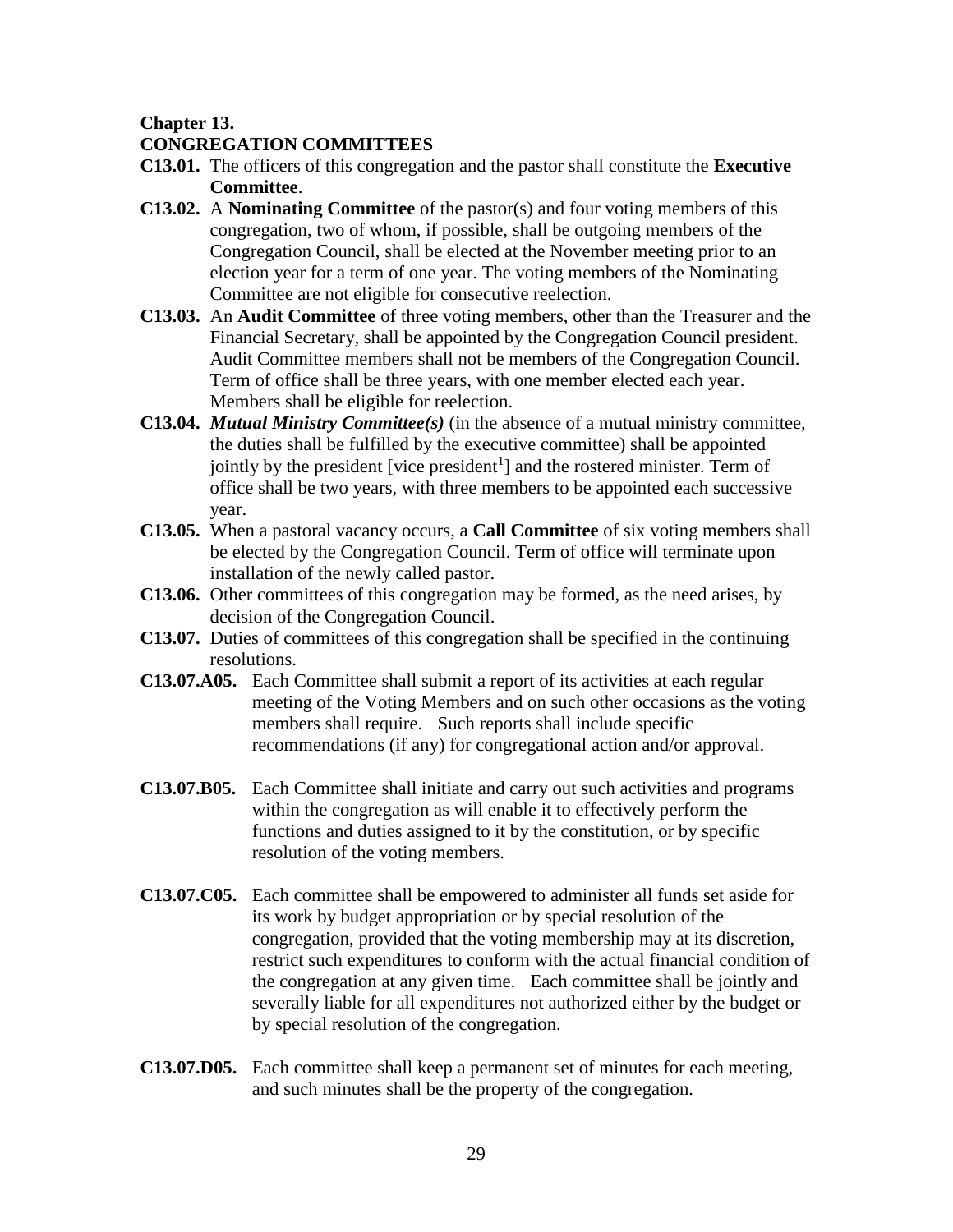- **C13.07.E05.** Each committee shall be under the direct control and supervision of the director of that committee. Following the election of the director of each committee and the number of committee members required, the director of the respective committee shall designate and appoint from among the committee members at his/her own discretion those individuals who are to be responsible for various phases of the work of that committee. Such appointments are to be made within two weeks of the date of their election, and notification of such appointments is to be given to the president of the congregation for publication to the members in the manner deemed most advisable.
- **C13.07.F05.** The time and frequency of committee meetings shall be monthly or at the discretion of the director of that committee and the committee members, except that, for good and sufficient reason, either the president of the congregation or the pastor(s) may call a meeting of the committee at any time. Meetings thus called shall be classified as special meetings, and each person involved shall be notified of the date, time, and purpose of such a meeting.

#### **C13.07.G05** MUTUAL MINISTRY COMMITTEE

The Mutual Ministry Committee acts as a representative of the congregation to its staff of employees, nurturing a good employeremployee relationship, and ministering to the needs of the staff as they relate to employment of Redeemer.

The Committee shall:

- 1) serve as a mediator between the paid staff and the congregation through the appropriate committee(s), referring all matters concerning job performance to the appropriate committee with recommendations.
- 2) annually review and update the job descriptions for all paid staff.
- 3) make recommendations to the Congregation Council with respect to the employment and termination of paid staff, other than the Pastor(s).
- 4) submit to the Stewardship Committee, in the form and at the time required, salary proposals and recommended benefits for all paid staff.
- 5) be concerned about the spiritual, emotional, and physical health and welfare of the pastor(s) and other staff and their families (adequate compensation, housing, free time, vacation, assistance in time of illness), and to that end specifically review these items once a year.

#### **C13.07.H05** EVANGELISM COMMITTEE

The Evangelism Committee reaches out to members and non-members of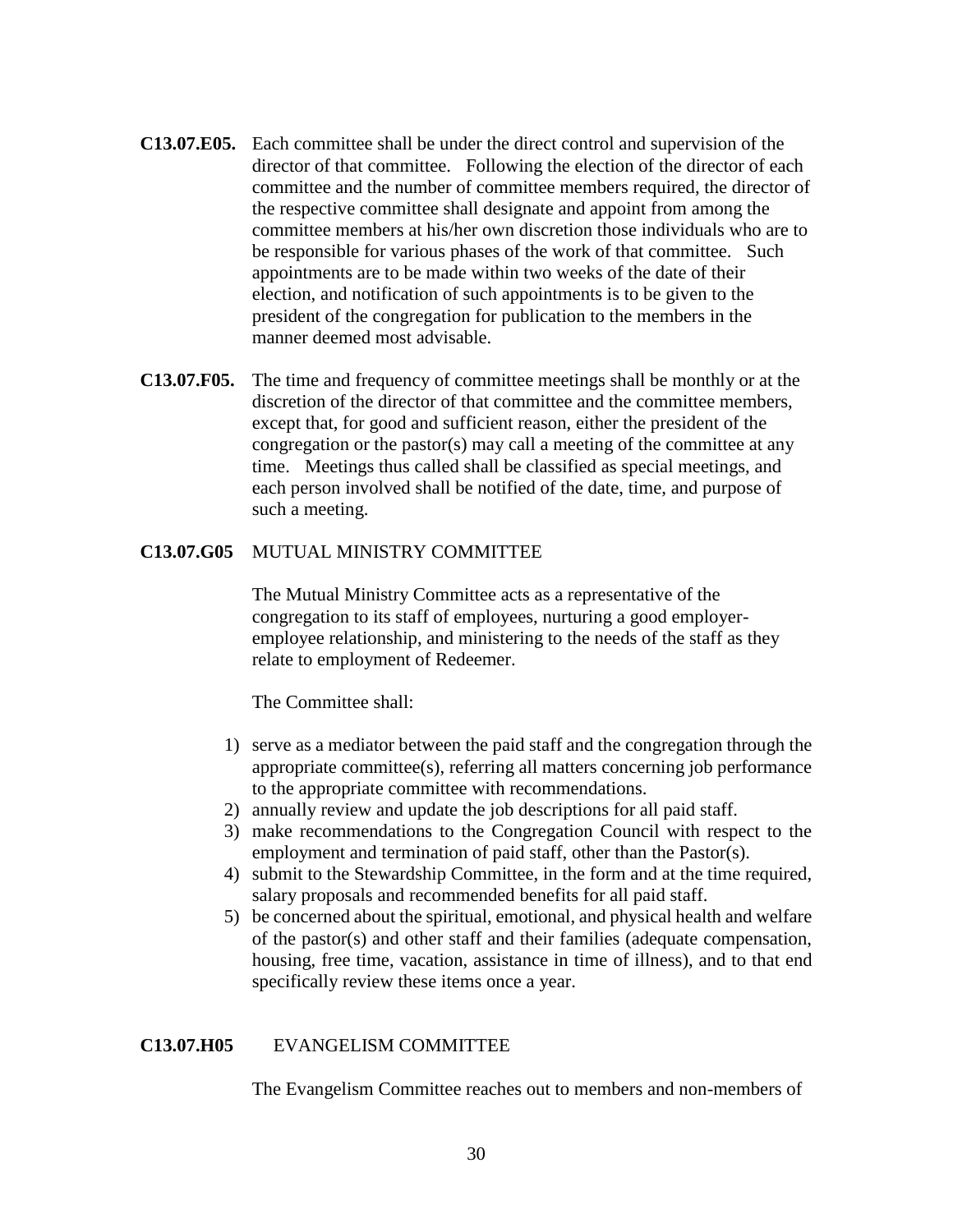the church to lead them to a more fulfilling involvement with Christ and his church. The committee also interacts with local and international projects to spread the Word of God and encourage involvement with the church.

The Committee shall:

- 1) share with the pastors the work of proclaiming the Gospel to all peoples.
- 2) be aware of and adopt or adapt suggestions by the Evangelical Outreach and Congregational Mission Unit of the synod and ELCA.
- 3) encourage prayer in church and home for all peoples, both within and without the church community.
- 4) work with the entire church body to make members and visitors feel welcome when they come to worship.
- 5) work with the Christian Education Committee to encourage participation of Bible-based education programs.
- 6) work with the Publicity/AV Committee to inform the community of church related services, programs, and events that identify the congregation with the Gospel of Christ.
- 7) reach out to our neighbors local, community and worldwide sharing the good news of the Bible and sharing resources as agreed upon by the congregation.
- 8) evaluate the effectiveness of programs sponsored by the committee each year and make adjustment as needed.
- 9) submit to the Stewardship Committee, in the appropriate format and at the time requested, a budget request for the upcoming year's work.

#### **C13.07.I05** PARISH FELLOWSHIP COMMITTEE

The Parish Fellowship Committee strengthens the fellowship between congregation members spiritually and socially, integrates new members into the life of the congregation, builds mutual cooperation, trust, and enjoyment among the members of the congregation.

The Committee shall:

- 1) plan, supervise, and implement larger gatherings of the congregation from time-to-time throughout the year;
- 2) maintain contact with other committees and church groups, suggesting to them ways of furthering the work of their committees through fellowship and drawing from them requests and suggestions for fellowship activities;
- 3) maintain an adequate group of willing workers who will help to plan, coordinate, and execute the work necessary for the successful accomplishment of fellowship goals;
- 4) plan, schedule, and coordinate all parish camping experiences in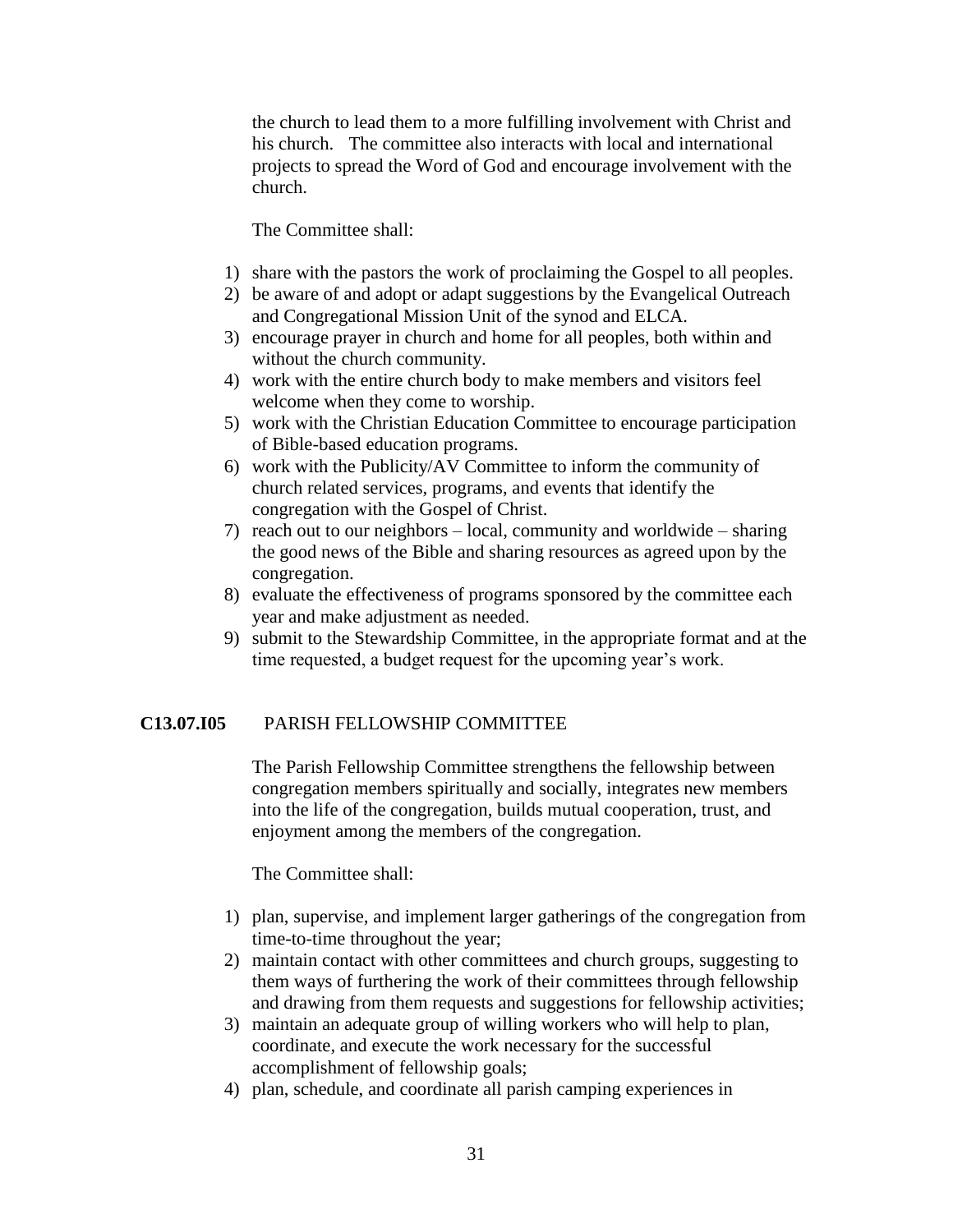conjunction with the appropriate committees;

- 5) develop policies and rules for the use of the facilities at the functions sponsored by these other committees;
- 6) maintain a schedule of activities within the congregation's facilities and approve, or disapprove, in conjunction with the Church Properties Committee, requests for such activities in the best interest of the congregation;
- 7) set all policies, in conjunction with the Church Properties Committee for rental, use, and lending of church equipment;
- 8) be responsible for organizing and coordinating the regular weekly socials following all worship services on Saturdays and Sundays;
- 9) submit, at the time and in the form required, an annual budget as requested by the Stewardship Committee;
- 10) replenish and maintain equipment and supplies for the ongoing promotion of fellowship in the congregation.

#### **C13.07.J05** STEWARDSHIP & PARISH ADMINISTRATION COMMITTEE

 The Stewardship & Parish Administration Committee initiates programs for the development of good stewardship attitudes in the members of the congregation with regard to time, talents, and treasures. The Committee ensures the financial stability of the congregation through a developed program of dedicated, proportionate, first fruits giving.

The Committee shall:

- 1) maintain a congregational talent file, record the talents and abilities of new members, and work with other Committees to enlist members for service to the congregation;
- 2) encourage the Gospel-motivated practice of joyous, worshipful, liberal, proportionate first fruits giving in response to received blessings and recognized needs;
- 3) annually give every member an opportunity to make a commitment of his or her treasure for the ministry of the congregation and the church at large;
- 4) initiate an annual preparation and presentation to the congregation of a biblically and theologically sound budget, determine anticipated receipts, and recommend the budget for adoption by the congregation;
- 5) review, accept, or decline all offers of non-solicited gifts to the congregation;
- 6) evaluate various programs for endowments, remembrance of the congregation in wills, bequests, and the like, and suggest ways of implementation to the Director of Publicity/Audio Visual as well as supplying workers at his/her request;
- 7) annually review, with all committees, the adequacy of all types of insurance for church property, equipment, vehicles, and activities;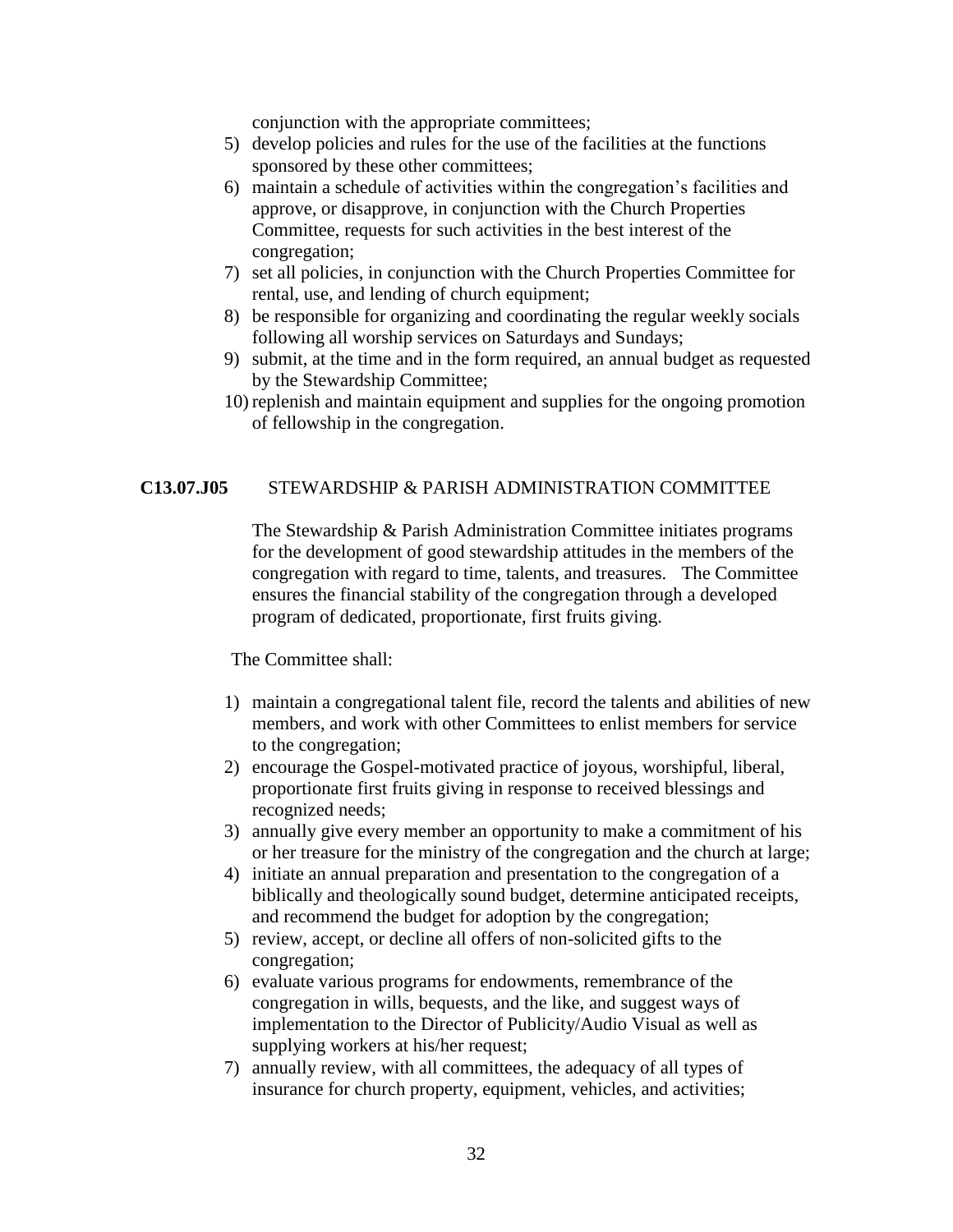purchase and/or renew all insurances required for property, equipment and activities; prepare and submit timely and proper insurance claims.

- 8) Administer the congregation's Good Samaritan Fund.
- 9) submit to the Stewardship Committee, in the appropriate format and at the time requested, a budget request for the upcoming year's work.

#### **C13.07.K05** WORSHIP AND MUSIC COMMITTEE

The Worship and Music Committee plans, administers, and supervises the corporate worship life of the congregation, determines policies pertaining to the congregation's corporate worship, selects and supervises volunteer personnel, and provides the necessary means and facilities for corporate worship.

#### The Committee shall:

- 1) ensure that the services of God's house are conducted regularly and in accordance with the liturgy of the ELCA;
- 2) review, with the Mutual Ministry Committee, the job descriptions of the ministerial staff;
- 3) supervise the musical staff of the congregation;
- 4) staff, train and schedule the ushering staff;
- 5) staff, train and schedule the acolytes;
- 6) staff, train and schedule the communion assistants;
- 7) staff, train and schedule the lay readers;
- 8) approve (and then implement) or disapprove new forms of worship, liturgies, and hymns for use in public worship;
- 9) supervise the Altar Guild in the care, use, and maintenance of the sacred vessels, the altar, the altar furnishings, and the vestments;
- 10) maintain an adequate supply of expendable items for worship, such as communion cards, pencils, communion wine and wafers, baptismal napkins, candles, etc., in conjunction with the Altar Guild;
- 11) coordinate with the Decor Committee all church and chancel decorations and with Altar Guild the distribution of altar flowers to the sick and homebound;
- 12)supervise the budgeted allotment for the selections and procurement of appropriate music, supervision of choirs, and other related matters in conjunction with the music staff;
- 13) maintain and supervise adequate nursery facilities and personnel;
- 14) submit, at the time and in the form required, an annual budget as requested by the Stewardship Committee.

#### **C13.07.L05** CHRISTIAN EDUCATION COMMITTEE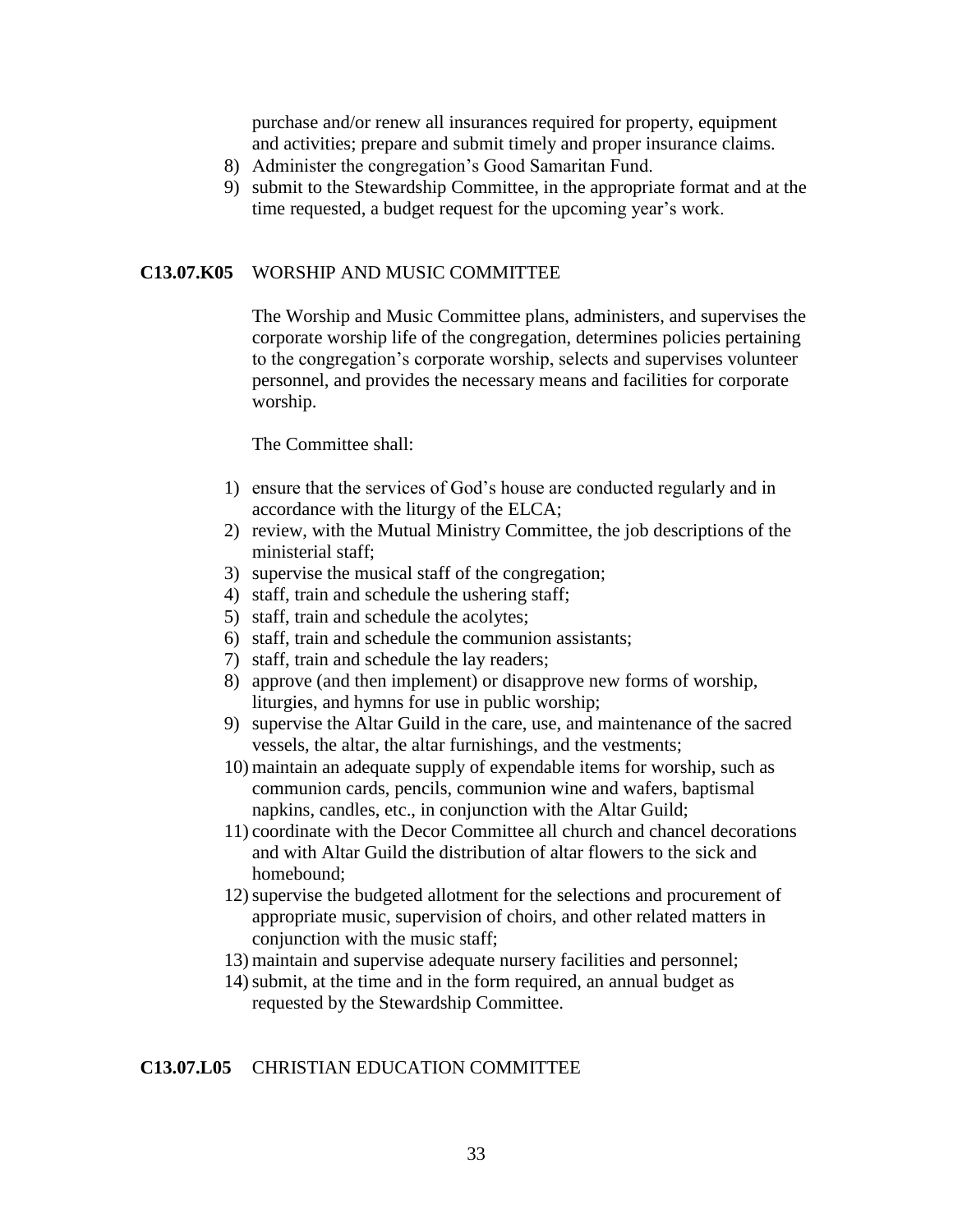The Christian Education Committee plans, administers, and supervises the total educational program of the congregation, determines policies, selects personnel for the various programs, and provides the necessary means and facilities for these programs to do so.

The Committee shall:

- 1) be responsible for the Christian nurture of adults, children, and youth in the congregation and, through them, in the community beyond;
- 2) establish objectives, set policies for, and supervise the total educational program for the congregation, including Sunday Church School, Vacation Church School, confirmation classes, Bible classes, and all other educational groups;
- 3) provide, and/or recommend curriculum for all educational groups, constantly seeking improvement in content of material and methodology of teaching;
- 4) provide for active expression of Christian love and concern as an integral part of the total education program;
- 5) encourage the faithful participation of every congregation member in Bible study, privately and in group study;
- 6) maintain accurate information as to the degree of participation of the total membership of the congregation in its educational program and encourage the participation in the education program of uninvolved members. This will include a permanent and up-to-date file of all children and youth (including Cradle Roll) of the congregation by age, grade level, and the like;
- 7) recruit, train, and provide continuing education for teachers and leaders in the congregation's educational ministry program;
- 8) establish a system of commendation for and recognition of faithful service by all person involved in the educational task of the congregation;
- 9) work with the Youth Ministry Committee for the assimilation of newly confirmed youth into educational classes and activities;
- 10) work with the Evangelism Committee for the assimilation of new members into the educational program of the church;
- 11) annually examine the educational facilities and equipment, and make recommendations to the Church Properties Committee as to upkeep, repairs, and replacements needed as well as new equipment needed;
- 12)submit, at the time and in the form required, an annual budget as requested by the Stewardship Committee;
- 13) establish and maintain, in conjunction with other Committees, a continuing program for the recruitment of full-time workers in the church such as pastors, teachers, associates in ministry, and the like;
- 14)seek to introduce periodicals, books, and family devotion guides of the ELCA into the homes of the congregation;
- 15) maintain, improve, and cultivate the use of the church library;
- 16) provide for and promote the use of audio visual materials;

17) provide special classes, courses, conferences, and retreats as needed for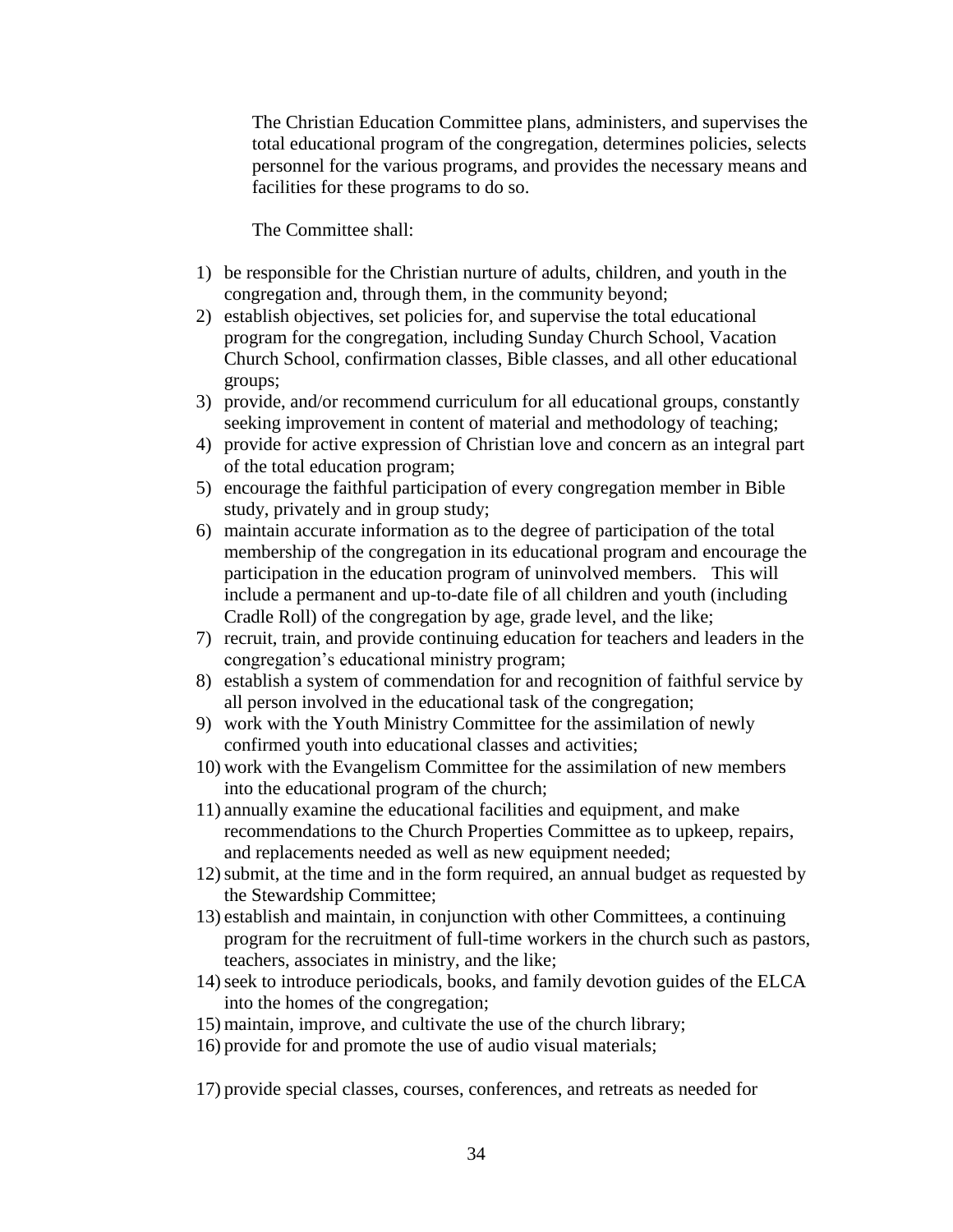growth in Christian Education.

#### **C13.07.M05** YOUTH MINISTRY COMMITTEE

The Youth Ministry Committee involves the young people of the congregation in the work of Christ, provides for their spiritual growth and nurture, and promotes genuine Christian fellowship for the young people of the congregation.

The Committee shall:

- 1) promote attendance and involvement of the congregation's youth at all youth activities;
- 2) provide for the continuing spiritual growth of the young people of the congregation through Bible study, prayer, and Christian service;
- 3) plan and carry out, together with other concerned committees, a year 'round program for the young of the congregation;
- 4) involve youth leaders from all parts of the congregation's work in developing a planned parish program for young people;
- 5) develop a program for the social fellowship of both young people and the young adults of the congregation, including various recreational programs;
- 6) plan and observe, together with the Pastor(s) a yearly congregational Youth Ministry Worship and Recognition Sunday, where young people lead the worship service and all young people who are active in parish service of all types are recognized;
- 7) provide, together with the Publicity/Audio Visual Committee, for the public recognition of various youth achievements and accomplishments;
- 8) plan and coordinate activities for youth with other people's groups outside the congregation, particularly with other Lutheran young people's groups at various levels;
- 9) in conjunction with the Evangelism Committee, train and involve the young people of the congregation in bringing others to faith in Christ;
- 10) provide counseling for the spiritual, moral, social and vocational development of young people;
- 11) for administrative purposes and program development, supervise the work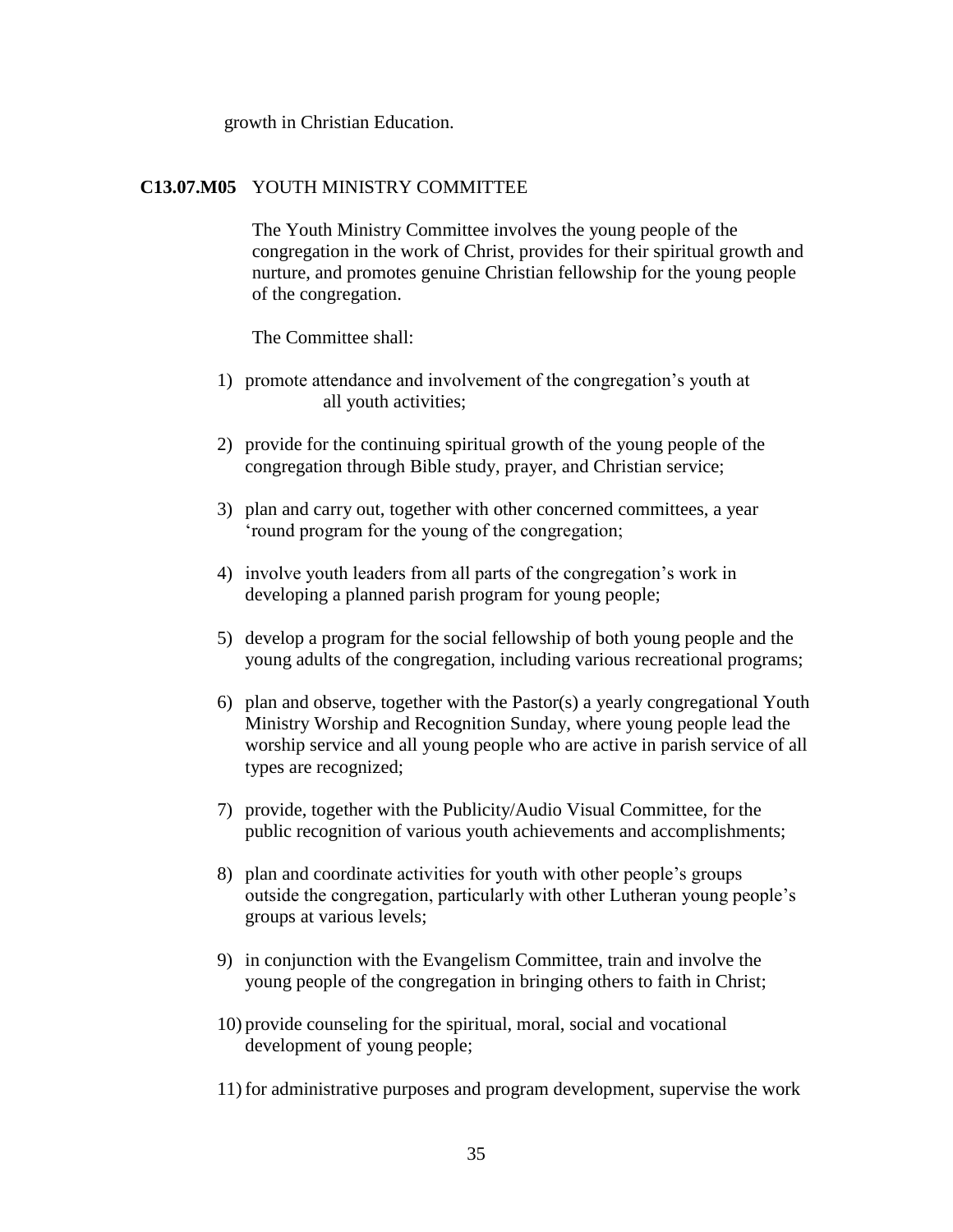of all youth and young adult groups in the congregation;

- 12) recruit, as the need presents itself, advisors for the various youth groups;
- 13)submit, at the time and in the form required, an annual budget as requested by the Stewardship Committee.

#### **C13.07.N05** SOCIAL MINISTRY COMMITTEE

The Social Ministry Committee extends Christian compassion and helpfulness to persons of all ages in need of aid for body, mind and spirit. Included are our ill, aged, challenged, underprivileged, abused, displaced, homeless, hungry, imprisoned, lonely and bereaved brothers and sisters throughout God's world.

#### The Committee shall:

- 1) study social conditions within the congregation, neighborhood, local community, nation and world and seek ways to respond to these conditions through advocacy and appropriate involvement, always following Christ's calling to our role of servanthood.
- 2) plan a year 'round program of projects and service to involve members of the congregation in addressing hurts and needs. Included will be the World Hunger Appeal; Lutheran World Relief; needs made known to us by the ELCA or the Lower Susquehanna Synod; social and spiritual services for the homebound, those in hospitals, homes for the aging, prisons and other institutions in the community; and support of local food and clothing banks.
- 3) coordinate an annual Harvest Home Service and its distribution, both in conjunction with the Pastors; the collection and distribution of sick room equipment; and the congregation's blood bank membership. This Committee shall also review and screen all appeals for funds and make the appropriate recommendations concerning the appeals, always giving priority to those coming from the ELCA and the Lower Susquehanna Synod.
- 4) serve as liaison between the congregation and church and community organizations and auxiliaries such as the Lancaster County Council of Churches, Church Women United, Luther Acres auxiliary, and Church World Service and to promote the projects and services of these groups.
- 5) submit, at a time and in the form required, an annual budget as requested by the Stewardship & Parish Administration Coordinator.

#### **C13.07.O05** PROPERTY COMMITTEE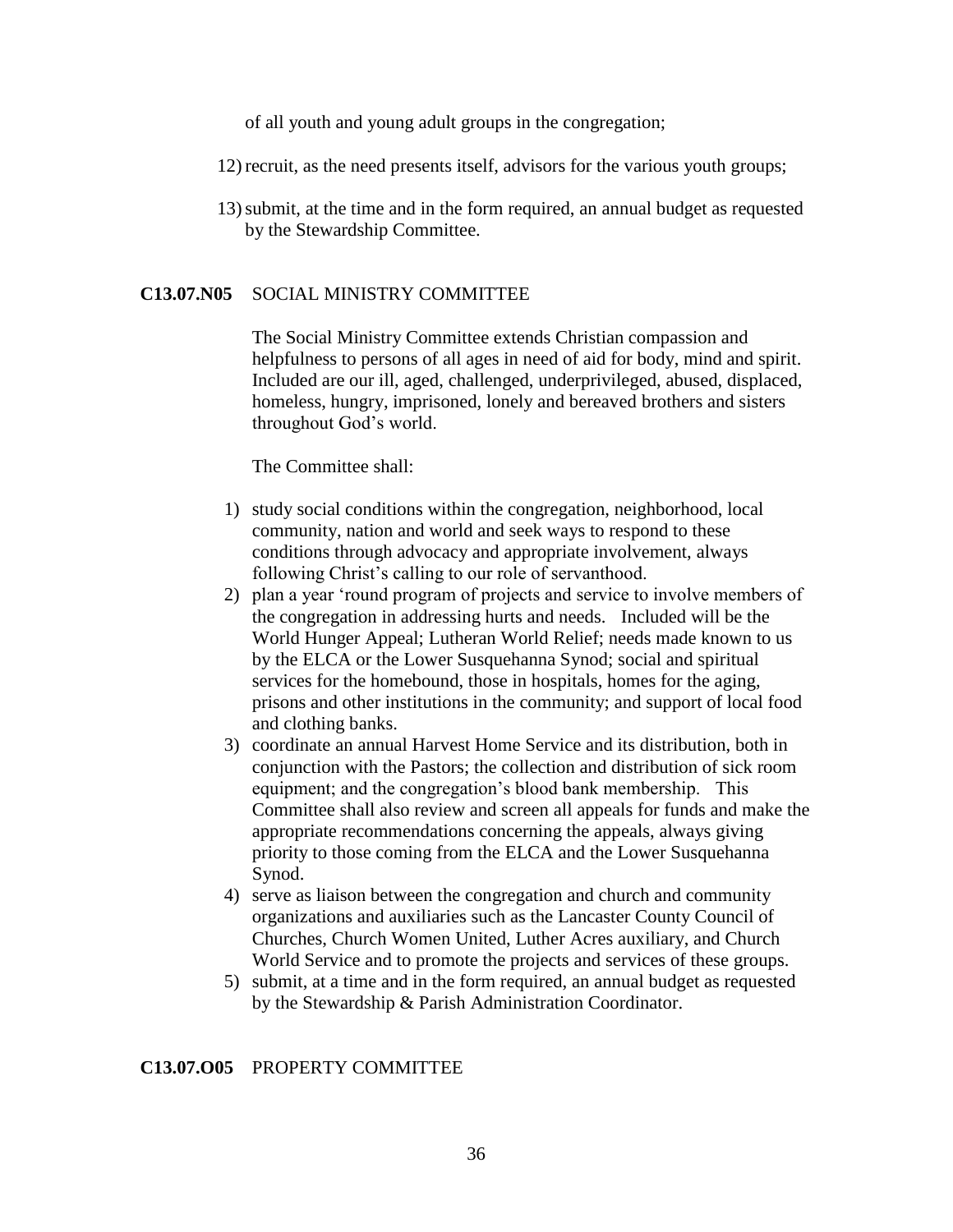The Property Committee shall:

- 1) oversee all maintenance and repairs to the church property.
- 2) perform minor repairs on church property and get bids from outside contractors on major repairs.
- 3) check the fire alarm system, fire extinguisher, and their use, exit lights, and also check the buildings for fire hazards.
- 4) work with Parish Fellowship Committee on the use and rental of the building.
- 5) submit, at the time and in the form required, an annual budget as requested by the Stewardship Committee.

### **C13.07.P05** AUDIO VISUAL AND PUBLICITY COMMITTEE

The Audio Visual and Publicity Committee makes available to the congregation equipment and recordings for audio and visual presentations and publicizes the work of this church and of Christ.

The Committee, either corporately or through specifically designated individuals, shall:

- 1) record on audio, CD, and/or video tapes the activities of Redeemer in worship, fellowship, education and service;
- 2) work with Parish Fellowship to plan and hold public opportunities to view and/or hear videos and recordings which portray and otherwise favorably represent the values of the Christian Church;
- 3) in concert with the Social Ministry Committee distribute the above recordings to those unable to participate due to injuries, sickness or other restrictive circumstances;
- 4) keep the various committees apprised of opportunities for using the audio, CD and video recorders and presentation equipment;
- 5) keep the congregation informed about use of the hearing-impaired system in concert with Worship and Music;
- 6) maintain audio and video equipment owned by the church;
- 7) oversee content for outdoor signage on the church property;
- 8) work for enhancement of the congregation's image through news media;
- 9) assist other boards in developing publicity items;
- 10) maintain a scrapbook with newspaper articles about Redeemer;
- 11)submit, at the time and in the form required, an annual budget as requested by the Stewardship Committee.

#### **C13.07.Q05** TRANSPORTATION COMMITTEE

The Transportation Committee provides transportation for the various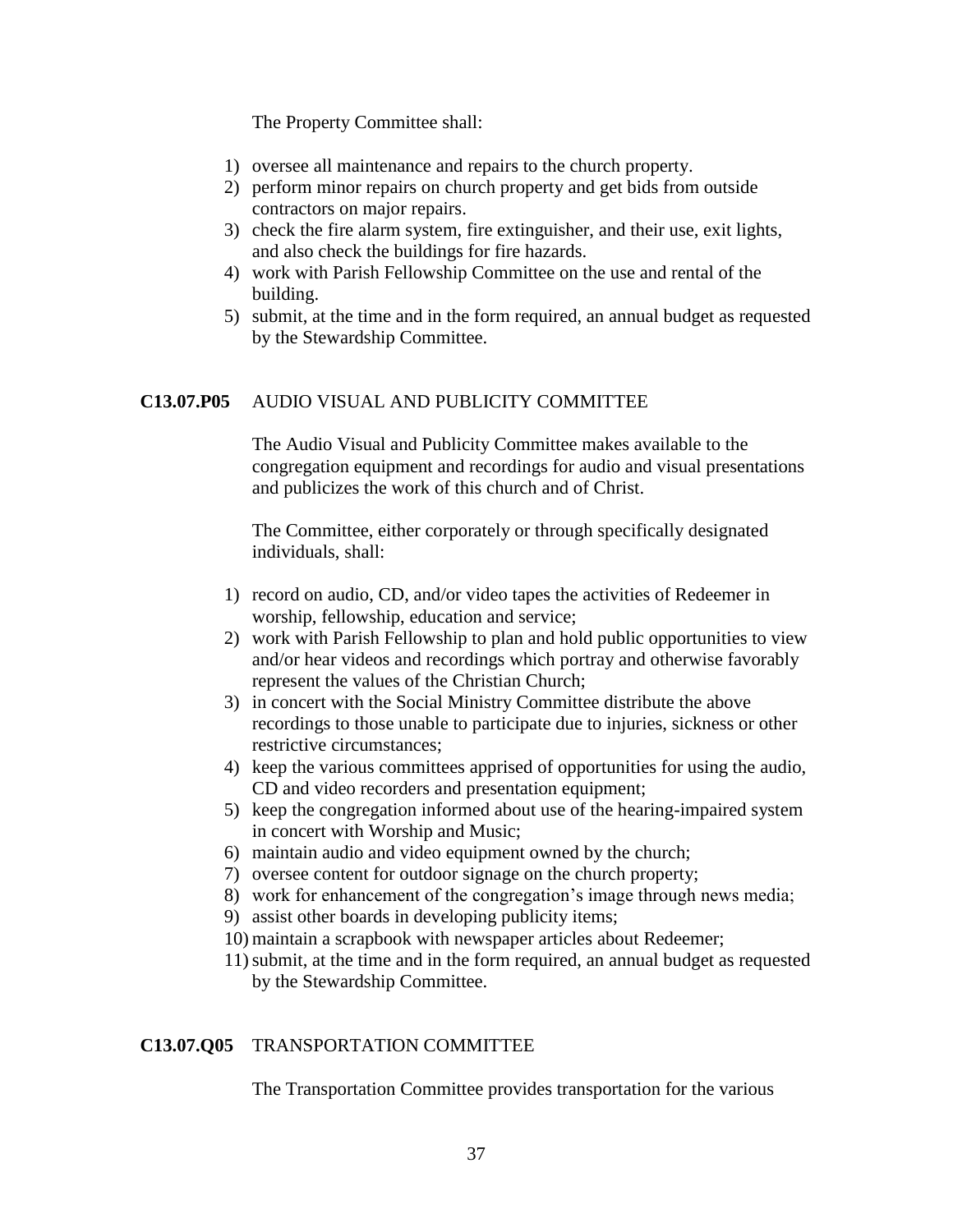functions and services of worship of the congregation. This is done because of our limited parking space around the church and it serves a double purpose: to enhance our worshipers' experience by making access easier to the church and to assist the church in being a good neighbor in the community by keeping parking open for residents living in the vicinity.

The Committee shall:

- 1) provide transportation for weekly services as needed between the parking area and the church;
- 2) have vehicles available for use for the Youth Group, Choices and other church functions as needed;
- 3) provide for maintenance and inspections requirements of vehicle or vehicles used to transport;
- 4) arrange for volunteers from the congregation to serve as drivers.
- 5) submit to the Stewardship Committee, in the appropriate format and at the time requested, a budget request for the upcoming year's work.

#### **Chapter 14.**

# **ORGANIZATIONS WITHIN THE CONGREGATION**

- **C14.01.** All organizations within this congregation shall exist to aid it in ministering to the members of this congregation and to all persons who can be reached with the Gospel of Christ. As outgrowths and expressions of this congregation's life, the organizations are subject to its oversight and direction. This congregation at its meeting shall determine their policies, guide their activities, and receive reports concerning their membership, work, and finances.
- **C14.02.** Special interest groups, other than those of the official organizations of the Evangelical Lutheran Church in America, may be organized only after authorization has been given by the Congregation Council.

#### **Chapter 15.**

#### **DISCIPLINE OF MEMBERS AND ADJUDICATION**

- **\*C15.01.** Denial of the Christian faith as described in this constitution, conduct grossly unbecoming a member of the Church of Christ, or persistent trouble-making in this congregation are sufficient cause for discipline of a member. Prior to disciplinary action, reconciliation will be attempted following Matthew 18:15-16, proceeding through these successive steps: a) private admonition by the pastor, b) admonition by the pastor in the presence of two or three witnesses, and c) citation to appear before the Congregation Council. If for any reason, the pastor is unable to administer the admonitions required by a. and b. hereof, the president (if not the pastor) or vice president shall administer such admonitions.
- **\*C15.02.** The process for discipline of a member of the congregation shall be governed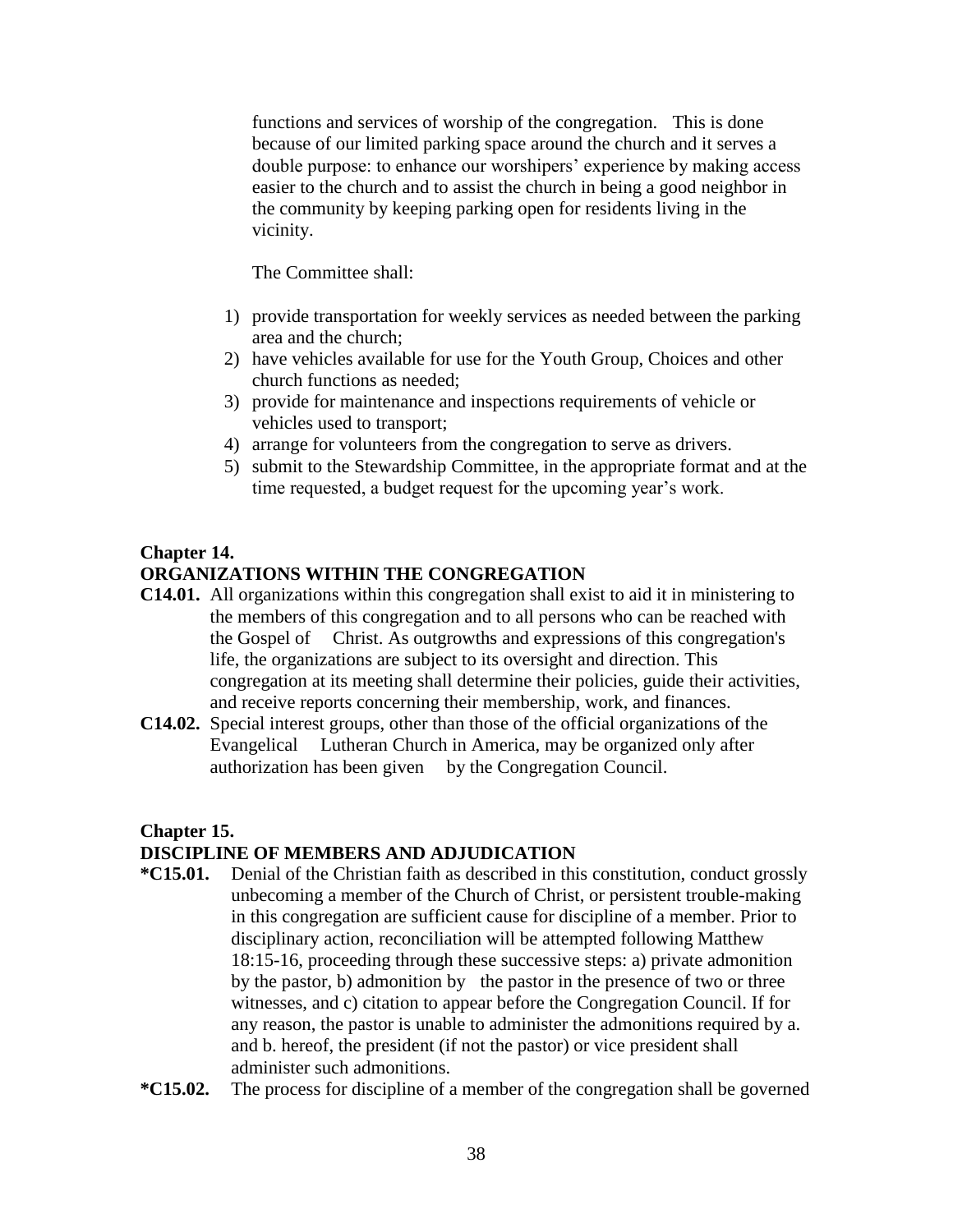as prescribed by the chapter on discipline in the *Constitution, Bylaws, and Continuing Resolutions of the Evangelical Lutheran Church in America*. If the counseling, censure, and admonitions pursuant to \*C15.01. do not result in repentance and amendment of life, charges against the accused member(s) that are specific and in writing may be prepared by the Congregation Council, signed, and submitted to the vice president of the synod. The vice president shall select from the synod's Consultation Committee a panel of five members (three lay persons and two ministers of Word and Sacrament). A copy of the written charges shall be provided to the consultation panel and the accused member(s). The consultation panel, after requesting a written reply to the charges from the accused member(s), shall consider the matter and seek a resolution by means of investigation, consultation, mediation, or whatever other means may seem appropriate. The panel's efforts to reach a mutually agreeable resolution shall continue for no more than 45 days after the matter is submitted to it.

- **\*C15.03.** Members of the Congregation Council who participate in the preparation of the written charges or who present evidence or testimony in the hearing before the Congregation Council are disqualified from voting upon the question of the guilt of the accused member. Should the allegations be sustained by a two-thirds majority vote of the members of the Congregation Council who are not disqualified but who are present and voting, and renewed admonition prove ineffectual, the council shall impose one of the following disciplinary actions:
	- a. censure before the council or congregation;
	- b. suspension from membership for a definite period of time; or
	- c. exclusion from membership in this congregation.

Disciplinary actions b. and c. shall be delivered to the member in writing.

- **\*C15.04.** The member against whom disciplinary action has been taken by the Congregation Council shall have the right to appeal the decision to the Synod Council. Such right may not be abridged and the decision of the Synod Council shall be final.
- **\*C15.05.** Disciplinary actions may be reconsidered and revoked by the Congregation Council upon receipt of a) evidence that injustice has been done or b) evidence of repentance and amendment.
- **\*C15.06.** For disciplinary actions in this congregation, "due process" shall be observed as specified in 20.41.04. in the Constitution, Bylaws, and Continuing Resolutions of the Evangelical Lutheran Church in America.
- **\*C15.07.** No member of a congregation shall be subject to discipline for offenses that the Congregation Council has previously heard and decided, unless so ordered by the Synod Council after an appeal.

#### **\*C15.10. Adjudication**

**\*C15.11.** When there is disagreement among factions within this congregation on a substantive issue that cannot be resolved by the parties, members of this congregation shall have access to the synodical bishop for consultation after informing the chair of the Congregation Council of their intent. If the consultation fails to resolve the issue(s), the Consultation Committee of the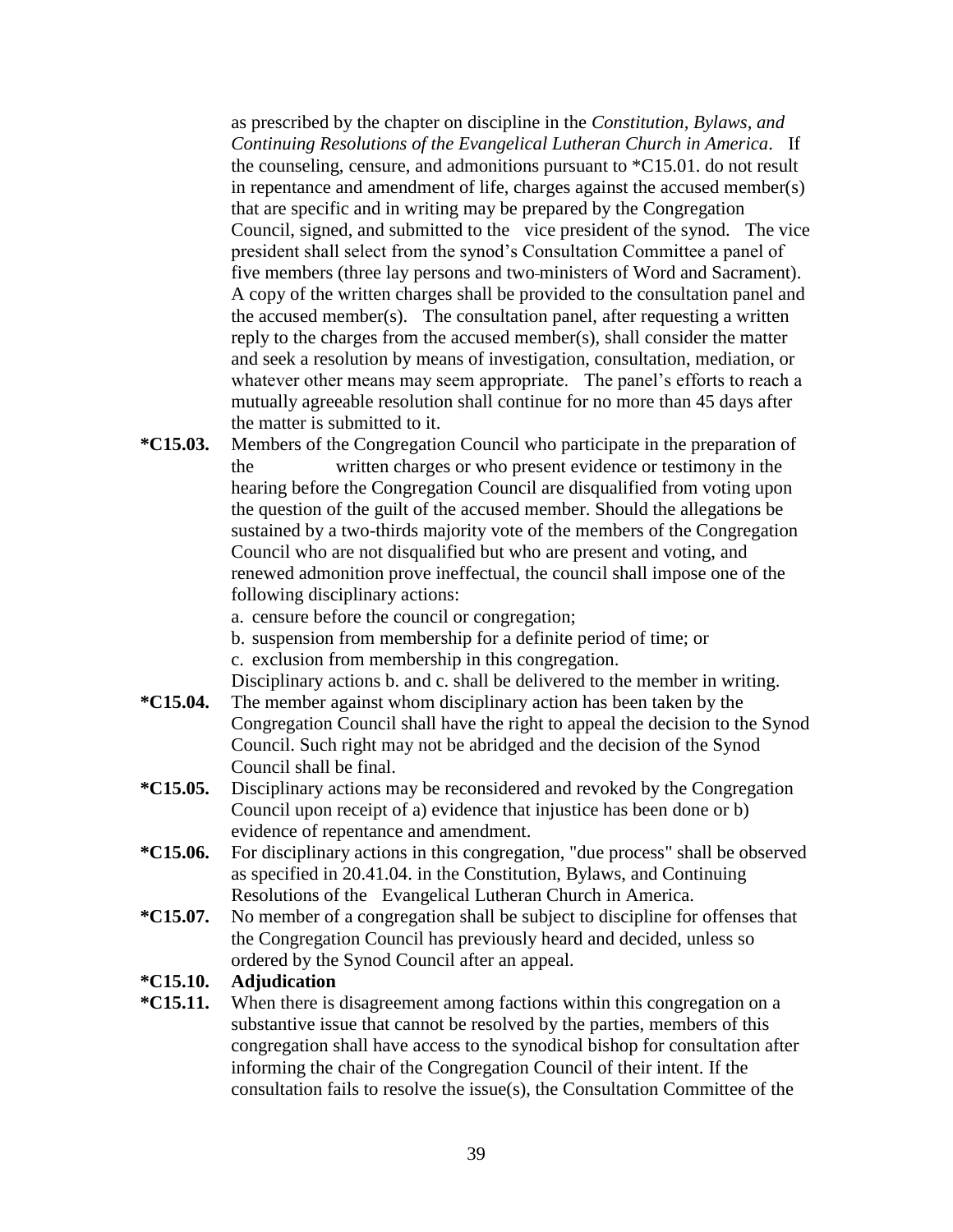synod shall consider the matter. If the Consultation Committee of the synod shall fail to resolve the issue(s), the matter shall be referred to the Synod Council, whose decision shall be final.

# **Chapter 16. AMENDMENTS**

- **\*C16.01.** Those sections of this constitution that are not required, in accord with the Model Constitution for Congregations of the Evangelical Lutheran Church in America, may be amended in the following manner. Amendments may be proposed by at least 5 voting members or by the Congregation Council. Proposals must be filed in writing with the Congregation Council 60 days before formal consideration by this congregation at a regular or special Congregation Meeting called for that purpose. The Congregation Council shall notify the congregation's members by mail of the proposal together with the council's recommendations at least 30 days in advance of the meeting.
- **\*C16.02.** An amendment to this constitution, proposed under \*C16.01., shall:
	- a. be approved at a legally called Congregation Meeting according to this constitution by a majority vote of those voting members present and voting;
	- b. be ratified without change at the next annual meeting by a two-thirds vote of those voting members present and voting; and
	- c. have the effective date included in the resolution and noted in the constitution.
- **\*C16.03.** Any amendments to this constitution that result from the processes provided in \*C16.01. and \*C16.02. shall be sent by the secretary of this congregation to the synod. The amendment shall become effective within 120 days from the date of the receipt of the notice by the synod unless the synod informs this congregation that the amendment is in conflict with the constitution and bylaws of the Evangelical Lutheran Church in America or the constitution of the Lower Susquehanna Synod of the ELCA.
- **\*C16.04.** This constitution may be amended to bring any section into conformity with a section or sections, either required or not required, of the *Model Constitution for Congregations of the Evangelical Lutheran Church in America* as most recently amended by the Churchwide Assembly. Such amendments may be approved by a majority vote of those voting members present and voting at any legally called meeting of the congregation without presentation at a prior meeting of the congregation, provided that the Congregation Council has submitted by mail or electronic means, as permitted by state law, notice to the congregation of such an amendment or amendments, together with the council's recommendations, at least 30 days prior to the meeting. Upon the request of at least two (2) voting members of the congregation, the Congregation Council shall submit such notice. Following the adoption of an amendment, the secretary of the congregation shall submit a copy thereof to the synod. Such provisions shall become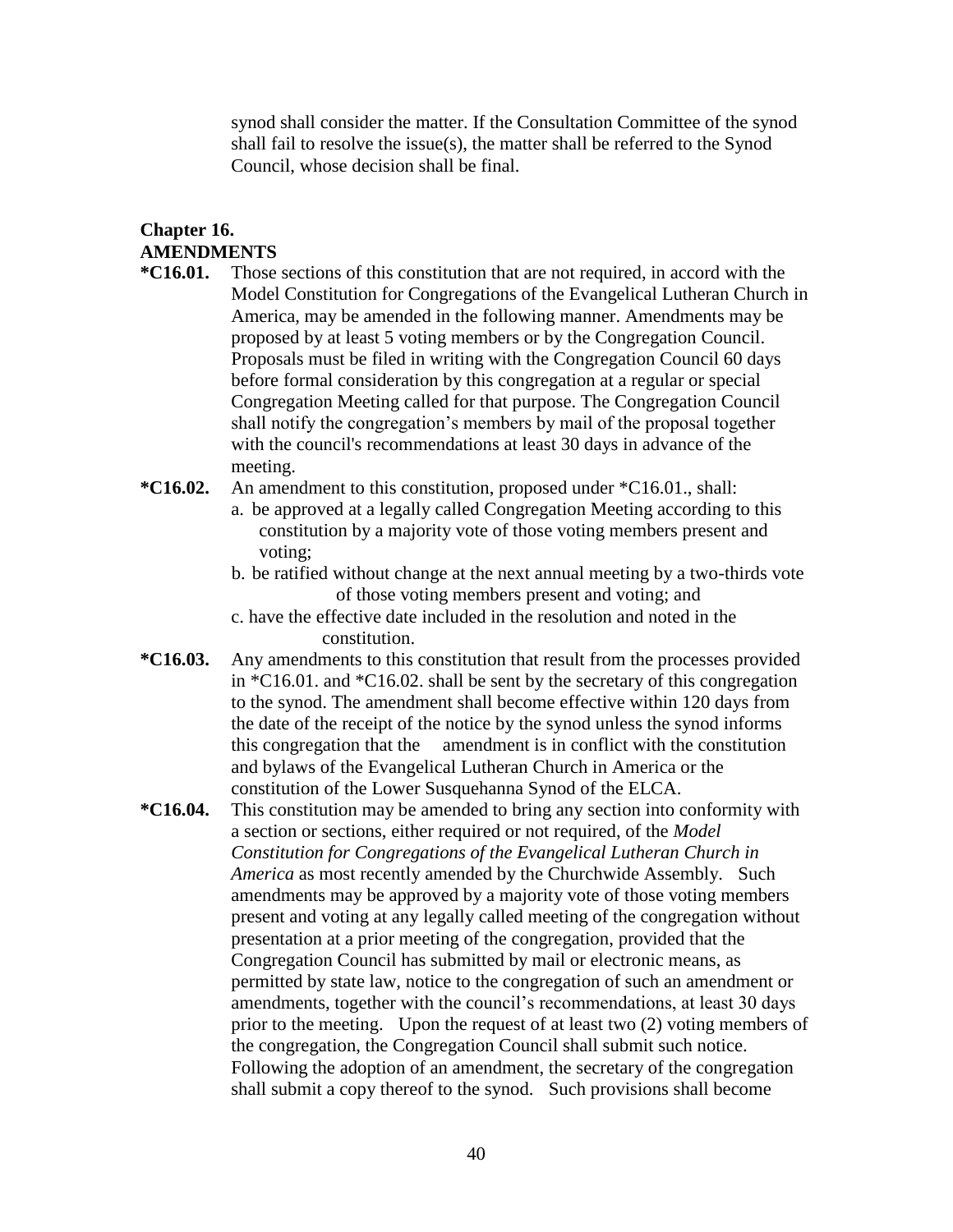effective immediately following a vote of approval.

**C16.04.01** The sections of this constitution marked with an asterisk must be used without alteration or amendment of the text in any manner (neither deletions nor additions.)

# **Chapter 17.**

#### **BYLAWS**

- **\*C17.01.** This congregation may adopt bylaws. No bylaw may conflict with this constitution.
- **\*C17.02.** Bylaws may be adopted or amended at any legally called meeting of this congregation with a quorum present by a two-thirds vote of those voting members present and voting.
- **\*C17.03.** Changes to the bylaws may be proposed by any voting member, provided that such additions or amendments be submitted in writing to the Congregation Council at least 60 days before a regular or special Congregation Meeting called for that purpose. The Congregation Council shall notify this congregation's members of the proposal with the council's recommendations at least 30 days in advance of the Congregation Meeting. Notification may take place by mail or electronic means, as permitted by state law.
- **\*C17.04.** Approved changes to the bylaws shall be sent by the secretary of this congregation to the synod.

#### **Chapter 18.**

## **CONTINUING RESOLUTIONS**

**\*C18.01.** The Congregation Council may enact continuing resolutions. Such continuing resolutions may not conflict with the constitution or bylaws of this congregation. **\*C18.02.** Continuing resolutions shall be enacted or amended by a two-thirds vote of all voting members of the Congregation Council.

# **Chapter 19. INDEMNIFICATION**

**\*C19.01.**Consistent with the provisions of the laws under which this congregation is incorporated, this congregation may adopt provisions providing indemnification for each person who, by reason of the fact that such person is or was a Congregation Council member, officer, employee, agent, or other member of any committee of this congregation, was or is threatened to be made a party to any threatened, pending, or completed civil, criminal, administrative, arbitration, or investigative proceeding.

#### **Chapter 20.**

#### **PARISH AUTHORIZATION**

*[\* Required provisions when congregation is part of a parish]*

**\*C20.01.** This congregation may unite in partnership with one or more other congregations recognized by the synod named in \*C6.01. to form a parish.